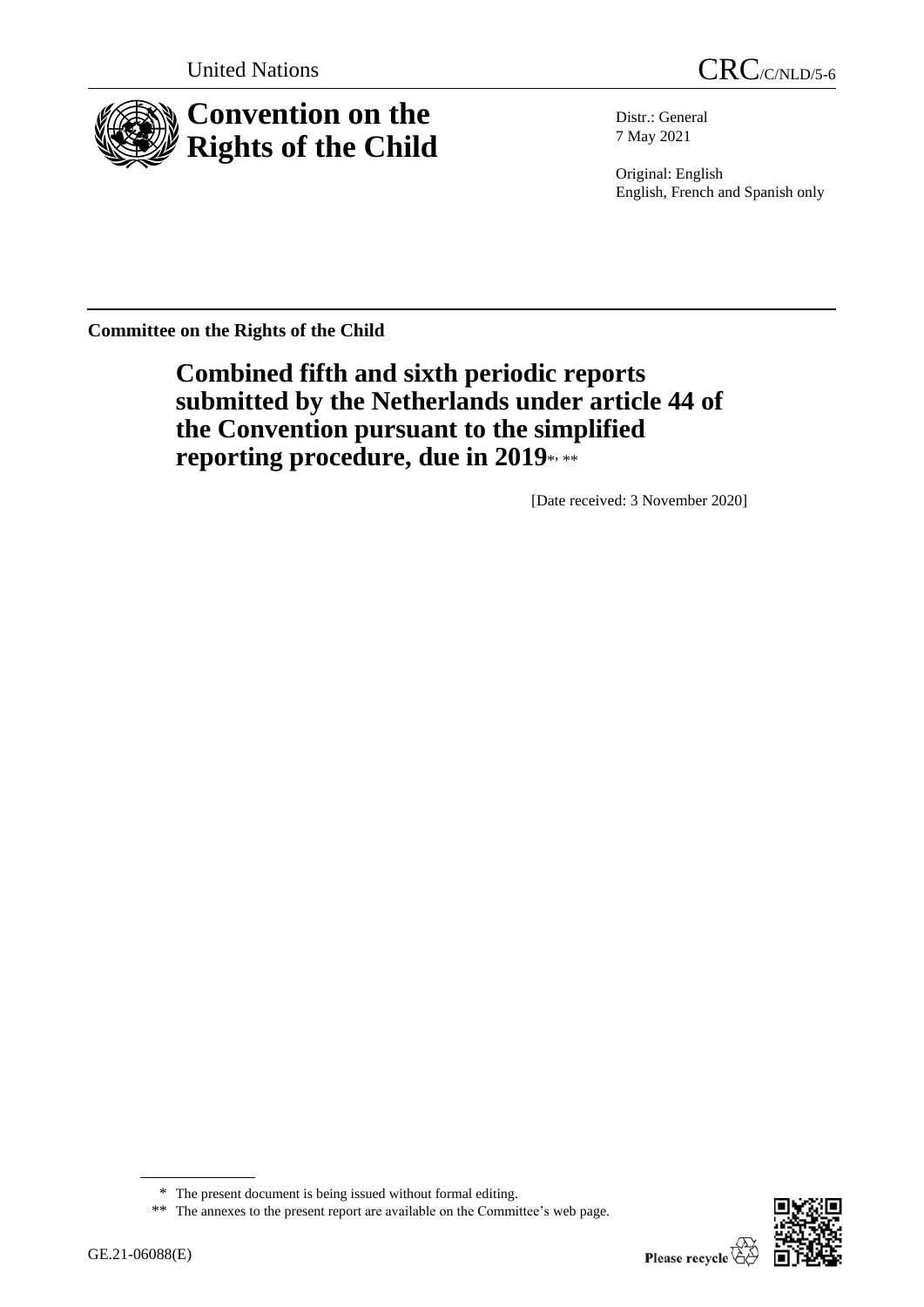# **I. New developments**

# **Reply to paragraph 2 of the list of issues prior to reporting CRC/C/NLD/QPR/5-6**

1. Since the Youth Act (2015), municipalities are responsible for youth care, child protection measures and youth probation services. The Act was evaluated in 2018.<sup>1</sup>

2. Four action programmes were launched in 2018 to improve young people's chances of growing up healthy and safe: 'Solid Start Programme' (*Kansrijke Start*),<sup>2</sup> 'Youth Care Programme (*Zorg voor de Jeugd*),<sup>3</sup> 'Violence Does not Have a Place in the Home Programme' (*Geweld hoort nergens Thuis*) <sup>4</sup> and 'Divorce without damage' (*Scheiden zonder schade*)*.* <sup>5</sup> Municipalities, youth care providers, professionals and client organisations work closely together on these.

3. In March 2020, proposals were announced to improve the organisation of youth care.<sup>6</sup> Amendments to the Youth Act are proposed to strengthen regional cooperation and to impose additional rules regarding access, governance and supervisory mechanisms.

4. In March 2020, cooperation was announced between the Immigration and Naturalisation Service (IND), Repatriation and Departure Service (DT&V) and Child Protection Board, focusing on children involved in immigration procedures.<sup>7</sup> These organisations work together on child protection measures, guardianship, parental responsibility and access arrangements, children to whom the Dublin Regulation applies and minor foreign nationals involved in criminal proceedings.

#### **Impact of COVID-19**

5. The corona crisis has had serious consequences for children and families, particularly the most vulnerable. These include unemployment, loss of income, debt and tensions within families, increasing the risk of domestic violence. In the Caribbean part of the Kingdom, the impact on tourism presents an enormous challenge.

6. In close cooperation, the four countries of the Kingdom are making every effort to cope with the impact of the crisis. Substantial stimulus programmes have been implemented.

7. The four countries of the Kingdom continue to focus on respecting children's rights, following the Committee's letter of 8 April 2020.

8. Extra measures have been put in place. A new campaign against domestic violence has been launched. Victims can report this at their pharmacy using a code word. Accessing the Veilig Thuis ('Safe at Home') domestic violence advice and reporting centre has become easier through a chat function.

9. Visiting rules in youth care have been modified and protocols for working safely have been developed. The aim of municipalities and youth care providers is to ensure continuity of care.

10. The Dutch government attaches great importance to listening to youth. Youngsters have submitted proposals in schools, neighbourhoods, municipalities and nationwide in the National Youth Council for tackling the consequences of the crisis.

<sup>1</sup> <https://www.rijksoverheid.nl/documenten/rapporten/2018/01/30/rapport-eerste-evaluatie-jeugdwet> (Dutch).

<sup>2</sup> Annexe 2, *Solid Start the Action Programme.*

<sup>3</sup> Annexe 3*, Action Programme Youth Care.*

<sup>4</sup> Annexe 4, *Violence Does Not Have a Place in the Home.*

<sup>5</sup> Annexe 5, *Divorce Without Damage Programme.*

<sup>6</sup> [https://www.rijksoverheid.nl/documenten/kamerstukken/2020/03/20/kamerbrief-over-perspectief](https://www.rijksoverheid.nl/documenten/kamerstukken/2020/03/20/kamerbrief-over-perspectief-voor-de-jeugd)[voor-de-jeugd](https://www.rijksoverheid.nl/documenten/kamerstukken/2020/03/20/kamerbrief-over-perspectief-voor-de-jeugd) (Dutch). 7

[https://www.tweedekamer.nl/kamerstukken/brieven\\_regering/detail?id=2020Z04679&did=2020D098](https://www.tweedekamer.nl/kamerstukken/brieven_regering/detail?id=2020Z04679&did=2020D09823) [23](https://www.tweedekamer.nl/kamerstukken/brieven_regering/detail?id=2020Z04679&did=2020D09823) (Dutch).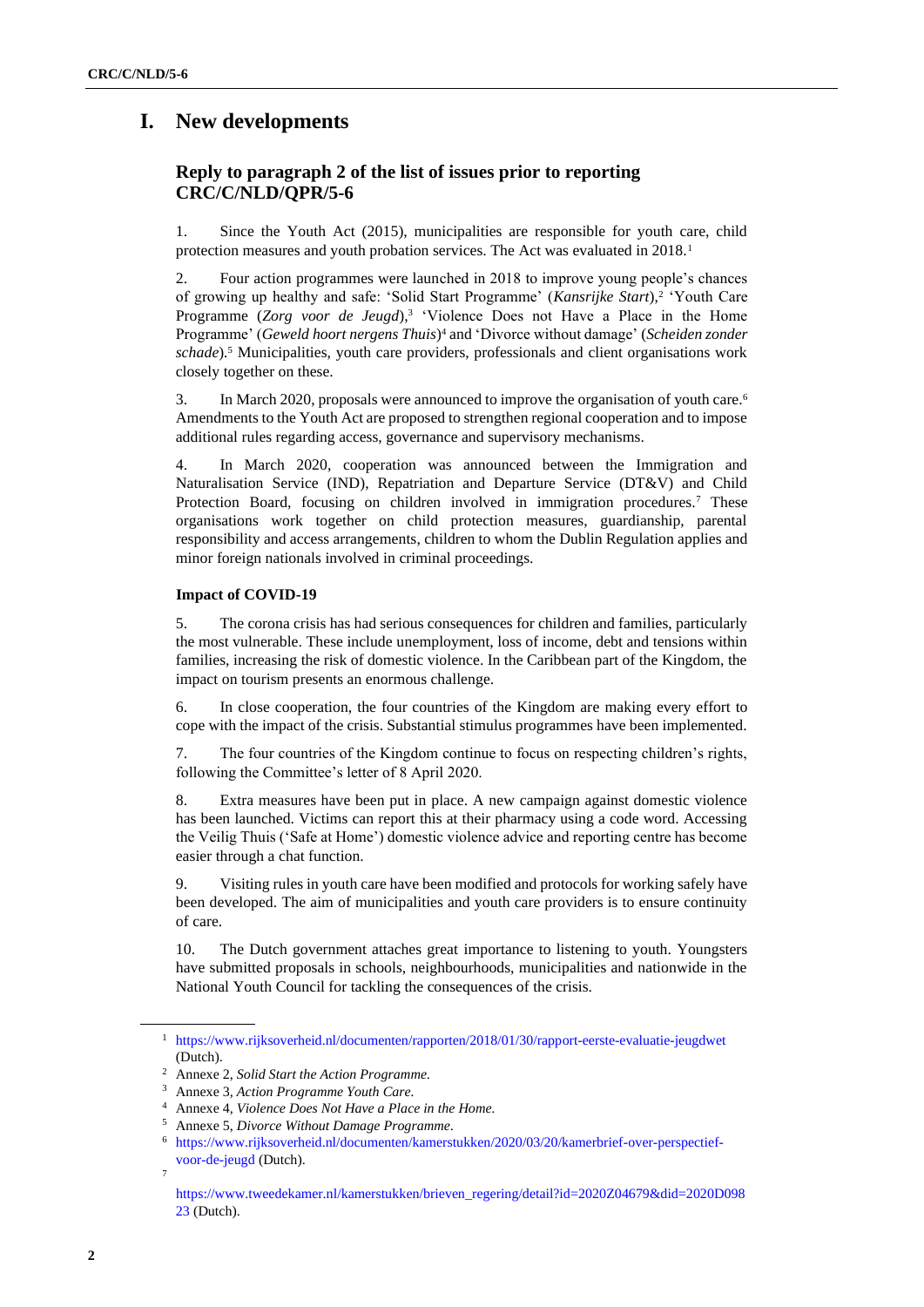11. The House of Representatives has adopted a motion<sup>8</sup> to assess all new policy on its contribution to the Sustainable Development Goals (SDGs).

12. Statistics Netherlands (CBS) annually publishes the 'Monitor of Well-being & Sustainable Development Goals', also addressing children's rights.

13. 'The SDGs in the Dutch context', published annually, outlines the steps taken to achieve the SDGs.

14. The national policy objectives of the Coalition Agreement are aligned with the SDGs.

# **II. Rights under the Convention and its Optional Protocols**

## **Reply to paragraph 4**

15. The reservation to article 26 in no way denies children's right to benefit from social security. In the Netherlands every child benefits through payments made to parents. The Participation Act offers vulnerable children a safety net by supplementing social assistance to the level of the guaranteed minimum benefit income. Benefits and obligations under the Work and Social Assistance Act are granted by local government and tailored to individual circumstances. Although children normally do not have an independent right to social assistance, in individual situations of urgent need, deviation from this is possible.<sup>9</sup>

16. See the response under 31 for reservations to articles 37c and 40.

17. With regard to the interpretation of article 14, statements made in the previous report remain valid.

18. See the responses under 27 and 28 for the interpretative statement on article 22.

19. With regard to the interpretation of article 38, statements made in the previous report remain valid as do the provisions of section 1a of the Civil Servants (Defence) Act.

20. The National Action Plan on Human Rights describes how the Netherlands reviews its policy and legislation for compatibility with human rights treaties, including the Convention on the Rights of the Child (see Chapter 2).<sup>10</sup>

21. For the implementation of the Convention in the Caribbean parts of the Kingdom, see the responses under 5 and 6 and the part on Part III of this report, and the responses submitted by Aruba, Curaçao and St Maarten in this report.

## **Reply to paragraph 5**

22. New action plans have been launched in the four countries of the Kingdom and the Caribbean Netherlands (see the response under 2).

23. In 2018 Aruba introduced the Social Crisis Plan (SCP), aimed at strengthening the position of vulnerable families and combating violence against children.

24. In Curaçao all relevant organisations have worked together since 2018 in a new children's rights platform.

25. Since 2017, alleviating the traumatic consequences of hurricane Irma has been a priority of the approach to children's rights in St Maarten, St Eustatius and Saba.

<sup>8</sup> <https://www.tweedekamer.nl/kamerstukken/detail?id=2019Z23540&did=2019D48737> (Dutch).

<sup>9</sup> ECLI:NL:CRVB:2005:AT3468; ECLI:NL:CRVB:2006:AV0197 (Dutch).

<sup>10</sup> Annexe 6, *National Action Plan on Human Rights* (incl. annex).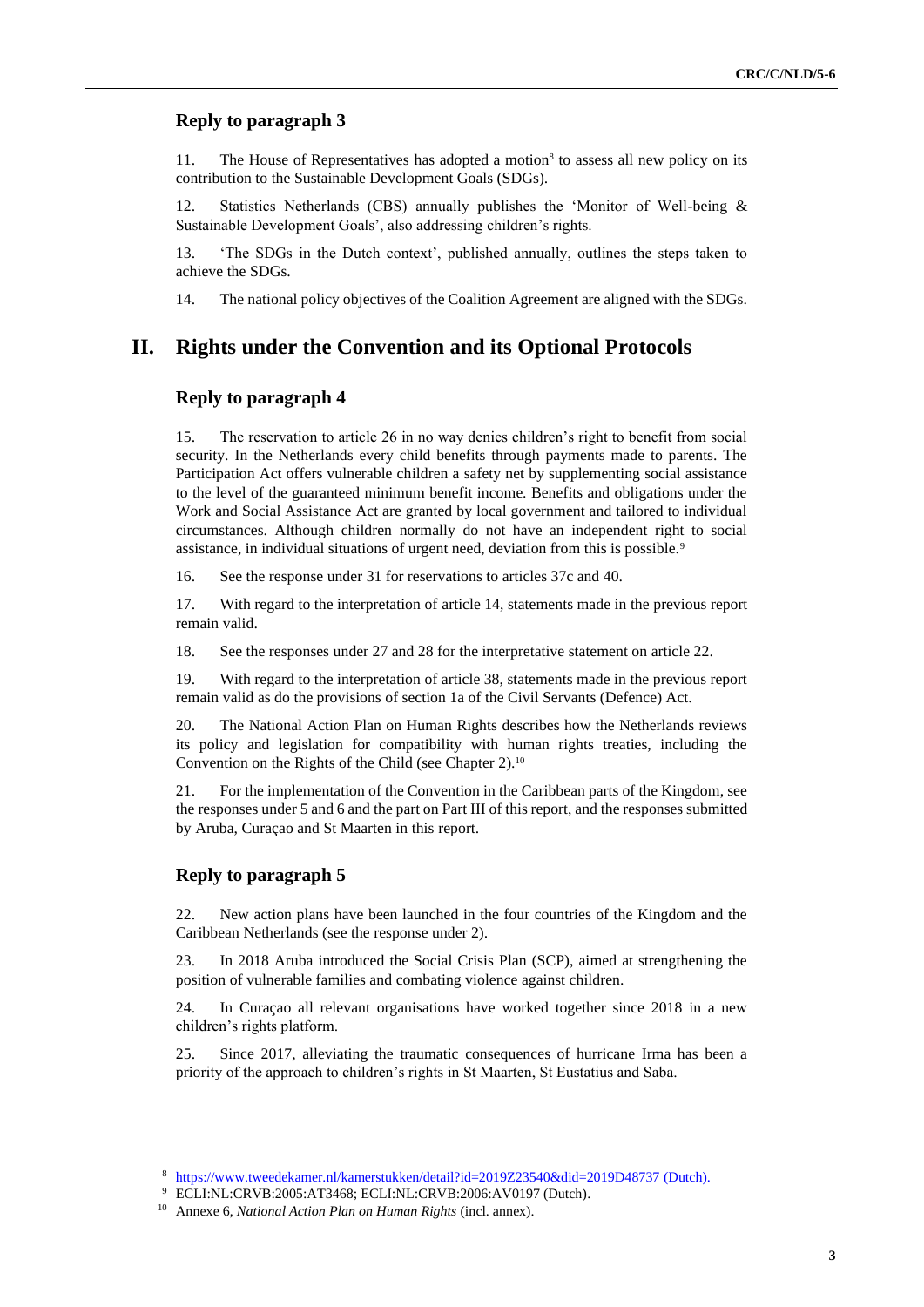26. In recent years there has been a greater focus in the Caribbean Netherlands on child rights education and youth participation. Youth care and efforts to combat child abuse have improved.

27. All programmes are linked to budgets and monitoring systems. Periodic progress reports are submitted to parliaments.

## **Reply to paragraph 6**

28. The *Intercountry Task Force for Children's Rights* was set up on 4 April 2014 at the Kingdom-wide Conference in Aruba. It consists of official representatives from the four countries of the Kingdom and the three public bodies of the Caribbean Netherlands and meets monthly. The Task Force's tasks include developing a shared vision, cooperation, knowledge sharing, monitoring and advising political authorities.

29. On 20 November 2018 the countries and public bodies strengthened their cooperation by signing a Memorandum of Understanding on the Rights of the Child with six priorities:

- (a) Promote prevention and encourage positive parenting;
- (b) Prevent and reduce child abuse;
- (c) Develop 'safety nets' with the local community;
- (d) Promote youth participation;

(e) Ensure availability of professional help and support for children and families (youth care);

(f) Provide assistance for vulnerable children, including migrant and disabled children.

30. The Task Force holds an annual intercountry positive parenting conference for parents, youth-care professionals, policymakers and public administrators. Working with organisations such as UNICEF, the Task Force promotes steps to strengthen 'safety nets' around children, raise awareness of children's rights and increase youth participation.

#### **Equal access to youth care**

31. Under the 2015 Youth Act municipalities have a responsibility to ensure children receive the care and support they need. The Act sets out requirements relating to access, the provision and quality of youth care and the implementation of child protection measures. The Health and Youth Care Inspectorate (IGJ) is responsible for supervision. Families can lodge an objection or appeal. The municipal council determines whether the municipal executive is implementing the Youth Act correctly.

## **Reply to paragraph 7**

32. Municipalities annually receive almost  $64$  billion for the implementation of the Youth Act. For 2019, 2020 and 2021, an additional  $\epsilon$ 1 billion was made available. In 2020 the government will assess, together with municipalities, whether extra structural funds will be needed from 2022.

33. Central government provides municipalities and schools with the funds necessary to ensure that every child has a place within the education system by providing for sufficient early childhood education, smaller classes, and improving language deficits.

34. In 2014 the Appropriate Education Act came into force, aiming to provide pupils who need extra support with a suitable learning place. The 152 consortia in primary and secondary education receive funds from central government for this. Schools and local government hold consultations on aligning education and youth care. The Inspectorate of Education (IvhO) is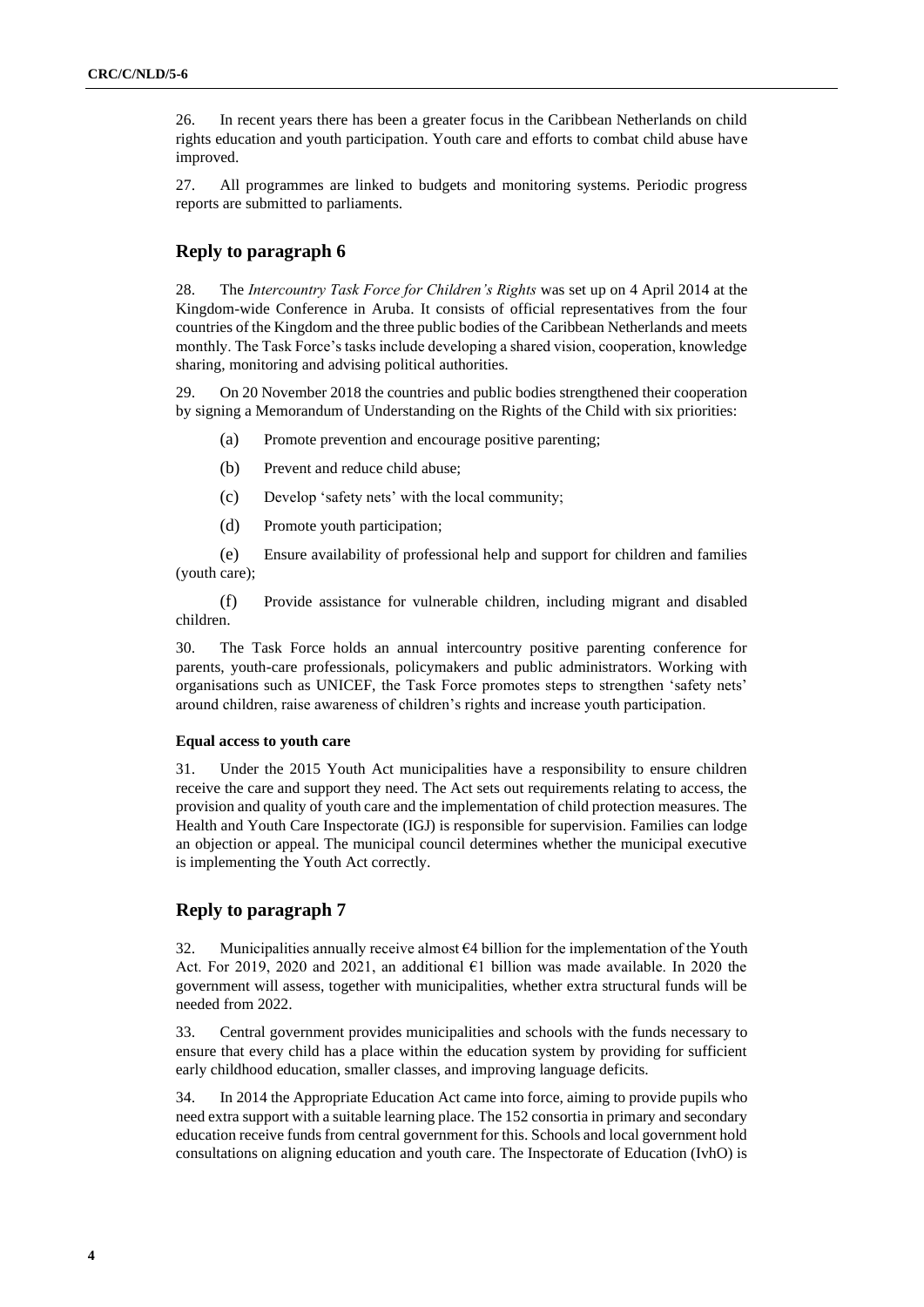responsible for supervision. The Netherlands Initiative for Education Research (NRO) issued its final report of an evaluation of the Act mid-2020.<sup>11</sup>

35. To promote more inclusive education the Ministry of Education, Culture and Science has introduced experimental legislation to support mainstream and special schools cooperating more closely.

36. See the response under 15 on funding for youth participation.

## **Reply to paragraph 8**

37. The Ministry of Health, Welfare and Sport, the Ministry of Justice and Security, the Association of Netherlands Municipalities and Statistics Netherlands have set up a framework of continuous monitoring and a high quality database. All youth care providers and certified institutions supply data to Statistics Netherlands, which subsequently publishes statistics and reports. This enables parties to compile relevant policy information, including information on child abuse. Figures are published every six months.<sup>12</sup>

38. The Youth Monitor<sup>13</sup> provides updates on youth developments in the Netherlands. It focuses on young people and families, health and welfare, education, labour and safety, and justice.

# **Reply to paragraph 9**

#### **Awareness raising**

39. *Generatie Ja… en?* (Generation So What?) is a social media campaign challenging stereotypes of gender-based violence.

40. The campaign *#kweetnie* opens up discussion about sexual orientation and gender identity, with a special focus on religious and transgender young people. It refers young people seeking help to an online platform (Iedereenisanders.nl) powered by the national expertise centre Movisie, the LGBTI organisation COC and the suicide prevention helpline 113Zelfmoordpreventie.

41. See the responses under 2, 15, 18, 23 and 30 for information on campaigns and training of professionals.

#### **Focus on children's rights in the curriculum**

42. The School and Safety Foundation supports schools through free teaching materials and activities, for example the annual Anti-Bullying Week.

43. In the framework of curriculum reforms the citizenship development team addresses human and children's rights. Democratic rights and values as laid down in the Constitution, the treaties of the European Union and the Council of Europe, the Universal Declaration of Human Rights and the Convention on the Rights of the Child must form the basis for children's activities and learning.

44. 125 teachers and school managers, and 84 schools worked with trade unions, academics, higher education, pupils, parents, teacher training colleges, civil society organisations and the business sector in the curriculum reform process.

<sup>11</sup> <https://evaluatiepassendonderwijs.nl/publicaties/eindrapport-evaluatie-passend-onderwijs/> (Dutch). <sup>12</sup> <https://www.waarstaatjegemeente.nl/>

<https://opendata.cbs.nl/statline/#/CBS/en/navigatieScherm/zoeken?searchKeywords=kern%20jeugd> an[d https://www.zonmw.nl/nl/onderzoek-resultaten/jeugd/programmas/programma-detail/zorg-voor](https://www.zonmw.nl/nl/onderzoek-resultaten/jeugd/programmas/programma-detail/zorg-voor-jeugd/)[jeugd/](https://www.zonmw.nl/nl/onderzoek-resultaten/jeugd/programmas/programma-detail/zorg-voor-jeugd/) (Dutch).

<sup>13</sup> [https://jeugdmonitor.cbs.nl/en/.](https://jeugdmonitor.cbs.nl/en/)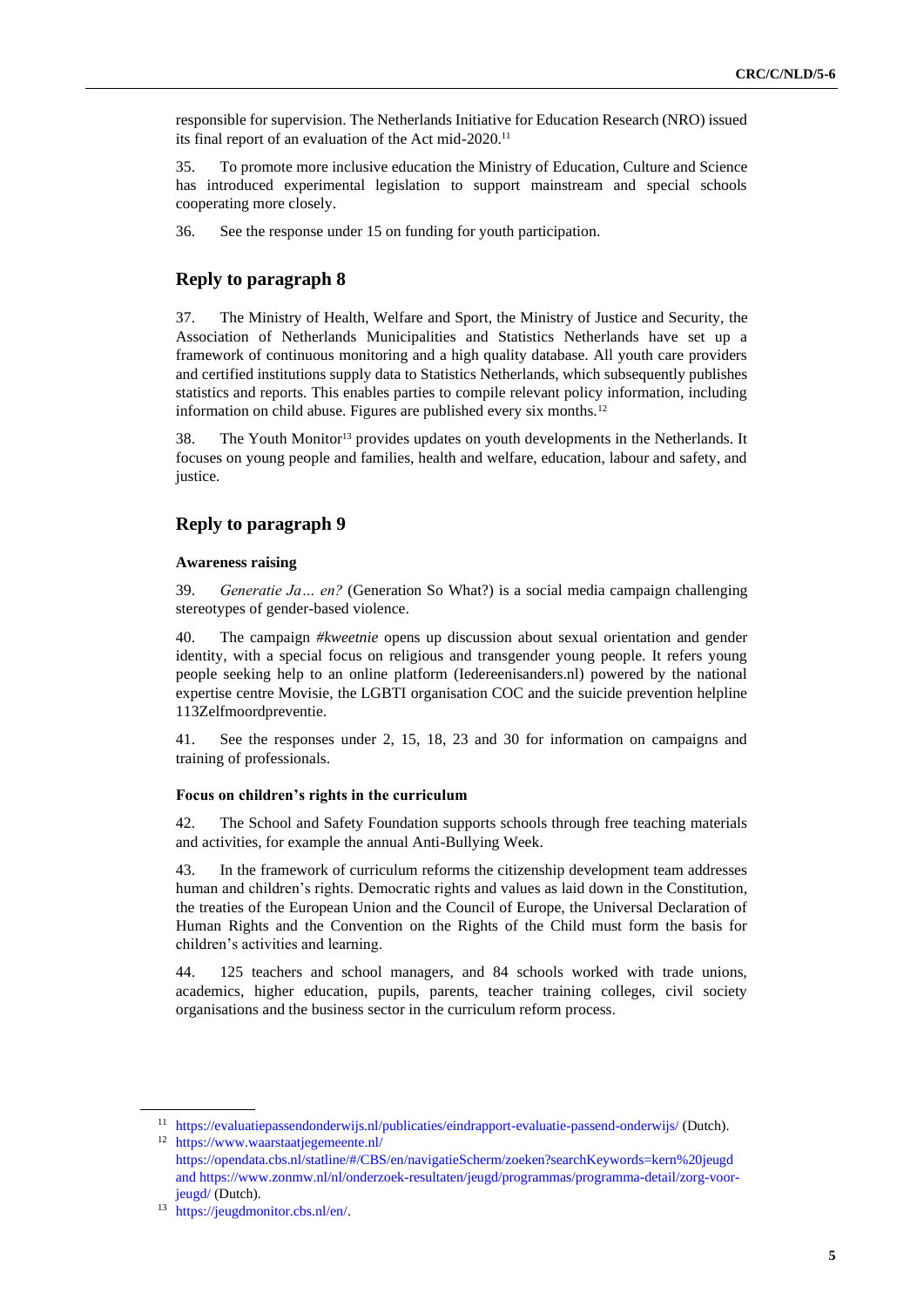#### **National campaign against domestic violence and child abuse**

45. A national campaign about domestic violence and child abuse runs from 2019 until the end of 2021, calling on family, friends and neighbours to act on suspicions of domestic violence and child abuse.

46. A base-line measurement was established and an evaluation will take place after 2022. Until then, the campaign's effectiveness will be monitored.

## **Reply to paragraph 10**

47. See the separate responses of Curaçao and St Maarten.

## **Reply to paragraph 11**

48. The Netherlands has developed policy on international corporate social:

responsibility (ICSR) aimed at promoting the application of the OECD Guidelines for Multinational Enterprises and the UN Guiding Principles on Business and Human Rights, both including children's rights. Encouraging application includes participation in voluntary agreements on ICSR. Current ICSR policy is now being evaluated, as is the National Action Plan on Business and Human Rights. See the response under 29 for obligations and efforts to combat child labour.

## **Reply to paragraph 12**

#### **Better access to youth care**

49. The Netherlands is working to improve access to youth care by improving the quality and effectiveness of local teams by fulfilling five basic functions:<sup>14</sup>

(a) Ascertain whether a person's living environment is safe and apply the domestic violence and child abuse protocol (see the response under 18).

(b) Be present where the target group is to timely identify needs. Establish contact with the neighbourhood and proactively engage in outreach. Invest in prevention.

(c) Provide easy to find and accessible support, perform triage effectively.

(d) Keeping a broad perspective by clarifying needs, making a plan with the family, offering support, making clear agreements, staying in touch and remaining approachable.

(e) Develop, share and discuss insights to learn from and to improve.

50. The care and education systems need to adapt to children's individual needs to ensure children with disabilities can develop in the best possible way.

#### **Anti-discrimination services**

51. Under the Municipal Anti-Discrimination Services Act, municipalities are obliged to set up an anti-discrimination service, which registers complaints and provides support to victims.

52. Local authorities have a major responsibility in tackling discrimination. Central government facilitates municipalities in combating discrimination and encouraging inclusivity (for example, by publishing a guide to tackling discrimination and organising master classes for smaller municipalities in 2019).

<sup>14</sup> <https://www.voordejeugd.nl/projecten/kpmg-onderzoekt-basisfuncties-lokale-teams/> (Dutch).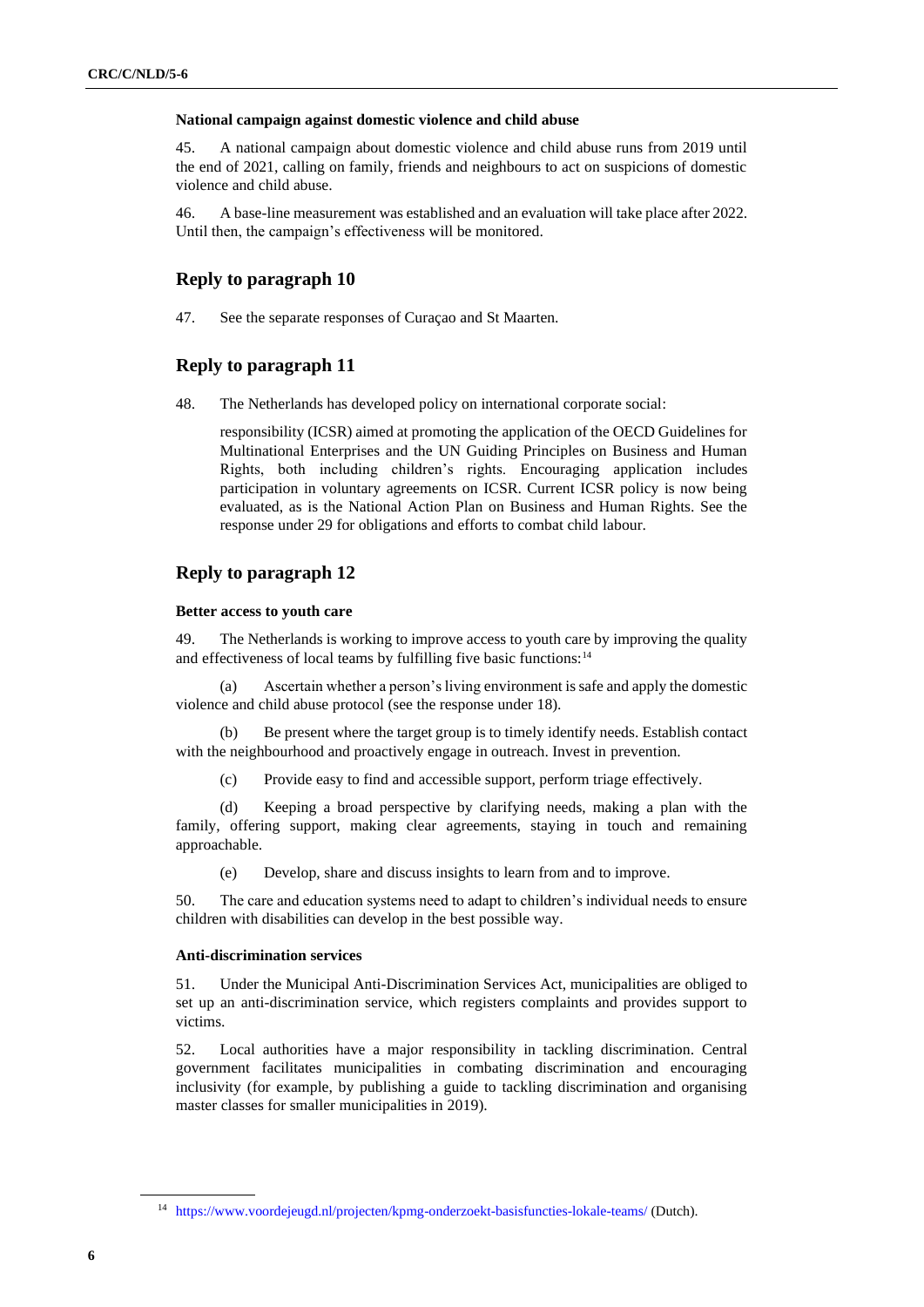53. Dutch youth policy is based on the best interests of the child.

54. Under the Youth Act, municipalities are obliged to actively involve young people and families in shaping youth policy. See the response under 2 for the action programmes aimed at improving youth growing up healthy and safe.

55. Youth professionals are trained to always act in the child's best interests. The responses on child victims, education, residential youth care, asylum, poverty and discrimination explain this in further detail.

56. See the response under 15 on youth participation.

# **Reply to paragraph 14**

57. Between 2015 and 2018 there were nine cases of euthanasia involving minors aged 12 to 17. In 2019 there were no cases involving minors. Between 2015 and 2019 there was one case of active termination of the life of a newborn child. The Central Committee on Termination of Life (Neonates) and Late-term Abortions reviewed this case and found it fulfilled the due care criteria.

58. Following a research report, the government is considering whether it is necessary to set out the grounds for immunity from criminal liability in medical end-of-life decisions involving children between one and two years old .

# **Reply to paragraph 15**

### **Children's right to be heard**

59. Minors should be involved in family and juvenile proceedings. From the age of 12, they are invited for a private conversation with the judge; children under 12 can request this. An informational film for minors is being developed. The child's views are heard indirectly through reports from the Child Protection Board. Minors cannot join proceedings as an independent party. Their interests are in principle defended by their legal representatives or, in case of conflicting interests, a special guardian. In certain cases, for example concerning parental responsibility, minors can make an informal request to the court. The court is not obliged to consider the request.

60. Following the report by the National Commission on reassessing legal parenthood<sup>15</sup> the government is considering whether the position of minors in court proceedings needs reviewing. A number of recommendations have been made that need further examination.

61. Villa Pinedo receives funding from the Ministry of Justice and Security to support children of divorced parents through a buddy system.

62. The Victims of Criminal Offences Decree of 24 August 2016 contains provisions improving the rights of minor victims of offences.<sup>16</sup>

### **Youth participation**

63. It is important for youth to be actively involved in developments affecting them. The government has introduced statutory provisions and launched social initiatives, including:

- Open dialogues with youth organisations, youth councils and stakeholders to increase youth participation at national and local level;
- Preparations, including consultations with the National Youth Council (NJR), for a youth parliament;

<sup>15</sup> [https://www.rijksoverheid.nl/documenten/rapporten/2016/12/07/rapport-van-de-staatsommissie](https://www.rijksoverheid.nl/documenten/rapporten/2016/12/07/rapport-van-de-staatsommissie-herijking-ouderschap-kind-en-ouders-in-de-21ste-eeuw)[herijking-ouderschap-kind-en-ouders-in-de-21ste-eeuw](https://www.rijksoverheid.nl/documenten/rapporten/2016/12/07/rapport-van-de-staatsommissie-herijking-ouderschap-kind-en-ouders-in-de-21ste-eeuw) (Dutch).

<sup>16</sup> <https://zoek.officielebekendmakingen.nl/stb-2016-310.html> (Dutch).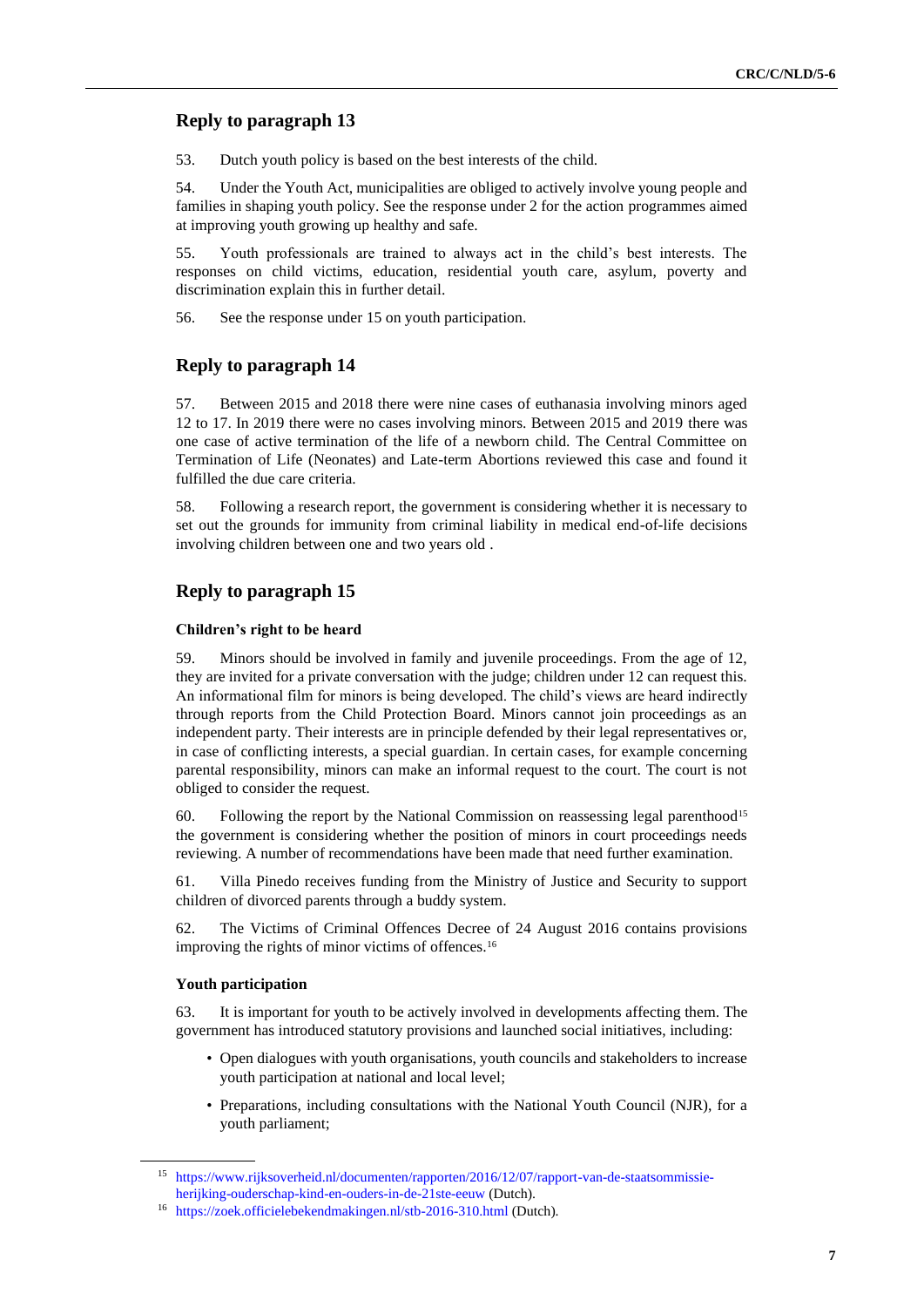- Preparations with youth organisations for a 'generational impact assessment' to map the effects of policy change;
- In 2019 the Ministry of Health, Welfare and Sport appointed three 'youth ministers', in 2020 the Ministry of the Interior and Kingdom Relations appointed two 'youth ministers';
- An annual grant to the NGO Coalition for Children's Rights.17.The Netherlands cofinances a Youth Report as part of its reporting obligations under the Convention;
- A grant to UNICEF for the celebration of 30 years of children's rights in 2019;
- An annual meeting preceding the state opening of Parliament in September, devoting attention to the right of youth to have their say;
- Every school has school councils and pupil participation to ensure pupils can make recommendations and approve parts of school policy. The subjects social and citizenship studies prepare pupils for participation in a democratic society;
- The government provides support to LAKS, a national organisation advising school councils, participation councils, and government on national policies impacting secondary education. The youth council of the Equal Opportunities Alliance gives unsolicited advice to the Equal Opportunities Programme, which aims to create equal educational opportunities for youth.

#### **Increasing awareness among professionals in the best interests of the child**

64. Article 12 of the Convention is addressed in guidelines for youth care professionals on involving young people and parents and in the IGJ's Responsible Support for Young People Assessment Framework. The Convention is part of the required knowledge base for youth care professionals.

65. The Divorce without Damage Platform runs a project to enhance expertise of professionals about signs of a complex divorce and intervention methods.

66. The Centre for Children's Rights Amsterdam (CCRA) provides lectures and courses for professionals on the legal aspects of children's rights.

67. The knowledge base for primary school teachers includes entering into dialogue with the child, reflecting, listening. For grade one and two teachers this includes focus on participation in a plural, democratic society, with the emphasis on active citizenship and social integration. Teacher training programmes implement these requirements in their curriculum.

## **Reply to paragraph 16**

68. A bill to establish a procedure to determine statelessness and a bill concerning children born stateless in the Netherlands have to be presented to Parliament. Stateless persons, including children, are registered as such based on foreign documents proving their status. Children born in the Netherlands of stateless parents are registered as stateless based on parents' documents.

69. Children born stateless in the Netherlands can obtain Dutch nationality after three years of legal residence. All stateless children and children of unknown nationality have access to education and necessary healthcare, irrespective of their status. Access to other provisions and services is granted on the basis of the legal residence of their parents.

## **Reply to paragraph 17**

70. Domestic violence, sexual abuse and child abuse are criminal offences in all parts of the Kingdom.

<sup>17</sup> [www.kinderrechten.nl](http://www.kinderrechten.nl/) (Dutch).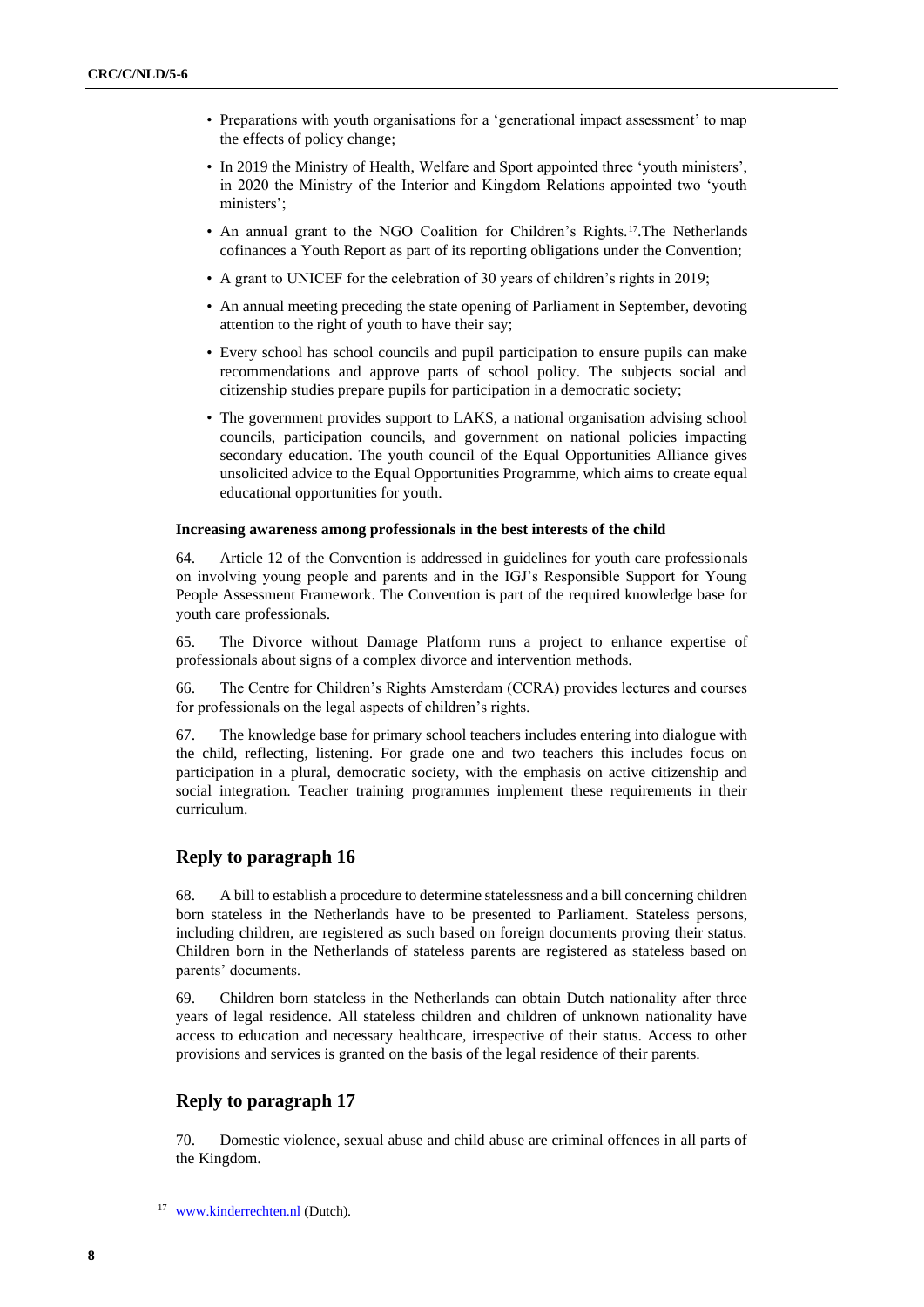71. The Violence Does not Have a Place in the Home Programme, launched in 2018, aims to identify child and sexual abuse more quickly and bring it to an end.

72. The Criminal Code, the Instructions on Domestic Violence and Child Abuse issued by the Public Prosecution Service and the various sentencing guidelines set the framework for the criminal law approach to domestic violence and child abuse. The police and the Public Prosecution Service can use their investigative powers if they suspect a criminal offence. The Public Prosecution Service determines whether prosecution in a specific case is in the public interest.

#### **Data collection and monitoring**

73. A study by the Research and Documentation Centre (WODC) contains detailed research into the nature and extent of domestic violence and child abuse.<sup>18</sup>

74. The Impact of Domestic Violence and Child Abuse Monitor<sup>19</sup> gives a picture of the approach to domestic violence and child abuse and the impact on victims. It uses information supplied by the 'Safe at Home' organisation.<sup>20</sup>

75. The Sexual Violence against Children Victims Monitor published by the National Rapporteur on Trafficking in Human Beings biennially reports on the number of child victims receiving support.<sup>21</sup> In 2019 the National Rapporteur also published the Human Trafficking Victims Monitor 2014-2018. 22

#### **Complaints procedures**

76. A study by the Children's Ombudsman in 2016 on complaints procedures in young offender institutions (JJI) and secure youth care showed that the right of complaint is adequately safeguarded and meets Inspectorate's requirements.

77. These institutions are obliged to have a formal, independent complaints procedure for all residents. When informally dealing with complaints, key issues are comprehensible language, learning from complaints through joint meetings by the Council for the Administration of Criminal Justice and Protection of Juveniles for the supervisory committees and reducing the processing period.

78. Under the Youth Act, residential youth care institutions must have a complaints committee to which residents can apply.

79. Institutions must ensure that young people living in residential institutions or foster families can turn to confidential advisers with problems.

#### **Tackling abuses in the youth care system**

80. In response to recommendations by a committee headed by Professor Micha de Winter, the government has devised measures to help professionals recognise abuses that occurred in the past and prevent abuses in the future. Measures include a documentary, website, financial compensation and financial support for contact between victims. The government wishes to prevent violence through policy programmes and to learn lessons for the future through research into young people's sense of safety in institutions.<sup>23</sup>

<sup>18</sup> [https://www.wodc.nl/binaries/Cahier%202019-1\\_2668i%20\\_Volledige%20tekst\\_tcm28-374137.pdf](https://www.wodc.nl/binaries/Cahier%202019-1_2668i%20_Volledige%20tekst_tcm28-374137.pdf)  (Dutch).

<sup>19</sup> Annexe 7, *Factsheet Impact of Domestic Violence and Child Abuse Monitor*

<sup>20</sup> [https://www.rijksoverheid.nl/documenten/kamerstukken/2019/12/18/kamerbrief-over-aanbieding](https://www.rijksoverheid.nl/documenten/kamerstukken/2019/12/18/kamerbrief-over-aanbieding-derde-voortgangsrapportage-programma-geweld-hoort-nergens-thuis)[derde-voortgangsrapportage-programma-geweld-hoort-nergens-thuis\)](https://www.rijksoverheid.nl/documenten/kamerstukken/2019/12/18/kamerbrief-over-aanbieding-derde-voortgangsrapportage-programma-geweld-hoort-nergens-thuis) (Dutch).

<sup>21</sup> Annexe 8, *Fact sheet Sexual Violence Against Children Victims Monitoring Report 2017-2018* and [https://www.dutchrapporteur.nl/current/news/scattered-approach-to-sexual-violence-against](https://www.dutchrapporteur.nl/current/news/scattered-approach-to-sexual-violence-against-children.aspx)[children.aspx.](https://www.dutchrapporteur.nl/current/news/scattered-approach-to-sexual-violence-against-children.aspx)

<sup>22</sup> Annexe 9, *Fact sheet for the Human Trafficking Victims Monitoring Report 2014-2018* and [https://www.dutchrapporteur.nl/current/news/effective-measures-against-human-trafficking-on](https://www.dutchrapporteur.nl/current/news/effective-measures-against-human-trafficking-on-shaky-ground.aspx)[shaky-ground.aspx.](https://www.dutchrapporteur.nl/current/news/effective-measures-against-human-trafficking-on-shaky-ground.aspx)

<sup>23</sup> [https://www.rijksoverheid.nl/documenten/kamerstukken/2020/02/21/kamerbrief-met-beleidsreactie](https://www.rijksoverheid.nl/documenten/kamerstukken/2020/02/21/kamerbrief-met-beleidsreactie-op-aanbevelingen-commissie-de-winter-onderzoek-naar-geweld-in-jeugdzorg-1945-heden)[op-aanbevelingen-commissie-de-winter-onderzoek-naar-geweld-in-jeugdzorg-1945-heden](https://www.rijksoverheid.nl/documenten/kamerstukken/2020/02/21/kamerbrief-met-beleidsreactie-op-aanbevelingen-commissie-de-winter-onderzoek-naar-geweld-in-jeugdzorg-1945-heden) (Dutch).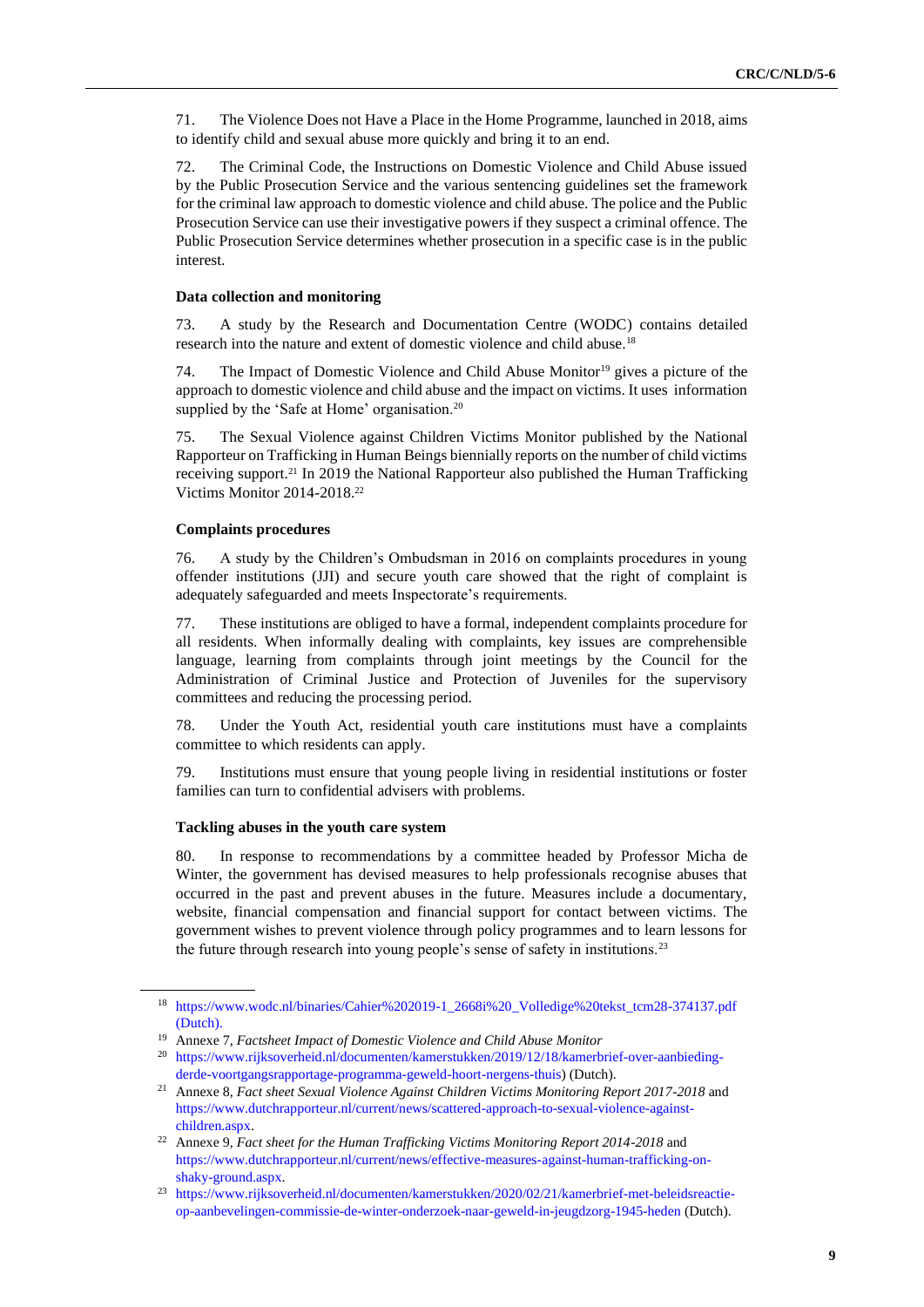81. Various guidelines, protocols and referral mechanisms have been developed to protect child victims or witnesses of violence:

#### **Improved Mandatory Reporting Code (Domestic Violence and Child Abuse)**

82. In 2019 the Mandatory Reporting Code (Domestic Violence and Child Abuse) Decree was amended. An assessment framework aims to help professionals evaluate signals of abuse and the risk involved. The framework enables them to decide whether a report of abuse is appropriate and whether they themselves can organise support.

83. Since 2013 schools are obliged to use the reporting protocol. The Inspectorate of Education is responsible for supervision. Within the Movement to Combat Child Abuse, the General Association of School Managers, the Primary Education Council and the Secondary Education Council are developing standards to ensure improved implementation of the protocol.

#### **Training of relevant professionals in the field of domestic violence and child abuse**

84. In 2019 and 2020, national tours aim to explain the reporting protocol to professionals and improve practice on the basis of case studies.<sup>24</sup>

85. E-learning modules, fact sheets and a website toolkit are available.

86. The police and the 'Safe at Home' organisation provide basic training in dealing with domestic violence.

87. Courses are provided to the judiciary and Public Prosecution Service.

88. The School and Safety Foundation (SSV) provides courses designed to equip teachers to identify and respond to signs of child abuse.

#### **Reports and advice**

89. Anyone wishing to report child abuse and seeking advice can contact the 'Safe at Home' organisation. Children can contact the Child Helpline and Helpwanted.nl. Within the youth care system help is available for victims of child abuse.

90. Since child abuse and domestic violence are sometimes related to structural problems within the family system, the programme is working to develop a multi-disciplinary approach.

## **Domestic violence and LGBTI**

91. The Dutch Transgender Network (TNN) has developed e-learning modules to help youth care professionals identify young transgender people at an early stage.

92. The police have set up a training course bringing together knowledge from informal networks concerning various groups in society, including LGBTI.

93. The action plan on the security of LGBTI people<sup>25</sup> was launched.

94. The State Secretary for Health, Welfare and Sport meets biannually with LGBTI youth representatives to discuss problems (waiting lists, discrimination and homelessness) they face. Also see the Action Plan for Homeless Youth.<sup>26</sup>

<sup>24</sup> [www.meldcodetour.nl](http://www.meldcodetour.nl/) (Dutch) provides more information per region.

<sup>25</sup> <https://www.rijksoverheid.nl/documenten/kamerstukken/2019/04/02/tk-actieplan-veiligheid-lhbti> (Dutch).

<sup>26</sup> [https://www.rijksoverheid.nl/documenten/rapporten/2019/03/14/actieprogramma-dak-en-thuisloze](https://www.rijksoverheid.nl/documenten/rapporten/2019/03/14/actieprogramma-dak-en-thuisloze-jongeren-2019-2021)[jongeren-2019-2021](https://www.rijksoverheid.nl/documenten/rapporten/2019/03/14/actieprogramma-dak-en-thuisloze-jongeren-2019-2021) (Dutch).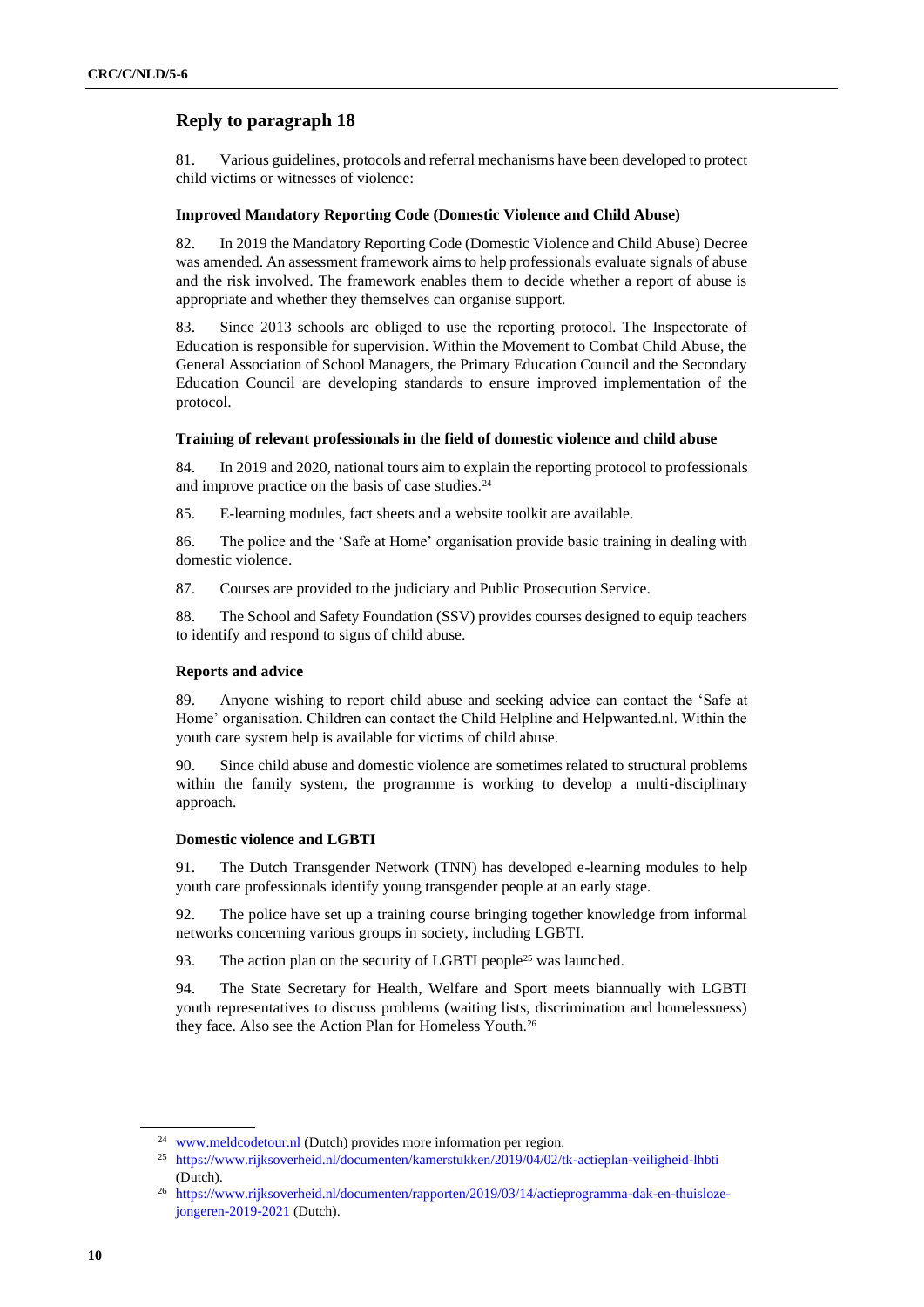95. On 1 January 2020 an Act amending the Equal Treatment Act came into force, clarifying the legal status of transgender and intersex persons. The legislation explicitly addresses discrimination against LGBTI children.

#### **Reply to paragraph 19**

96. An important aim of the Youth Care Action Programme is to avoid out-of-home placements and when these are unavoidable, ensure that children grow up in a home-like setting.

97. The Creating Youth Care in Family Structures Project supports municipalities in strengthening foster care and family home care.

98. The Foster Care Action Plan encourages the recruitment of and better support for foster parents.<sup>27</sup> A new recruitment programme was launched in 2019.

99. Foster care and family home care can be extended up to the age of 21 as a result of extra central government funding.

100. Foster care providers are responsible for the quality of care and support provided by foster parents. The IGJ and the Justice and Security Inspectorate are responsible for supervision.

101. Placement in secure residential youth care takes place when the children's judge decides it is necessary for a young person's development. In 2019 an action plan was launched to prevent secure placements.<sup>28</sup>

102. The number of placements has declined since 2017 (1,916 placements in 2017, 1,711 in 2018 (11% decline), 1,680 in 2019 (2% decline)).<sup>29</sup>

103. The Continuity of Foster Care Survey aims to reduce moving children from place to place in youth care and increase understanding why foster parents stop (prematurely).

104. Steps to help youth build their own lives after leaving the care system:

- Network 16-27, with funding from the Ministry of Health, Welfare and Sport, helps young people establish a stable basis for housing, work, income, care and welfare.<sup>30</sup>
- Facilitate the transfer from the Youth Act to other legal frameworks such as the Healthcare Insurance Act and the Social Support Act, as well as the promotion of future-oriented integrated working models.

### **Reply to paragraph 20**

#### **Compulsory Education Act**

105. Education is compulsory for children from the age of five. Children with a disability, who are unable to go to school, are exempt from the Act if a medical certificate is submitted.

106. Changes to these rules are currently prepared to give greater importance to the educational perspective in considering exemptions under section 5(a) of the Act. This is expected to have a positive impact on the number of children in school.

107. See the responses under 7b on inclusive education, 12a on access, and 25b on dropout rate.

<sup>27</sup> <https://www.rijksoverheid.nl/documenten/rapporten/2019/04/04/voortgang-actieplan-pleegzorg> (Dutch).

<sup>28</sup> [https://www.rijksoverheid.nl/documenten/rapporten/2019/03/25/de-best-passende-zorg-voor](https://www.rijksoverheid.nl/documenten/rapporten/2019/03/25/de-best-passende-zorg-voor-kwetsbare-jongeren)[kwetsbare-jongeren](https://www.rijksoverheid.nl/documenten/rapporten/2019/03/25/de-best-passende-zorg-voor-kwetsbare-jongeren) (Dutch).

<sup>29</sup> <https://www.jeugdzorgnederland.nl/wp-content/uploads/2019/03/JeugdzorgPlus-2018-002.pdf> (Dutch).

<sup>30</sup> [www.16-27.nl.](http://www.16-27.nl/)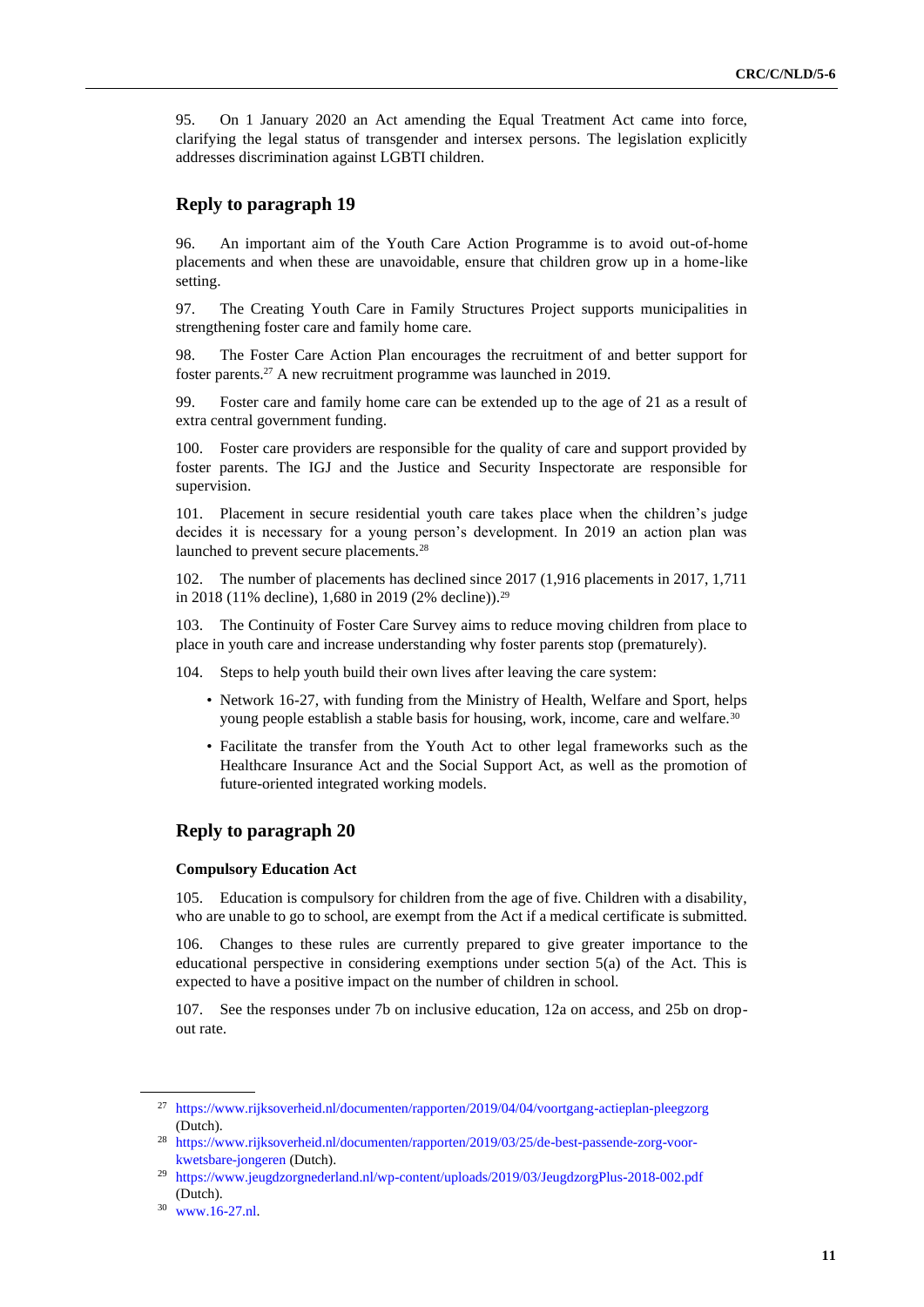#### **Personal budget (pgb)**

108. Young people can access care either in the form of a personal budget (pgb) or services in kind. Eligibility criteria for pgb are: the person concerned must be capable of responsibly managing the budget, the need must be clearly substantiated and the services contracted must be of good quality. The pgb is administered by the Social Insurance Bank.

# **Reply to paragraph 21**

109. Steps to reduce perinatal mortality:

- Improve support for vulnerable pregnant women in the Solid Start Programme and the National Prevention Pact.<sup>31</sup>
- Strengthen integrated maternity care.
- Support the digital exchange of data in maternity care and improve pregnant women's access to their data.
- Comprehensive funding to promote a comprehensive approach.
- Additional research (due end 2020) to clarify potential for improvement.

110. Seventy parties have signed the National Prevention Pact. It contains 270 measures and actions, focusing on three themes: overweight, smoking and problematic alcohol consumption.

- 111. Measures to combat overweight:
	- Promoting healthy eating and a healthy eating environment (school and sports canteens, hospitals, playgrounds, advertising and supermarkets);
	- Use of community sports coaches and sports providers.

112. Commitment to a smoke-free generation by 2040; encouraging children not to start smoking:

Introducing legislative measures such as an increase in excise duty on cigarettes, banning smoking in school grounds, childcare centres, playgrounds and petting zoos.

- 113. Commitment to making not drinking the norm among under-18s by 2040:
	- Reducing alcohol consumption among pupils, changing the association between sports and alcohol, reducing young people's exposure to alcohol advertising. The Licensing and Catering Act will be amended to make the secondary supply of alcohol to persons under 18 a criminal offence.
	- The government has developed a multi-media campaign ('NIX18') to promote the statutory age limit of 18 years.

114. All children in the Netherlands have the right to basic healthcare. All residents are obliged to take out insurance to cover basic healthcare. Children are included free of charge. Healthcare benefit to cover part of the costs of insurance is available to the less well-off. Healthcare organisations providing care to non-residents who cannot pay for treatment can have the costs reimbursed by the State.

115. In 2020 the government signed the National Clean Air Agreement. Objectives are an improvement of at least 50% in health benefits from reductions in air pollution in 2030 compared to 2016, and compliance with the WHO quality guidelines by 2030. The Agreement pays specific attention to children. A study conducted in 2017 and 2018 examined the health effects of particulate matter on children living close to the national airport.

<sup>31</sup> Annexe 10, *National Prevention Pact.*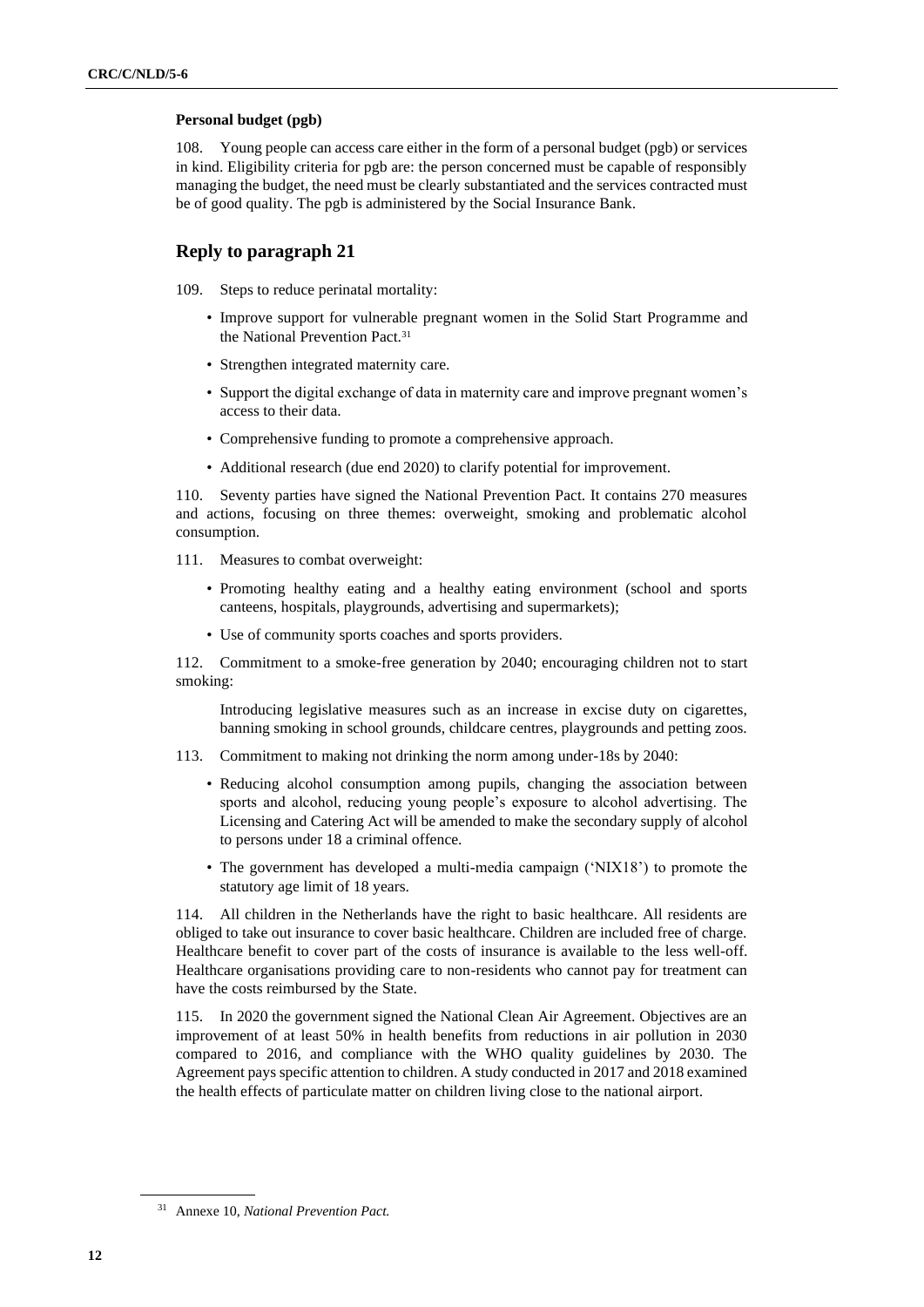#### **Municipal mental health services for young people**

116. Since the Youth Act came into force the municipalities have been responsible for providing youth care, including youth mental healthcare. Children receive primary mental healthcare from local teams, individual providers, and their GPs. If needed, more specialised expertise is provided through secondary mental healthcare.

117. To further improve youth mental healthcare, the government is addressing the following challenges:

- Providing sufficient mental healthcare services to youth when accessing youth care so they receive appropriate assistance more quickly from the youth mental health worker at their GP practice.
- Improving specialist care by setting up regional centres of expertise aimed at youth with multiple and complex care needs.

118. Youth mental healthcare professionals are well trained and able to rapidly identify serious psychological problems.

#### **End use of restraints and isolation of children**

119. An important action point in the Youth Care programme and an aim in psychiatric care is to reduce the use of restraints and to end the practice of seclusion.

- 120. Steps to reduce restraint and seclusion of children include:
	- Phasing out of clinical care and moving towards community and outpatient care based on 'getting better at home';
	- Development of acute inpatient wards, 'comfort rooms' and one-to-one counselling;
	- Investment in professionals who can de-escalate situations.

121. Registration and analysis of seclusions to identify patterns and increase knowledge, learning and improvement.

122. The Inspectorate collaborates with secure youth care institutions to develop standards for a development-oriented climate and cross-sectoral alternatives. Steps taken aim at a cultural change and autonomy-promoting care and treatment.

123. Data from the IGJ show that the number of reports of compulsory treatment decreased in 2018 compared to 2017.

#### **Diagnosis and medication**

124. The first step in treating children with mental health problems is a careful diagnosis, providing the basis for further intervention and a decision on medication.

125. The 2014 report 'ADHD: medication and society' by the Health Council questioned whether there has been an increase in ADHD diagnoses and over-prescription of medication. It provided guidelines for appropriate use of medication and was widely distributed. In 2019 a study of the effectiveness of psychosocial interventions in children with ADHD took place.

## **Reply to paragraph 23**

#### **Sexual health and sex education**

126. Anyone with sexual health issues can consult their GP.

127. The municipal health service (GGD) offers free and anonymous testing, advice on problems related to sexuality, and information to specific high-risk groups (young people up to the age of 25).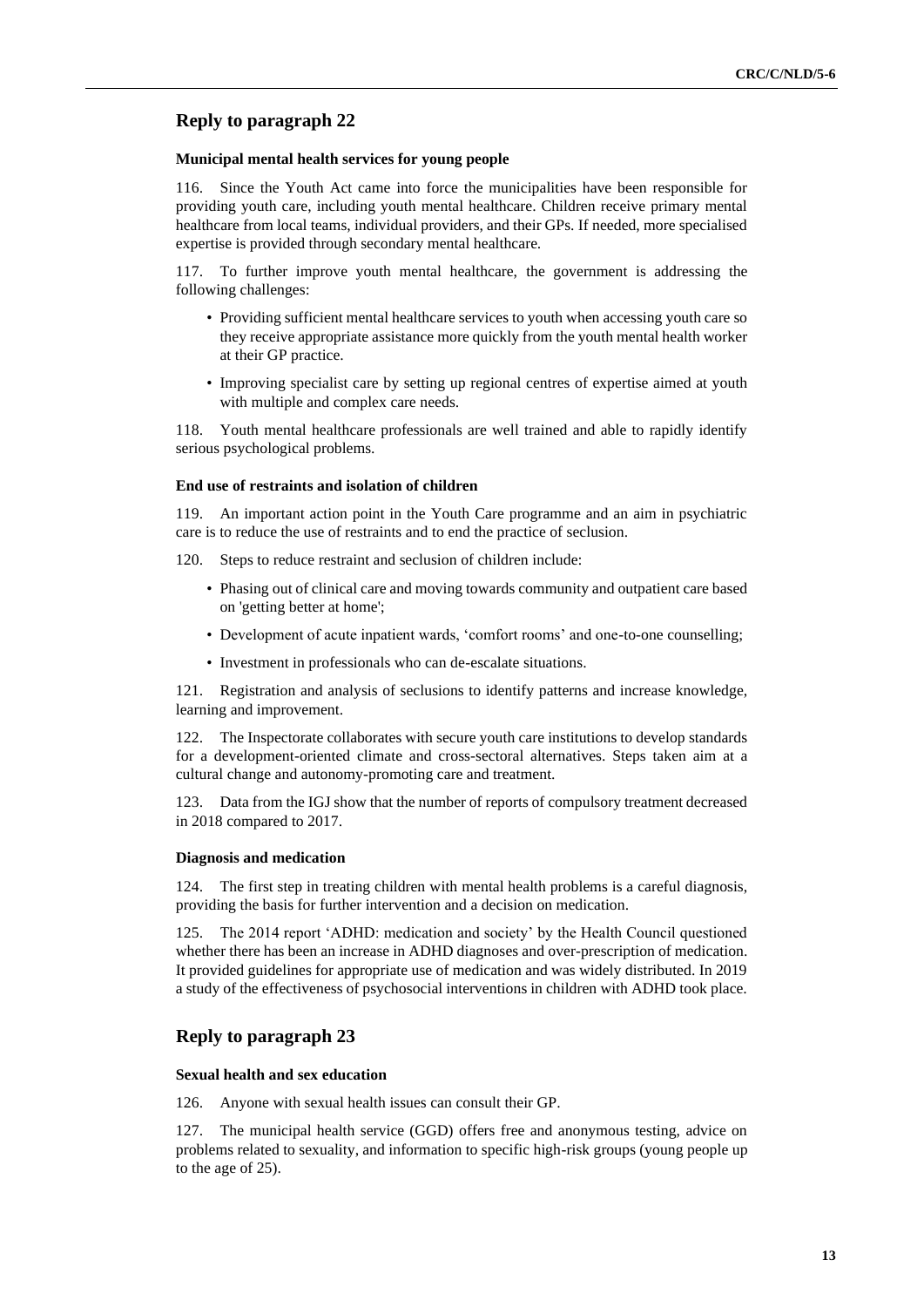128. In 2019 central government launched a campaign aimed at young people on unwanted pregnancy and safe and enjoyable sex.

129. The Relationship and Sex Education in Schools programme encourages schools to give this issue a more structural place in the curriculum. The programme is monitored and on the basis of outcomes policy may be changed.

#### **Gaming and drugs**

130. The Netherlands Institute for Mental Health and Addiction (Trimbos-instituut) has developed an information and prevention programme ('Keeping a Clear Head at School'). Using a comprehensive approach, it raises awareness among pupils and students about addiction and encourages them to refrain from smoking, alcohol, drugs, and unhealthy gaming habits.

131. Websites and helplines aimed at the general public offer information on the use of tobacco, alcohol, drugs and gaming.

132. The Netherlands has a network of institutions for addiction care providing information, prevention and treatment programmes.

# **Reply to paragraph 24**

#### **Measures to tackle child poverty**

133. Establishing a picture of municipal child poverty policy, the number of low-income households, the connection between child poverty and care, education and safety, and good practices.<sup>32</sup>

134. Helping children in low-income households participate in society. Municipalities offer provisions in kind (e.g. subscriptions to sports schools, music lessons, a bicycle); since 2017 municipalities have received an additional  $€85$  million annually for this.<sup>33</sup>

135. The comprehensive action plan on debt.<sup>34</sup>

136. Increasing child and healthcare benefits for couples, the general tax credit and the employment tax credit.

137. Encouraging those on social assistance to return to work or increase working hours.

138. Cooperation between schools, municipalities and four national organisations working to combat poverty (*Stichting Jarige Job*, Youth Fund for Sport and Culture, the National Children's Fund and the Tuition Fees Foundation).

139. Encouraging children's participation in child poverty measures, including through grants to the Missing Chapter Foundation (establishment of 12 children's councils within municipalities); the 'Speaking Minds' initiative of Defence for Children and Save the Children (support for young people to advise on poverty policy in ten municipalities).

#### **Children in shelters**

140. The Ministry of Health, Welfare and Sport, the Association of Netherlands Municipalities and Valente have developed a framework of standards for children in shelters, including:

• Keeping families together as far as possible, unless children's safety is at issue;

<sup>32</sup> [https://www.rijksoverheid.nl/documenten/kamerstukken/2019/04/01/kamerbrief-ambities](https://www.rijksoverheid.nl/documenten/kamerstukken/2019/04/01/kamerbrief-ambities-kinderarmoede)[kinderarmoede](https://www.rijksoverheid.nl/documenten/kamerstukken/2019/04/01/kamerbrief-ambities-kinderarmoede) (Dutch)[; https://www.rijksoverheid.nl/documenten/kamerstukken/2019/10/02/nadere](https://www.rijksoverheid.nl/documenten/kamerstukken/2019/10/02/nadere-uitwerking-ambities-kinderarmoede-tk)[uitwerking-ambities-kinderarmoede-tk](https://www.rijksoverheid.nl/documenten/kamerstukken/2019/10/02/nadere-uitwerking-ambities-kinderarmoede-tk) (Dutch).

<sup>33</sup> [https://www.rijksoverheid.nl/documenten/kamerstukken/2016/11/11/kamerbrief-voortgang-kansen](https://www.rijksoverheid.nl/documenten/kamerstukken/2016/11/11/kamerbrief-voortgang-kansen-voor-alle-kinderen)[voor-alle-kinderen](https://www.rijksoverheid.nl/documenten/kamerstukken/2016/11/11/kamerbrief-voortgang-kansen-voor-alle-kinderen) (Dutch).

<sup>34</sup> <https://www.rijksoverheid.nl/documenten/kamerstukken/2019/05/27/actieplan-brede-schuldenaanpak> (Dutch).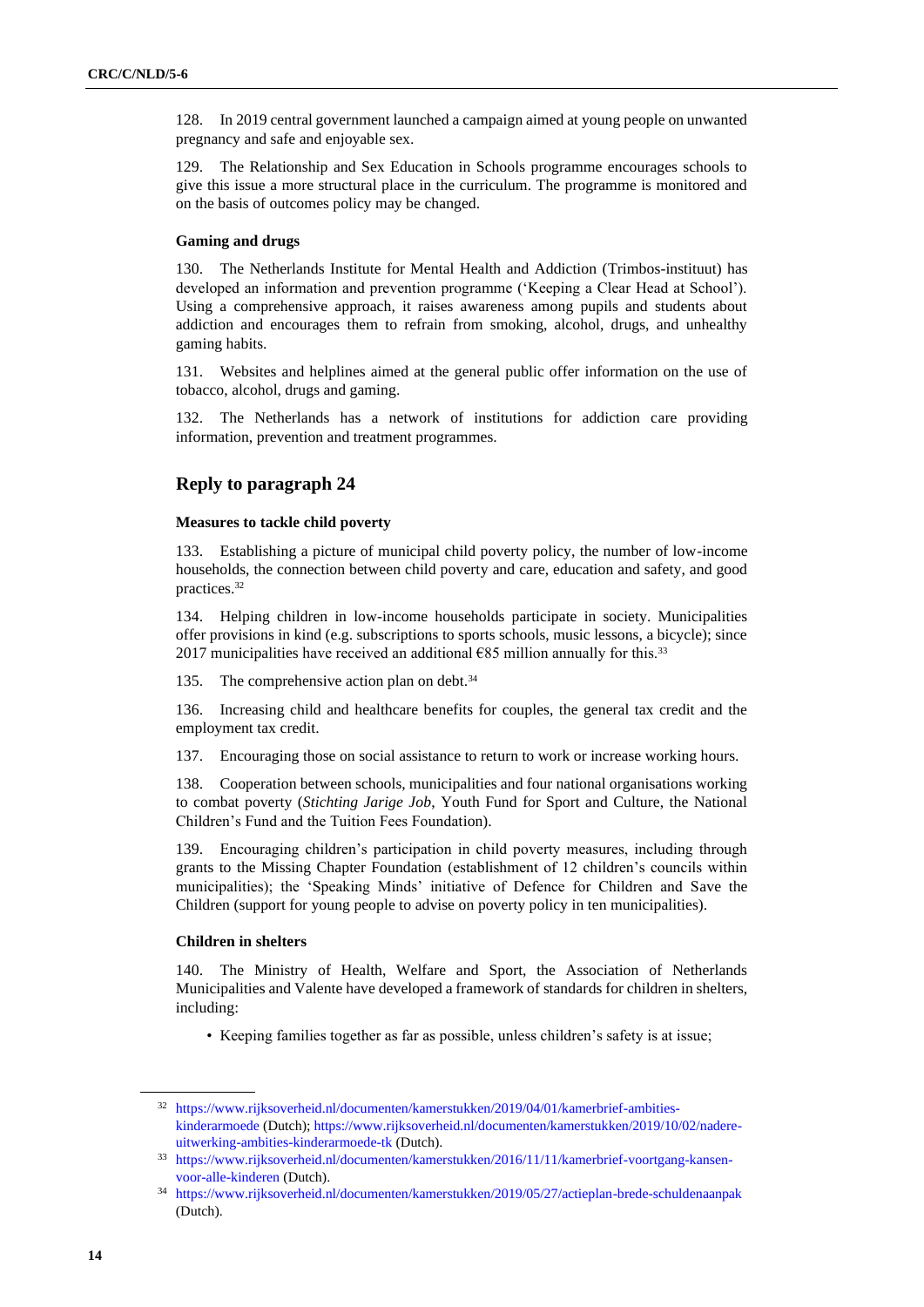- Providing children with trauma treatment and support;
- Ensuring daily activities, including school.

141. See the response under 7 regarding issue 25 (a).

#### **Reducing school dropout rates**

142. Children must attend school up to the age of 16. If they do not have a basic qualification, they must attend school until their 18th birthday. Between the ages of 18 and 23, they are encouraged to continue studying for a qualification. Various Acts of Parliament contain measures to reduce school dropout rates:

- Expertise Centres (Special Education) Act;
- Act on exemptions from compulsory education;
- The Primary Education Act and Secondary Education Act contain provisions to facilitate the creation by school consortia of centres for children with special educational needs who are at risk of dropping out.
- 143. The Compulsory Education Act designates the responsibility for dealing with truancy.

144. School consortia are obliged to offer sufficient provision to ensure an appropriate place for every child.

145. Ministries, education councils, the Association of School Attendance Officers, the Association of Netherlands Municipalities and other organisations work together under an agreement (*Thuiszitterspact*, 2016) to reduce the number of children not attending school.<sup>35</sup>

#### **Monitoring home schooling**

146. The coalition agreement agreed to take steps to ensure home schooling meets certain standards.

147. As such, the Ministry of Education, Culture and Science is preparing a bill to ensure children who are home schooled receive a sound education.

148. It also provides for regular oversight by the national Inspectorate for Education.

### **(Online) bullying**

149. Schools must ensure pupils can learn in a socially safe environment (Safety at School Act, 2015). They must take measures to tackle (cyber)bullying and promote a socially safe environment, partly through media literacy classes. The School and Safety Foundation supports schools through information, awareness raising, and courses.

150. The Act will be evaluated in 2020.

151. The biennial Monitor on Social Safety shows bullying as a whole has declined in primary education from 14% in 2014 to 10% in 2018, and from over 11% to 5% in secondary education. In the same period online bullying in primary schools increased from 5.7% to 7.8%. In secondary schools it remained stable at around 20%.

### **Early childhood education**

152. Daycare centres provide early childhood education for children aged 2½ to 4 at risk of educational deprivation.

153. In 2020, it was expanded from 10 to 16 hours per week on average.

<sup>35</sup> <https://www.rijksoverheid.nl/documenten/kamerstukken/2020/01/30/thuiszittersbrief-januari-2020> (Dutch).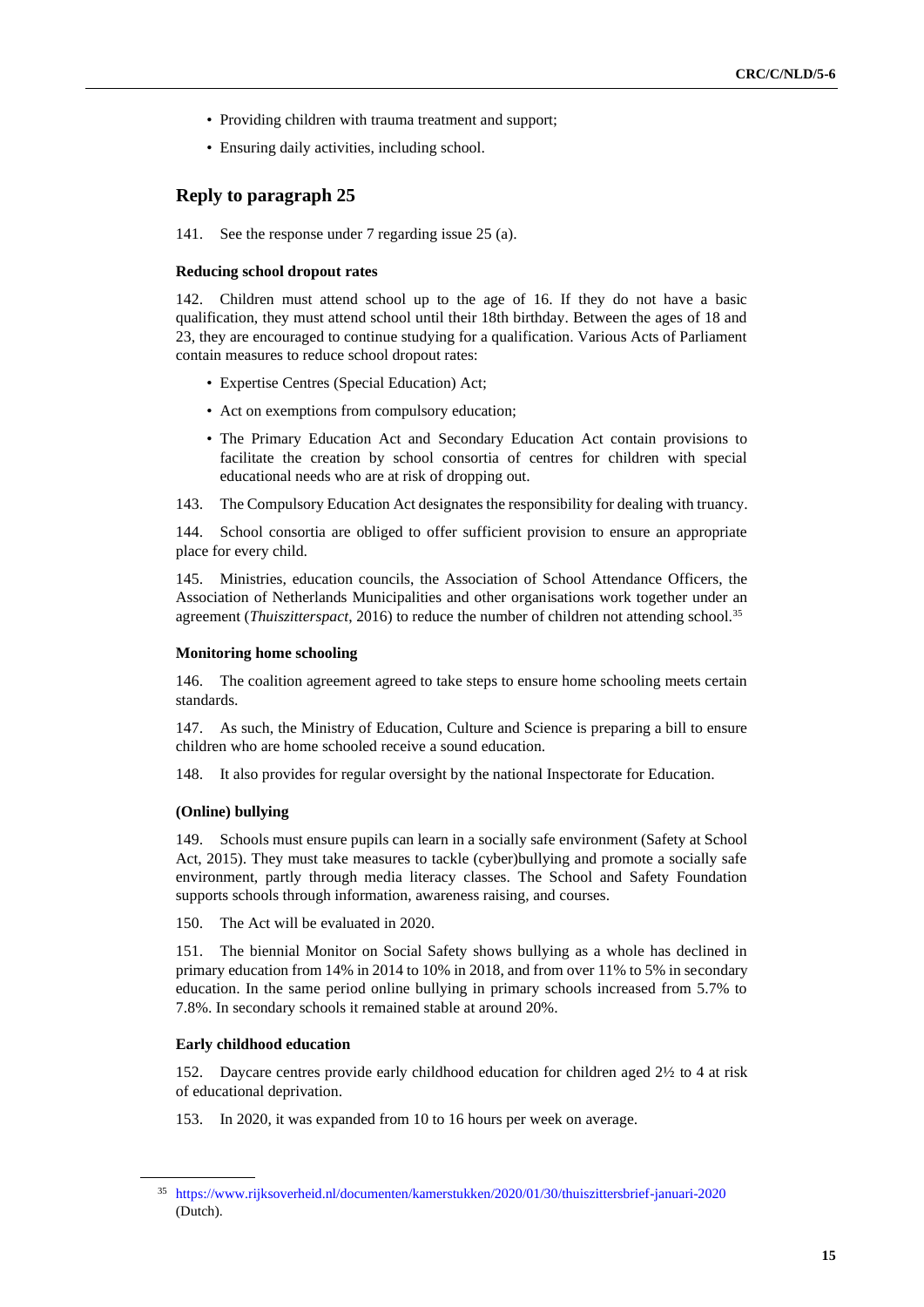- 154. The quality of early childhood education has improved through:
	- (a) Introduction of a minimum level of language skills for playgroup assistants;
	- (b) Obligation for daycare centres to develop an early childhood education policy;
	- (c) Obligation of a policy on the education requirements for staff.
- 155. As of 2022, a proportion of daycare centres staff must have a bachelor's degree.

156. The Ministries of Education & Science and Health, Welfare & Sport promote sports, games and (outdoor) play through national initiatives and community sports coaches. Examples include the programmes Healthy School and Young People at a Healthy Weight. The Dutch Olympic Committee \* Dutch Sports Federation (NOC\*NSF) supports a physical activity programme at school. The 'Challenging Play' project encourages outdoor activity. The government works with partners such as Jantje Beton and sports associations for play at home and in the neighbourhood.

157. The Ministry of Health, Welfare and Sport has signed an agreement to promote inclusive play among children with and without disabilities.<sup>36</sup>

## **Reply to paragraph 27**

158. In assessing asylum applications and applications for family reunification the interests of the child are a primary consideration.

159. Children aged 15 and over are interviewed separately. Children between 12 and 15 are interviewed separately if necessary, or if they ask for this. Unaccompanied minors are interviewed from the age of 6 by specially trained staff. Up to the age of 12 they are interviewed in child-friendly rooms.

160. Families arriving together in the Netherlands are, in principle, not separated during the procedure.

161. More favourable conditions govern applications for family reunification. If required documents are missing through no fault of the applicant, the IND may interview the applicant and/or family members or conduct DNA tests. Interviews with unaccompanied minors are subject to guidelines based on article 12 of the Convention.

162. Informational leaflets are handed out in application centres. Parents are informed that they too are responsible for informing their children. Child-friendly information and information sessions for children are available. Guardians are appointed for unaccompanied minors. The guardianship institution Nidos has an information app for unaccompanied minors. The Dutch Refugee Council invites unaccompanied minors to informational meetings.

163. During the asylum procedure, children in families applying for asylum are placed in reception centres with access to education, care, recreation areas and activities for children. In 2016 smaller, child-friendly living units with daily support were put in place.

All children in the Netherlands, regardless of residence status, have the right to education and medically necessary care. Refugee children must have access to education within a month of arrival. They are largely entitled to the same medical provision as children with Dutch nationality.

<sup>36</sup> [http://www.samenspeelakkoord.nl](http://www.samenspeelakkoord.nl/) (Dutch).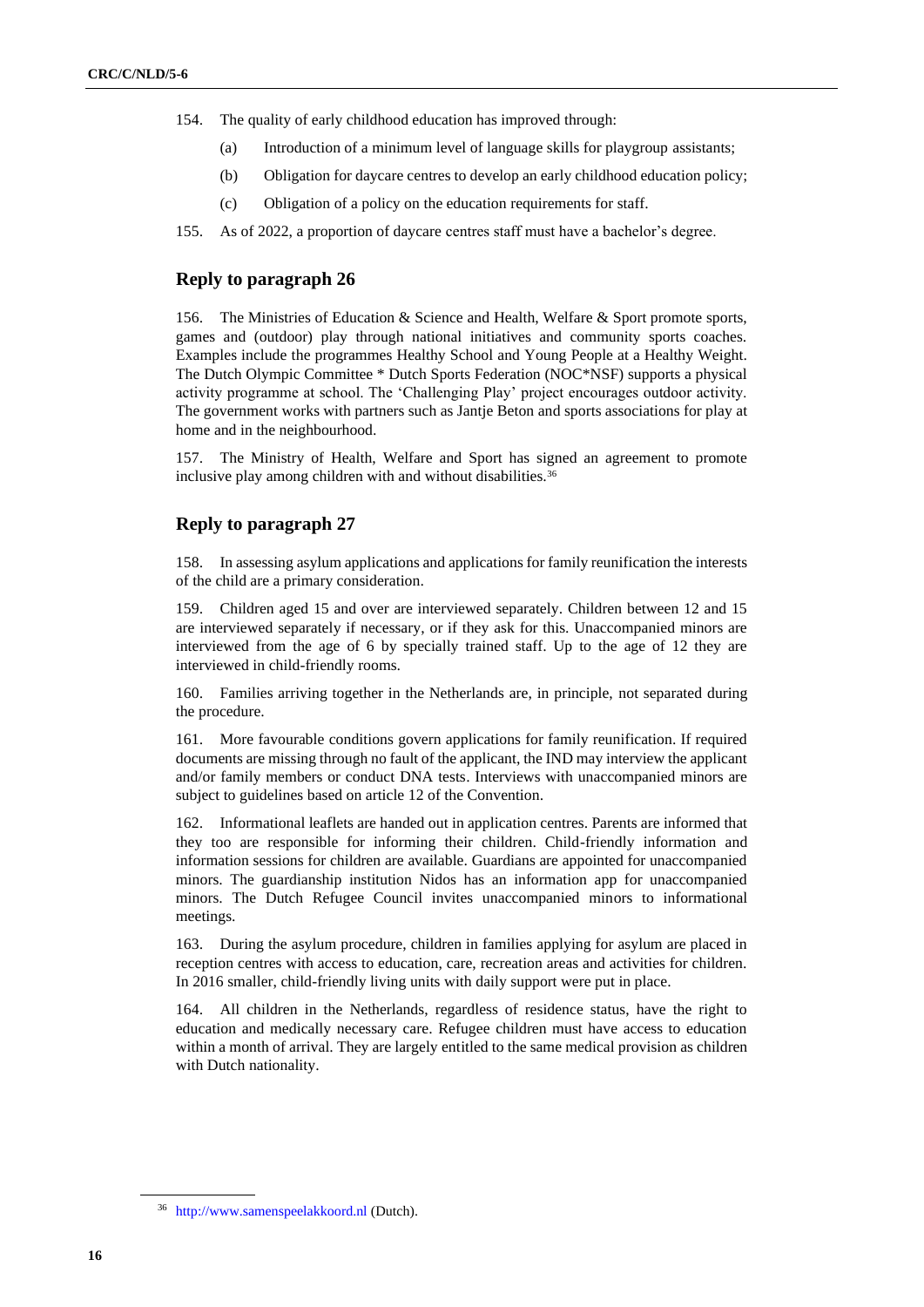165. Unaccompanied minor asylum seekers can apply for family reunification. After the parents have been traced, more favourable conditions will apply to a subsequent asylum application, regardless of the period between the first and second application. If the applicant turns 18, they will be regarded as a minor for three months following the application.

166. Research into unaccompanied minors disappearing from reception facilities shows they only remain in reception centres for a short period of time, appear to have no interest in the outcome of their asylum procedures and seem to regard the Netherlands as a transit country.

167. The Central Agency for the Reception of Asylum Seekers (COA) has a centre for unaccompanied minors with 24-hour supervision, where they are prepared for their future.

168. If human trafficking is suspected, suspected victims are placed in accommodation with extra security arrangements. The COA and police assess the risks. A multidisciplinary risk analysis determines what kind of care, guidance and protection are needed.

If unaccompanied minors try to leave a centre, staff will try to convince them to stay by pointing out the risks. A minor leaving cannot be fully prevented, since none of the reception facilities qualify as detention centres.

170. Procedures for missing unaccompanied minors have recently been updated. The competent organisations have made new arrangements regarding their responsibilities.

171. The majority of applications for family reunification are dealt with within the set timelimit. For objections, there is some spill-over from the backlogs that developed in 2017 and 2018. The IND aims to eliminate backlogs and reduce processing times to the statutory limit of six months. It has adapted its work processes and increased capacity. The Ministry of Foreign Affairs has increased capacity at a number of embassies.

# **Reply to paragraph 29**

#### **Ban on child labour**

172. Child labour is prohibited for all minors (with the exception of student/holiday jobs). Individual exemptions are possible for cultural productions provided the work is not heavy and the hours not too long.

173. In 2018 the Social Affairs and Employment Inspectorate processed 1,612 applications for an exemption. 601 applications with a possibility of hazardous work or overdue submission were assessed by an inspector.

174. Policy instruments have been adopted to combat child labour up to 2025 as part of the SDGs (focus on tackling child labour at source and through the value chain):

• Fund against Child Labour (FBK)

The government has annually reserved  $\epsilon$ 5.5 million up to 2022 for the Fund, launched in 2017, for initiatives combating child labour. Since 2017, 28 grants have been provided for multi-stakeholder projects in sectors including mining, textiles, cocoa production, medicine and tourism. The focus lies on establishing child labour free zones, improving income, implementing monitoring and remediation systems (CLMRS), creating transparency of supply chains. A project in the textile industry, for example, has guided almost five hundred children from work to school.

• 'Work: no child's business'

The government has reserved  $\epsilon$ 35 million for this five-year programme, launched in 2019. It is implemented by the Alliance (UNICEF, the Stop Child Labour coalition and Save the Children) and focuses on an area-based and supply-chain oriented approach. The Alliance concentrates on six countries (Côte d'Ivoire, India, Jordan, Mali, Uganda and Vietnam) in the following sectors: gold/mining, textiles and footwear, natural stone, cocoa and informal and domestic work.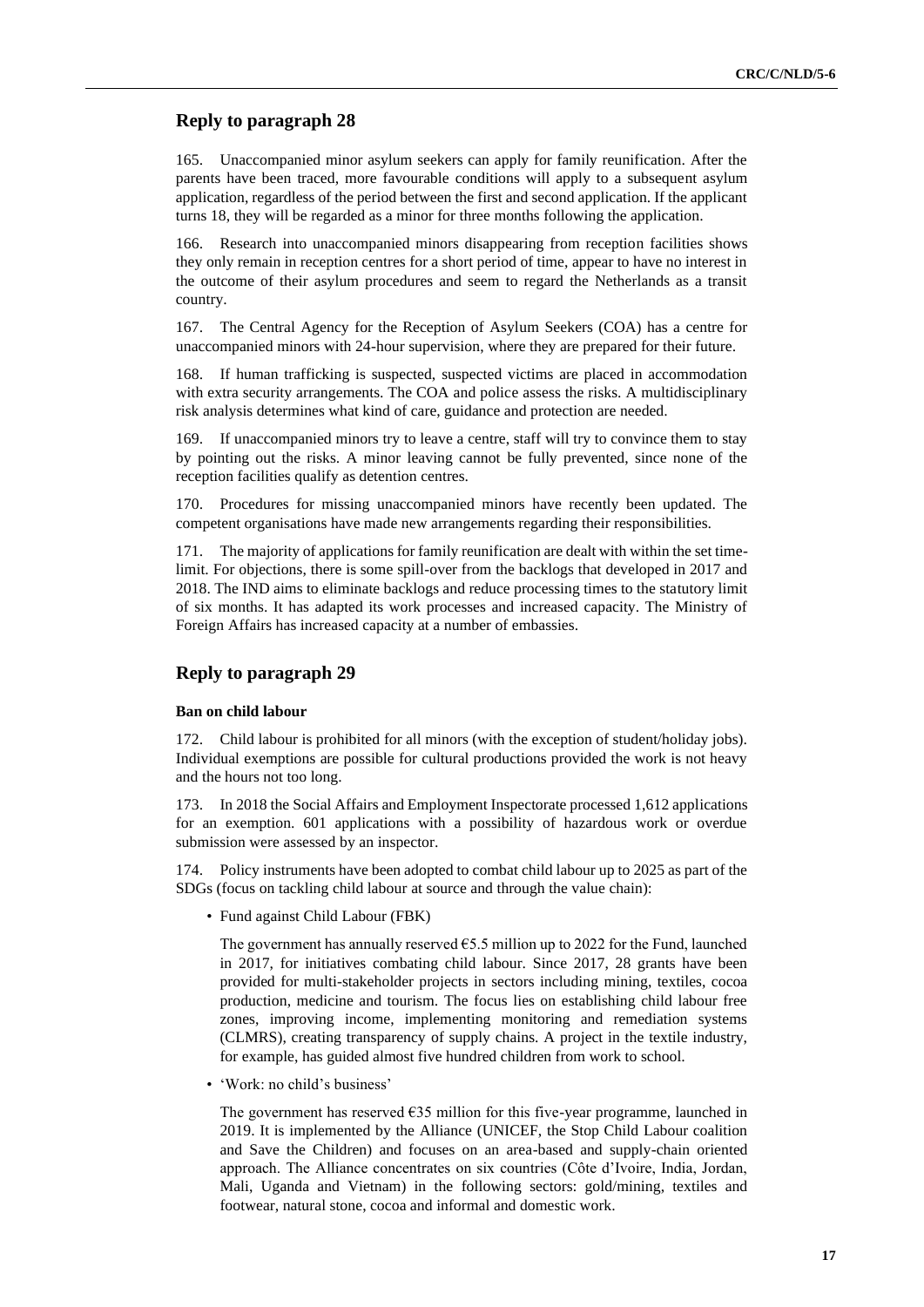#### **Child Labour (Duty of Care) Law**

175. In November 2019 the Child labour (Duty of Care) Act was published. Various elements still need to be detailed.

176. Delegated legislation expanding on the Act will follow after the evaluation of the IRBC agreements and policy on ICSR. The evaluation will be completed after the summer of 2020. The Act will not enter into force before 2021.

# **Reply to paragraph 30**

177. Victims unable to cooperate in a criminal investigation due to medical issues, being a minor, or being under serious threat may be eligible for a residence permit on humanitarian grounds.

178. Particular attention is paid to support for under-age victims, including victims of 'loverboys'. For the complete overview of support for under-age victims, please visit the website.<sup>37</sup>

179. Together with partners, such as the police, healthcare organisations and NGOs, the government launched 'Together Against Human Trafficking'<sup>38</sup> (2018), a programme encompassing projects addressing child trafficking. It contains a specific action line concerning municipalities.

180. Sexuality and sexual diversity and integrity have played a central role in education since 2012. The use of social media makes it increasingly important to tackle online abuse. The Dutch Safer Internet Centre is part of the EU's 'Better Internet for Kids' programme. It promotes public-private collaboration and provides support to make the digital environment safer. The Meldknop.nl website is an initiative of the Safer Internet Centre that gives youngsters access to advice and help.

181. The Netherlands financially supports the international 'Don't Look Away' campaign to reduce the number of unreported cases and increase awareness of sexual abuse of children abroad.

182. Various professionals such as the police, medical professionals and municipal officials are trained to identify signs of human trafficking.

183. Information and training materials are available through the Human Trafficking Academy, <sup>39</sup> including:

- Two informational films;
- An awareness campaign to prevent non-consensual sexting in 2020.

# **Reply to paragraph 31**

184. See Annexe 11, *Response to previous recommendations (question 31)*.

185. The age at which children can be held criminally responsible will remain 12 years. A cautious approach is taken for this group of offenders. The Ministry of Justice and Security has commissioned a study on the approach to 12 and 13-year-old offenders.<sup>40</sup>

186. The Ministry has commissioned work on behavioural interventions for young people aged between 8 and 18. The 'Only you decide who you are' (AJB) intervention aims to

<sup>37</sup> [https://english.wegwijzermensenhandel.nl/Support\\_for\\_under-aged\\_victims/support-for-under-aged](https://english.wegwijzermensenhandel.nl/Support_for_under-aged_victims/support-for-under-aged-victims.aspx)[victims.aspx.](https://english.wegwijzermensenhandel.nl/Support_for_under-aged_victims/support-for-under-aged-victims.aspx)

<sup>38</sup> [https://english.wegwijzermensenhandel.nl/News/News/programme-together-against-human](https://english.wegwijzermensenhandel.nl/News/News/programme-together-against-human-trafficking.aspx)[trafficking.aspx.](https://english.wegwijzermensenhandel.nl/News/News/programme-together-against-human-trafficking.aspx)

<sup>39</sup> <https://www.comensha.nl/mensenhandel-academy/> (Dutch).

<sup>40</sup> [http://www.wodc.nl/onderzoeksdatabase/3045-huidige-aanpak-van-1213-jarigen-die-in-aanraking](http://www.wodc.nl/onderzoeksdatabase/3045-huidige-aanpak-van-1213-jarigen-die-in-aanraking-komen-met-politie.aspx)[komen-met-politie.aspx.](http://www.wodc.nl/onderzoeksdatabase/3045-huidige-aanpak-van-1213-jarigen-die-in-aanraking-komen-met-politie.aspx) (Dutch).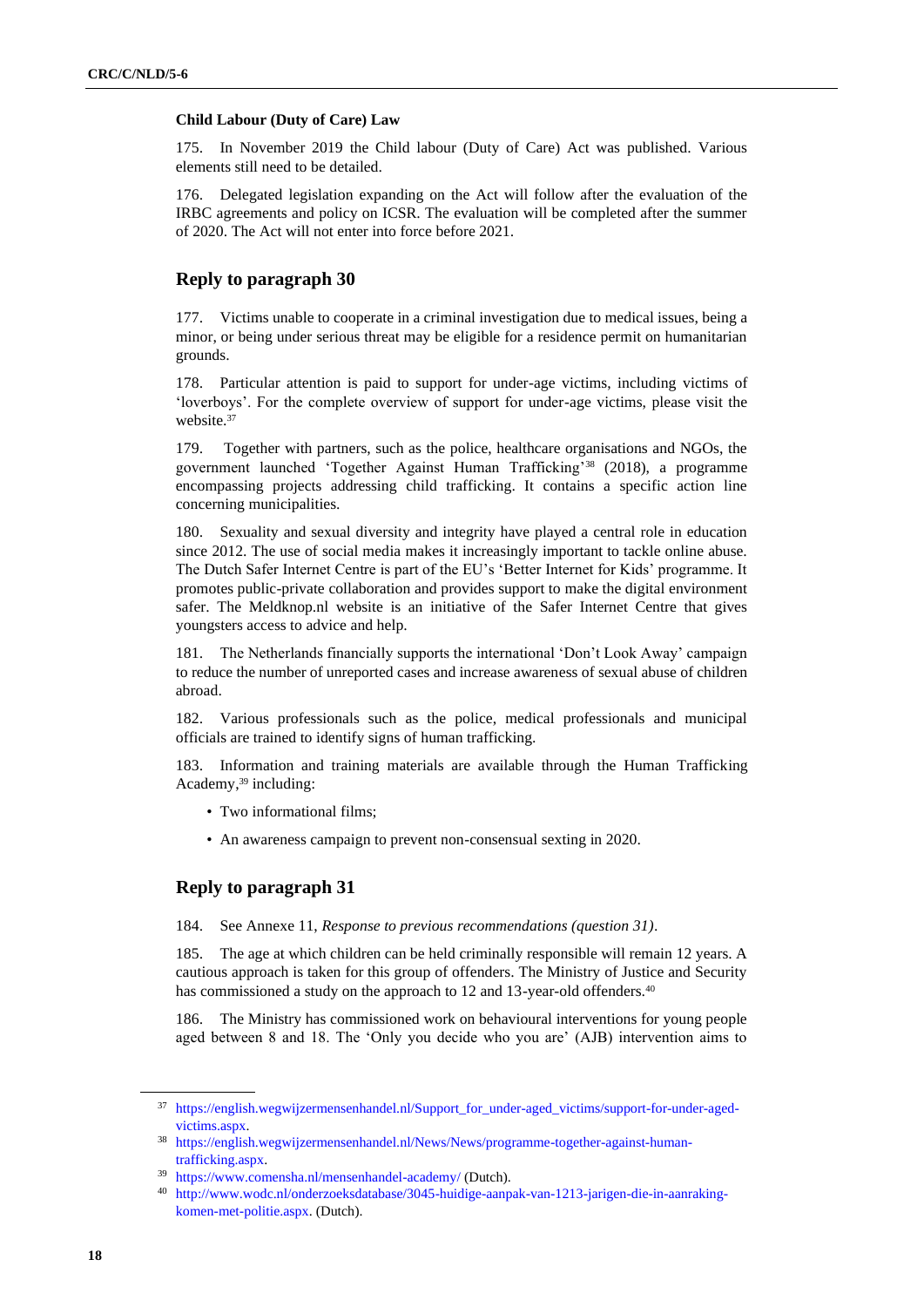strengthen protective and reduce risk factors in offending behaviour. A study has shown that participation in AJB reduces offending behaviour.<sup>41</sup>

187. The Code of Criminal Procedure contains separate provisions on the position of minors in criminal proceedings. The implementation on 1 June 2019 of EU Directive 2016/800 has tightened these provisions.

188. To guarantee privacy and reintegration prospects of people who have been involved in criminal proceedings, certificates of conduct (VOG) are issued to declare that the applicant has no criminal record that present an obstacle to their duties.

189. In deciding whether to issue a certificate, interests of society are weighed against those of the applicant. The age at which an offence was committed and personal development of the applicant are important factors. For people up to the age of 23, the period reviewed is shorter (two years). $42$  This may be longer for serious offences such as terrorist offences, serious crimes of violence and sex offences.

190. The WODC is studying key aspects of the assessment system.<sup>43</sup>

## **Reply to paragraph 32**

191. Acts connected with the sale of children are criminal offences. In article 273f, paragraph 1, the Criminal Code explicitly defines recruiting, transporting, transferring, accommodating or sheltering a child with the intention of exploiting that child as human trafficking. In some cases, making payments, reaching private agreements or illegally taking on the care of a child are also criminal offences. A bill is prepared to criminalise various forms of buying children and will also apply to Dutch nationals committing such offences abroad.

192. The police and the Public Prosecution Service annually report on parties involved in online child sexual abuse.<sup>44</sup> 193 investigations of producers and abusers were conducted in 2019, including Dutch perpetrators of child sex tourism, resulting in the identification of victims and the arrest of suspects. In addition, 632 investigations targeted individuals suspected of distributing and/or possessing child pornography. Thirty-one key figures and/or facilitators in networks were identified, 15 of whom were Dutch nationals.

193. All officers responsible for investigating sex offences in the police are obliged to follow training in child-friendly interviewing, for which child-friendly areas are available. Prosecutors do not cross-examine children under the Dutch legal system, but training courses are available on dealing with vulnerable persons.

## **Reply to paragraph 33**

#### **Military service**

194. For the continuity of the armed forces it is vital to recruit new voluntary soldiers, particularly young people leaving secondary education. The regular age of enlistment is 18 years. Those who have completed secondary education under the age of 18 are allowed as probationary recruits. Most of them are only a few months from their 18th birthday. Should they not be allowed to enlist, they would have to wait more than a year. Research shows the

<sup>41</sup> [https://www.alleenjijbepaalt.nl/files/content/rapport-onderzoek-naar-de-effectiviteit-en-programma](https://www.alleenjijbepaalt.nl/files/content/rapport-onderzoek-naar-de-effectiviteit-en-programma-integriteit-van-ajb-%20augustus-2018-20190605100525)integriteit-van-ajb- [augustus-2018-20190605100525](https://www.alleenjijbepaalt.nl/files/content/rapport-onderzoek-naar-de-effectiviteit-en-programma-integriteit-van-ajb-%20augustus-2018-20190605100525) (Dutch).

<sup>42</sup> [https://www.rijksoverheid.nl/documenten/kamerstukken/2017/02/01/tk-onderzoek-naar-de](https://www.rijksoverheid.nl/documenten/kamerstukken/2017/02/01/tk-onderzoek-naar-de-verklaring-omtrent-het-gedrag-vog)[verklaring-omtrent-het-gedrag-vog](https://www.rijksoverheid.nl/documenten/kamerstukken/2017/02/01/tk-onderzoek-naar-de-verklaring-omtrent-het-gedrag-vog) and [https://www.rijksoverheid.nl/documenten/kamerstukken/2019/06/13/tk-ontwikkelingen-rondom-de](https://www.rijksoverheid.nl/documenten/kamerstukken/2019/06/13/tk-ontwikkelingen-rondom-de-verklaring-omtrent-het-gedrag)[verklaring-omtrent-het-gedrag](https://www.rijksoverheid.nl/documenten/kamerstukken/2019/06/13/tk-ontwikkelingen-rondom-de-verklaring-omtrent-het-gedrag) (Dutch).

<sup>43</sup> [https://www.wodc.nl/onderzoeksdatabase/3037-achtergronden-verklaring-omtrent-gedrag.aspx?](https://www.wodc.nl/onderzoeksdatabase/3037-achtergronden-verklaring-omtrent-gedrag.aspx?c=&k=&id=6QCpWaPXk15CdMEUa-IYWtid_2DIFYYwJxA7Hdob4AxijN5VYTOcr-8vre_j8voYmFdR70yo7EvadX5fhfKOSA2) (Dutch).

<sup>44</sup> https://www.rijksoverheid.nl/documenten/kamerstukken/2020/04/30/tk-resultaten-aanpakkinderporno (Dutch).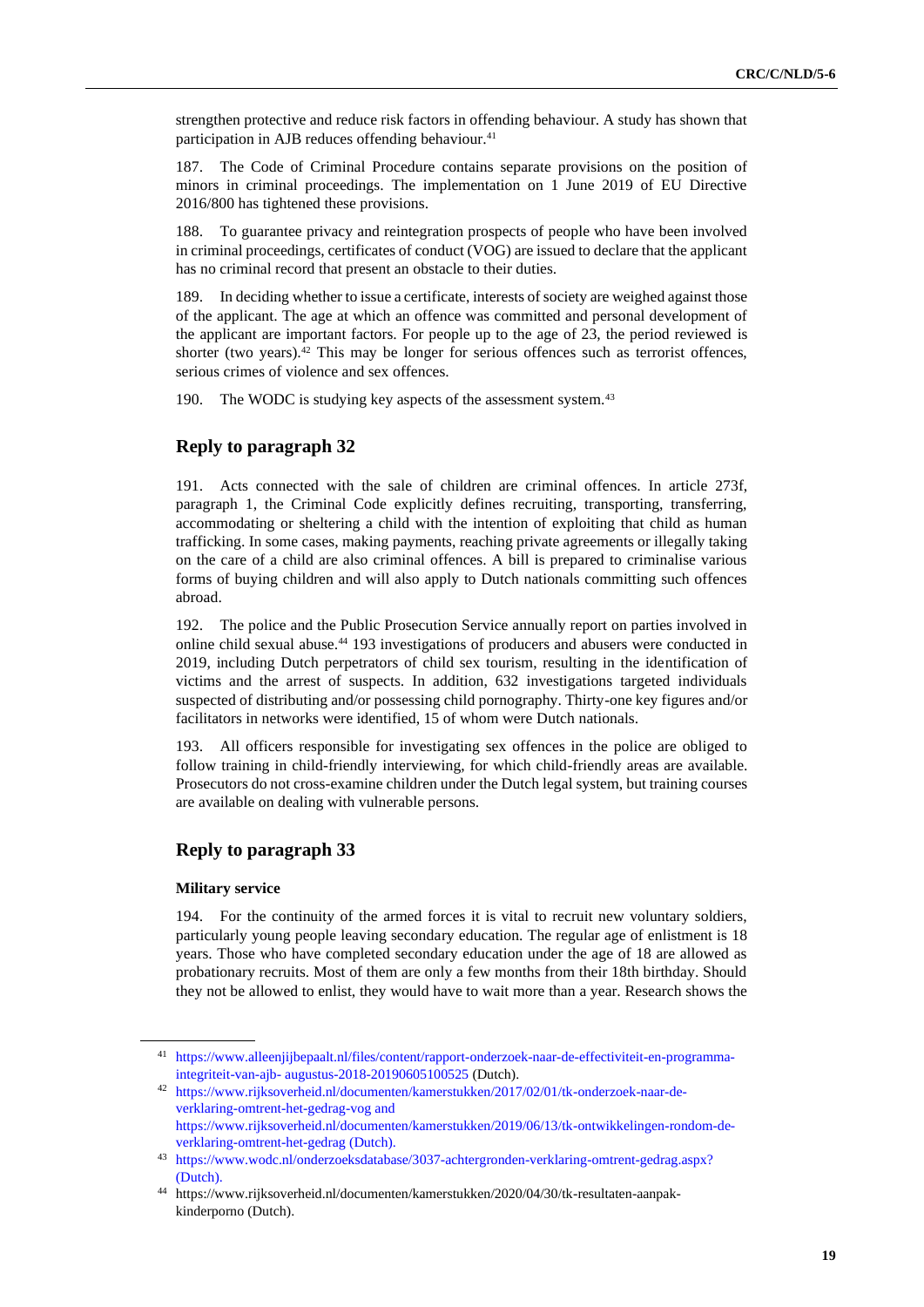military would lose a lot of its appeal as an employer if this was introduced. The Netherlands will therefore not change its current policy.

195. Several safeguards are in place, regulated by law. Minors are never sent on active service or abroad and are never placed in regular army units. They can leave the service at any time and have to make a renewed choice to become a fulltime soldier when turning 18. Their parents or legal guardians have to agree to their joining. Minors are never given an official military role or weapon-carrying function. The major part of weapon use training takes place in simulated training environments, but for a skilled and responsible command of weaponry some training with live ammunition is deemed indispensable and will therefore be continued.

196. 17-year-old volunteers of the Dutch armed forces are subject to the military penal code and the military code of discipline. Since they do not perform any official military duties, they are not subject to many provisions dealing with official military conduct. The only sanctions they can be subjected to are of a disciplinary nature. Imprisonment is not a sanction.

#### **Criminalising recruitment**

197. Two separate provisions criminalise recruitment in the Netherlands. The prohibition on recruitment (article 205 of the Criminal Code) also applies to children. An explicit reference to 'children' would provide no extra protection. A large number of statutory provisions criminalise acts directed against 'a person', including children. To ensure consistency, it would be unwise to specify this in one specific provision. The government therefore deems it unnecessary to follow this part of the recommendation.

198. The International Crimes Act (WIM) (section 5, subsection 5(r)) criminalises conscripting or enlisting children under the age of 15 into the national armed forces or armed groups or using them to participate actively in hostilities. This is defined as an international crime and carries a prison sentence of up to 15 years.

#### **Article 1F**

199. The Netherlands does not invoke article 1F of the Refugee Convention in cases where the person committing the offences is under 15.

200. The Netherlands has specific policy covering persons aged between 15 and 18 when the crimes were committed.

201. The assessment of applicability of article 1F is thorough and careful and based on all known facts to determine whether the person knew or should have known about the crimes. If a person was a serving soldier, the factors considered include their age on joining the army, whether they joined voluntarily, the consequences of refusing to serve and whether the crimes were committed under the influence of forced ingestion of drugs or medication.

#### **Jurisdiction**

202. Dutch criminal law provides for broad extraterritorial jurisdiction for the crimes referred to above.

203. With regard to section 5, subsection  $5(r)$  of the WIM, the Netherlands has jurisdiction if a Dutch national commits the crime outside the Netherlands, if a foreign national commits the crime against a Dutch national outside the Netherlands, or if a foreign national has committed the crime outside the Netherlands and is now present in the Netherlands (WIM, section 2).

204. With regard to article 205 of the Criminal Code, the Netherlands has jurisdiction if a Dutch national commits the offence outside the Netherlands provided that the act in question is a criminal offence in the country concerned (Criminal Code, article 7).

205. The government deems these jurisdictional arrangements sufficient to meet the requirements of article 6, paragraph 1 of the Optional Protocol.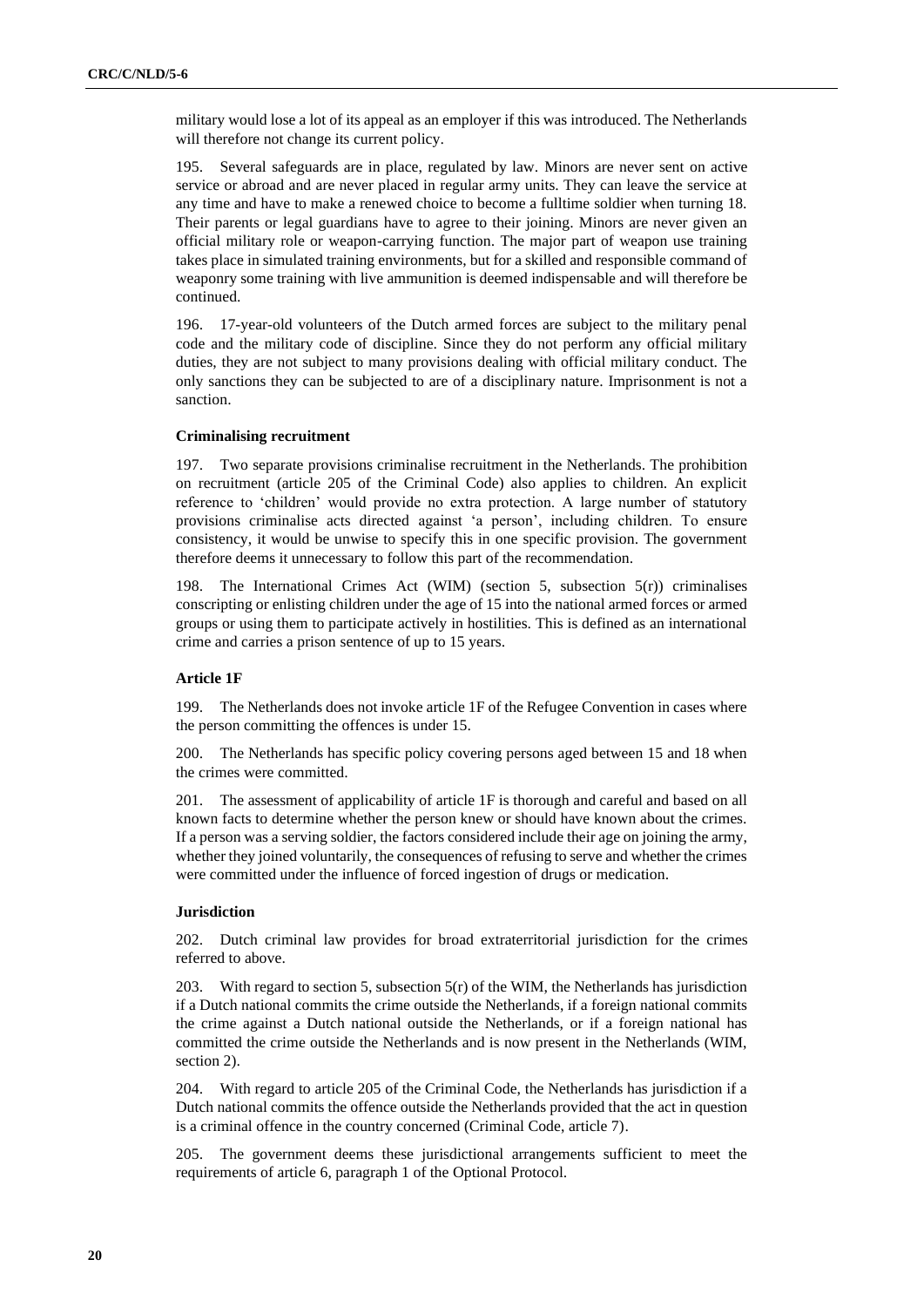#### **Strict policy on arms exports**

206. Every licence application for the export of military or dual-use goods is assessed through the eight criteria of the EU Council Common Position on Arms Export Controls.<sup>45</sup>

207. Particular attention is paid to transactions where the final destination is a high-risk country.

208. In line with Criterion Two of the Common Position, the Netherlands will not grant a licence for the export of goods or technology if there is a clear risk of use for internal repression or human rights violations. As such, the Netherlands will not grant a licence that could be used to facilitate the recruitment or deployment of child soldiers. If a genuine connection between the transaction and concerns or violations cannot be demonstrated there are no grounds for a categorical refusal: policy on arms exports is not an instrument for 'punishing' undesirable behaviour. There are other, political instruments for this purpose.

#### **Minors returning from conflict areas**

209. The Child Protection Board is responsible for preparations if minors taken by their parents to jihadist conflict zones, or born there, return to the Netherlands. Dutch policy does not actively focus on repatriation.

<sup>45</sup> https://eur-lex.europa.eu/LexUriServ/LexUriServ.do?uri=OJ:L:2008:335:0099:0103:EN:PDF.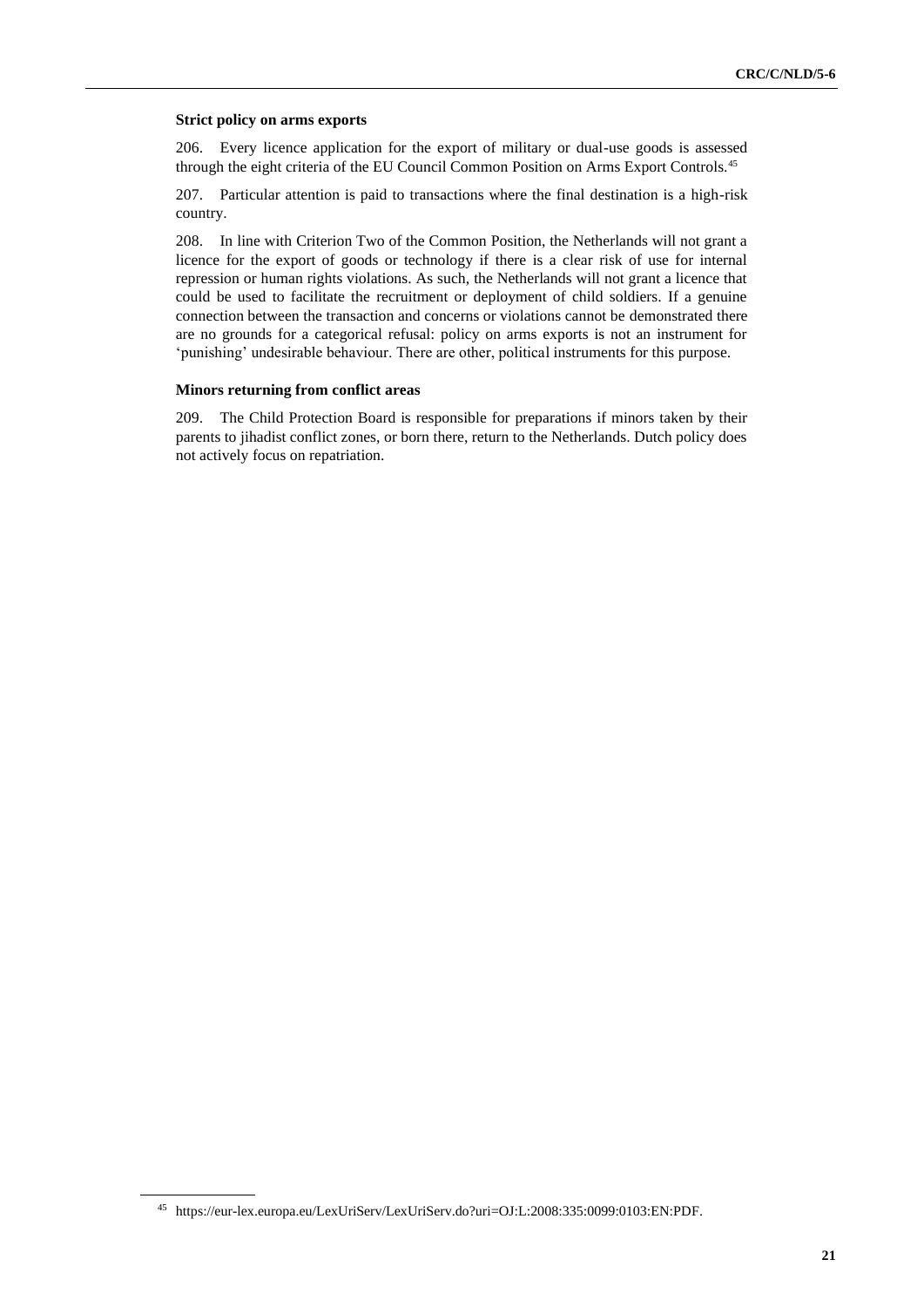# **III. Protection of children's rights in the Caribbean Netherlands (Bonaire, St Eustatius and Saba)**

210. The three islands of Bonaire, Saba and St Eustatius are public bodies, roughly equivalent to municipalities in the Netherlands. Policy and legislation take account of their geographical location, size and unique island character.

#### **Cooperation and monitoring**

211. The Ministries of Health, Welfare & Sport, the Interior & Kingdom Relations, Social Affairs & Employment, Education, Culture & Science and Justice & Security work closely with the public bodies and civil society organisations to improve social and economic conditions and children's rights.

212. In 2019 UNICEF analysed children's rights in the Caribbean Netherlands. Compared to 2013, UNICEF noted improvements in education and healthcare, schools meet basic quality requirements, there is a greater emphasis on tackling poverty and the government is investing in day care quality. UNICEF still has concerns about children in poverty, problems in obtaining a higher education qualification and overweight. UNICEF made 30 recommendations to the public bodies and central government and provides monitoring support.

213. Since 2016 the annual report of the Youth Monitor published by Statistics Netherlands provides information on young people in the Caribbean Netherlands. In 2020 a broad survey of school-age children will be conducted.

#### **Child rights education and youth participation**

214. From 2015 to 2017, the public bodies have implemented activities to strengthen children's rights together with UNICEF, focusing on child rights education, parenting and participation. The Ministry of the Interior and Kingdom Relations provided  $\epsilon$  3 million for this.

215. In cooperation with central government and the public bodies, UNICEF launched a programme in 2019 to support the islands and their schools in strengthening children's rights. Child rights education and participation are key elements. The child rights film festival, assistance in data collection, monitoring and evaluation of policy are part of the programme. Finally together with the BES(t)4Kids childcare programme, it supports communication campaigns on positive parenting.

### **Education**

216. Reports by the Inspectorate of Education show good progress in education since 2013. All educational institutions have achieved basic standards. These improvements remain vulnerable due to a lack of leadership and staff shortages. School management boards are therefore assisted by coaches.

217. The Ministry of Education, Culture and Science works to improve results-driven teaching and monitoring, simplify funding and improve alignment of primary and secondary education with post-secondary education and the labour market. Independent evaluations took place on extra support for vulnerable children and the effectiveness of second-chance education. The public bodies receive support for their tasks regarding compulsory education, school buildings and employment conditions.

218. The government has concluded cooperative agreements with Aruba, Curaçao and St Maarten regarding a teacher training college and an analysis on alignment between secondary and post-secondary education.

219. The Ministry is evaluating the progress of the second Education Agenda for the Caribbean Netherlands (2017-2020) to establish prospects for cooperation after 2020.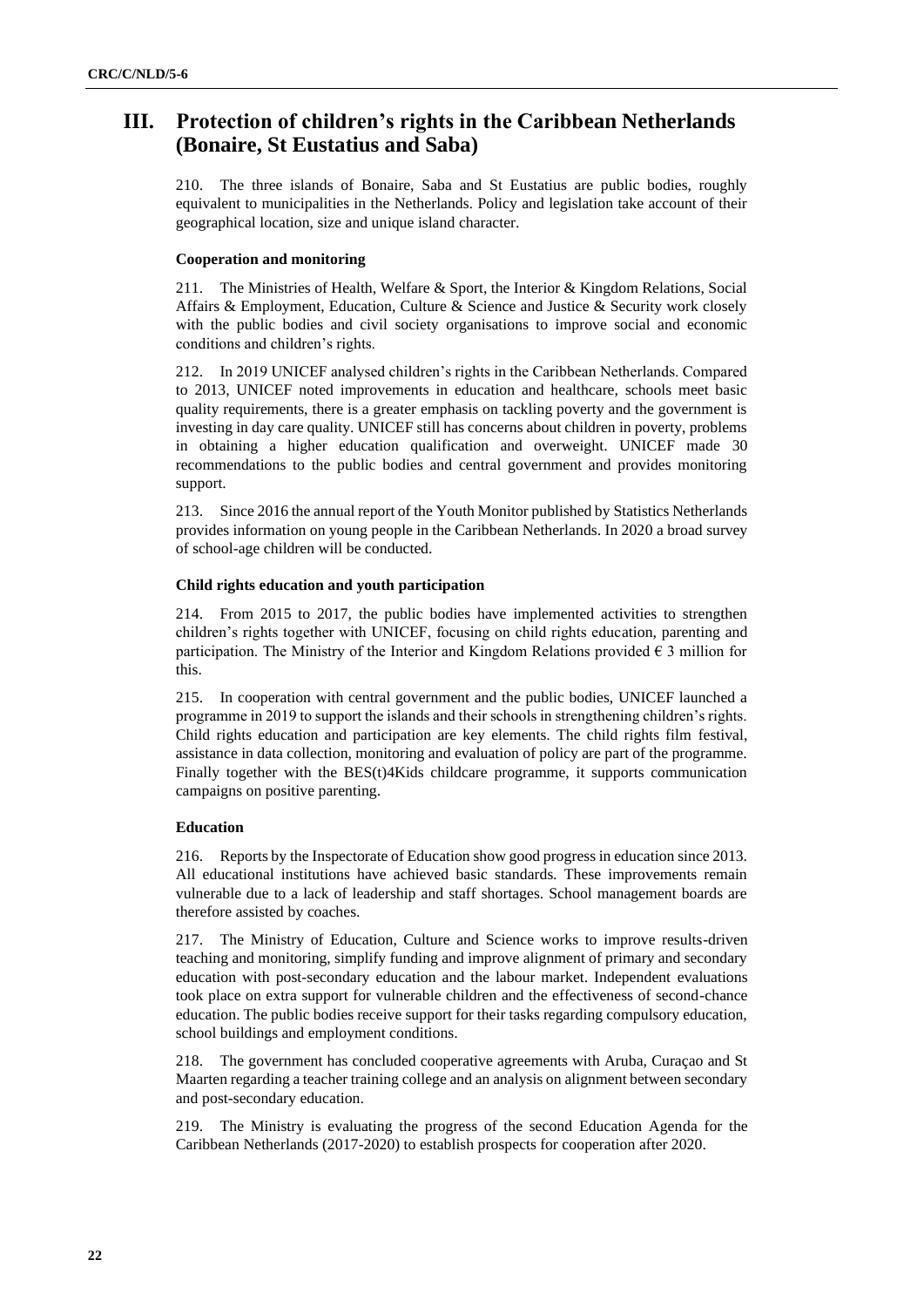#### **Youth care and child protection**

220. In 2016 amendments to legislation established standards for the quality of youth care and entrusted supervision to the Health and Youth Care Inspectorate. The Inspectorate's monitoring have led to a quality boost.

221. Prevention and primary parenting support in Bonaire are the tasks of the Youth and Family Centre under the responsibility of the public body. In St Eustatius and Saba these tasks are also the responsibility of the public bodies.

222. Secondary youth care remains the responsibility of the Ministry of Health, Welfare and Sport. Three organisations provide youth care: the Youth Care and Family Supervision Agency for the Caribbean Netherlands (JGCN) and two residential institutions, the Foundation Project and Rosa di Sharon. JGCN is responsible for non-residential youth care and foster care. It also implements child protection measures and provides guidance to youth probation services. In 2018 the JGCN joined forces with a certified Dutch organisation, leading to quality improvements and further professionalisation.

223. In 2019 the JGCN introduced a foster care framework that acquired a statutory basis on 1 July 2020. The framework sets out requirements for (prospective) foster parents and makes a foster care agreement compulsory based on which foster carers receive a larger allowance. It also enables foster care to continue after the age of 18, and clarifies options for foster parent guardianship.

224. The Guardianship Council examines the desirability of a child protection measure and advises the courts on parental responsibility, access and maintenance. In criminal proceedings it advises the public prosecutor and is responsible for cases disposed of without recourse to the courts. Improvements to the quality management system and training courses organised in collaboration with the Dutch Child Protection Board serve to further professionalise the organisation. In 2020 a client satisfaction survey will be carried out to improve quality.

#### **Tackling domestic violence and child abuse**

225. The Ministry of Health, Welfare and Sport has concluded a voluntary agreement on domestic violence and child abuse from 2017 to 2020 with the public bodies and provides  $€1.3$  million annually for this purpose. The agreement sets out five priorities: prevention, professional development, measures to strengthen support and childcare, setting up a reporting system and clarifying the legal framework.

226. In 2019 the Ministry developed a guide informing professionals about their statutory powers to tackle domestic violence and child abuse. Each public body has appointed a programme manager to oversee implementation of the voluntary agreement, implement the guide, organise campaigns and set up a reporting system.

227. In 2019 a women's shelter was set up on Bonaire for victims of domestic violence and their children. Saba and St Eustatius use commercial locations. The Ministry is working on a pilot project to offer victims shelter on another island or in another country from where they live.

228. Together with the public bodies, the Ministry of Justice and Security is preparing a bill to amend Book 1 of the Civil Code of the Caribbean Netherlands to prohibit physical violence, psychological abuse and other degrading treatment in raising children.

229. An awareness-raising campaign funded by the Ministry between November 2018 and March 2019 produced informational films about domestic violence and child abuse. In 2017 the Instructions on Relational Violence were published to improve handling of domestic violence cases by the Public Prosecution Service and the police. The Public Prosecution Service has launched a pilot study of the criminal law approach to sex offences. Since April 2018 victims of domestic violence and child abuse can apply to the Criminal Injuries Compensation Fund for compensation.

230. Each island has a community care and safety partnership designed to approach multifactorial problems. Cases concerning domestic violence or child abuse receive priority. The three islands work together with regard to best practices, training courses and IT systems.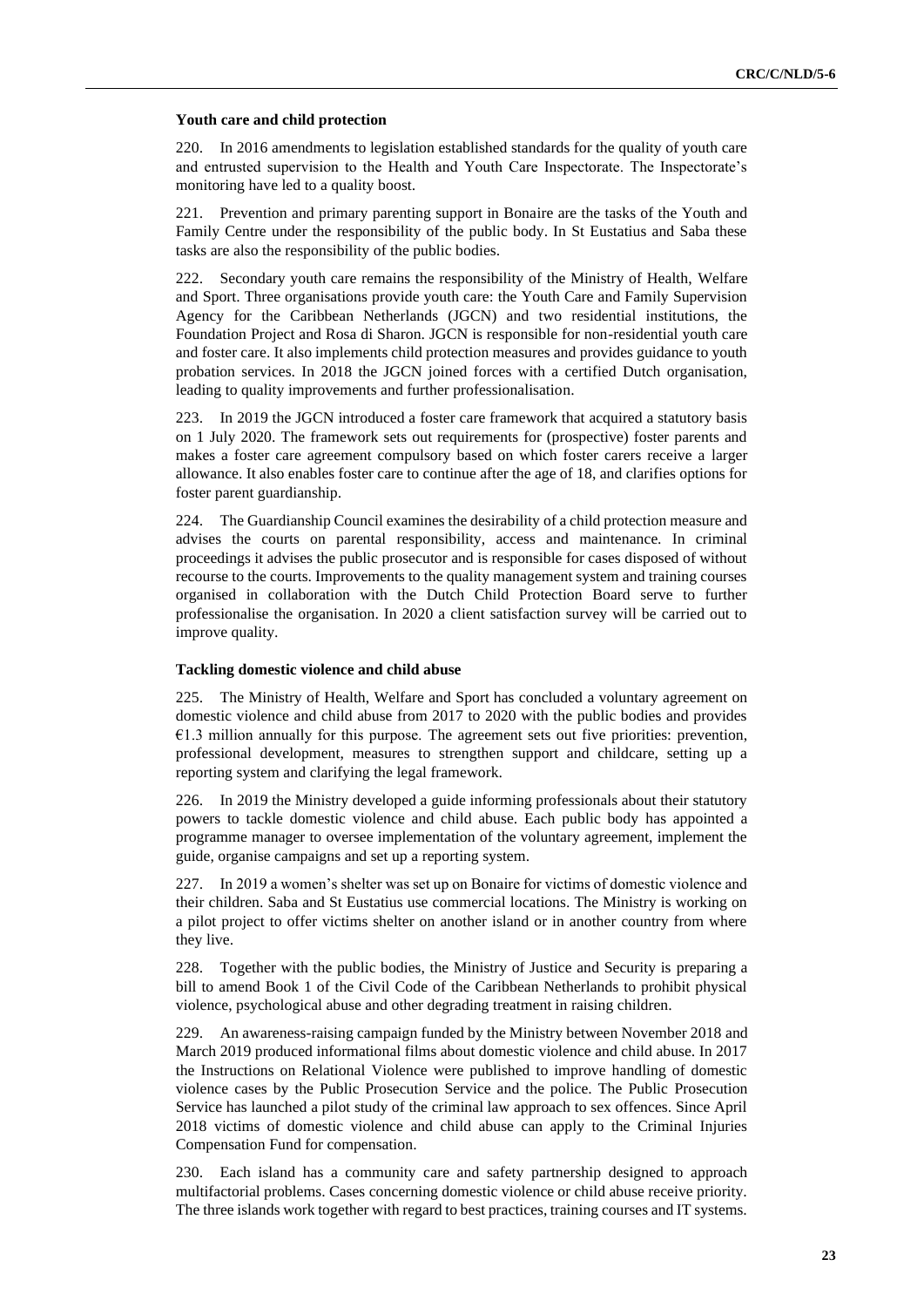#### **Poverty reduction and improvement of childcare and out-of-school care**

231. In 2016 the Child Benefit Act entered into force, making all parents eligible for a contribution towards the costs of raising their children. To improve the position of (un)employed parents, the statutory minimum wage, benefits and child benefit were increased on 1 January 2019 and on 1 January 2020.

232. The BES(t)4Kids programme (2019-2022) aims to establish high quality, safe and affordable childcare and out-of-school care. Around €10 million is available annually for the programme, aiming to reduce costs to parents and improve the care quality.

#### **Tackling juvenile crime**

233. The introduction of juvenile criminal law in 2020 should provide scope for guidance, education and skills training for young detainees, while keeping young people out of the criminal justice system. (Non-)punitive orders under juvenile criminal law can also be suspended.

234. The Guardianship Council and the Youth Probation Service implement the HALT procedure, based on that in the Netherlands, offering young offenders the opportunity to make reparations for minor offences instead of going to court. The JGCN is responsible for counselling and the Youth Probation Service for supervision.

235. Young offenders are held in a special unit of the Caribbean Netherlands Custodial Institution (JICN). Imprisonment is regarded as a last resort. The way detention is enforced is in line with the principles of the Convention. For example, a confinement plan for every minor is drawn up with a focus on reintegration.

236. To assess the juvenile criminal law a baseline survey has been carried out. Research into the feasibility of a juvenile criminal law monitor is prepared.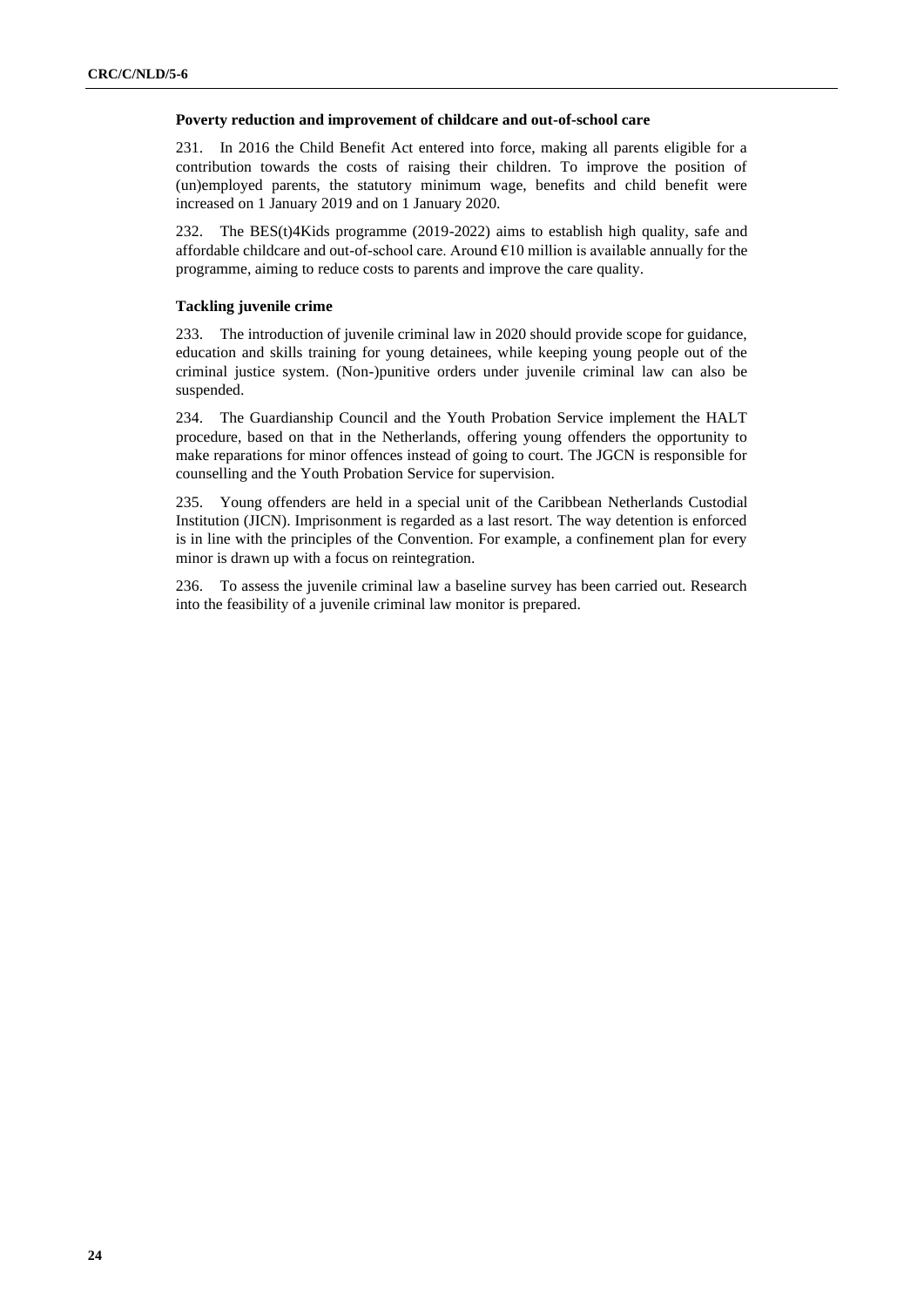# **Response of Aruba to the list of issues as communicated by the Committee of the Rights of the Child**

# **I. New developments**

# **Reply to paragraph 1 of the list of issues prior to reporting CRC/C/NLD/QPR/5-6**

237. The 2018 Social Crisis Plan (SCP) aimed to set up a wide-ranging and integrated child protection system and to prevent and reduce social disadvantage among children and parents. The Plan is based on the Convention.

238. In December 2018 Aruba created the Interim Social Crisis Fund (SCF) to finance the 33 projects for children under the SCP (see Annexe 15).

239. From 2019 onwards, the government has worked together with UNICEF Netherlands on the implementation of a safety code (a step-by-step plan to be followed when there are suspicions of child abuse) in Aruba.

240. Since 1 June 2019 the Support Me Bureau (Bureau Sostenemi) has been the designated advice and reporting centre for child abuse. The tasks and powers of the advice and reporting centre are laid down by law.

241. A home for teenage mothers has been set up to provide temporary shelter and counselling for teenage mothers and their children.

242. Data is collected and updated on a regular basis in the Youth Monitor, with the aim of keeping policymakers and the general public informed about the situation of children and young people in Aruba.

243. A community safety partnership between organisations in the care system, the justice system and other partners, for example in education (cross-system collaboration), was established early in 2018. The aim is to prevent the commission of criminal offences and to reduce repeat offending. The basic principle is that criminal proceedings are a last resort. Young people at risk, offenders and victims of relational violence are main target groups.

244. On 26 June 2019 a draft national ordinance amending the Aruban Criminal Code (improving certain provisions and repairing omissions) was adopted by parliament. The amendments make it possible to substantially increase the maximum sentences for sex offences with the aim of protecting minors from sexual abuse.

245. The National Education Plan is based entirely on and incorporates Sustainable Development Goal 4 and thus has a child rights-based approach at its core. Moreover, in the SDG road map for Aruba, approved by the Council of Ministers in August 2018, youth empowerment is one of the nine accelerators. This has also been incorporated in Aruba's National Strategic Plan.

# **II. Rights under the Convention and its Optional Protocols**

## **Intercountry Taskforce for Children's Rights**

246. The *Intercountry Task Force for Children's Rights* was set up on 4 April 2014 at the Kingdom-wide Conference in Aruba. It consists of official representatives from the four countries of the Kingdom and the three public bodies of the Caribbean Netherlands (Bonaire, St Eustatius and Saba). The Task Force has a number of important tasks including developing a shared vision, cooperation, knowledge sharing, exchanging best practices, monitoring and advising the political authorities of the countries and public bodies.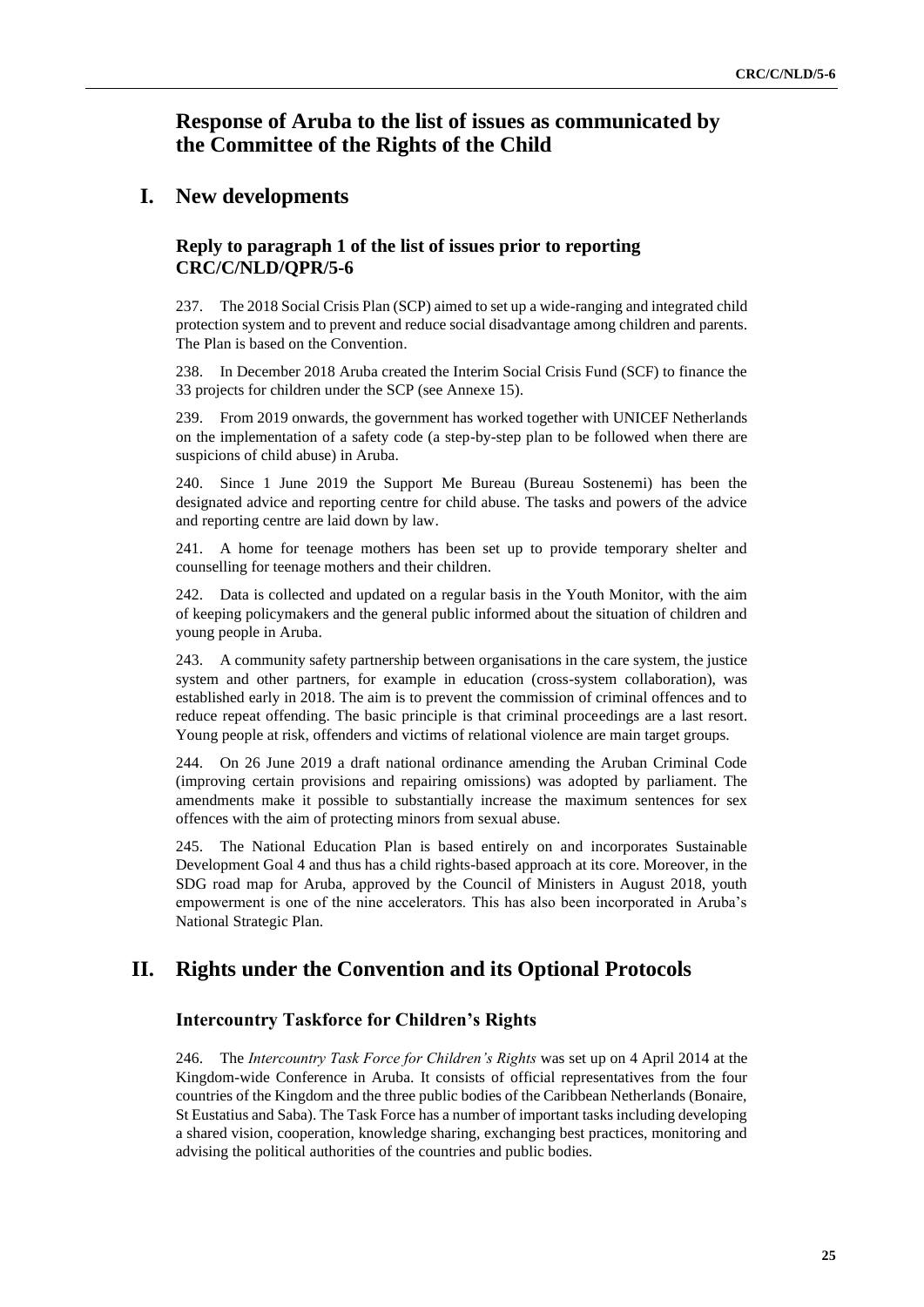247. On 20 November 2018, World Children's Day, the countries and public bodies strengthened their cooperation in the field of children's rights by signing a Memorandum of Understanding on the Rights of the Child. The MoU sets out six priorities:

(a) Promote preventive action and encourage positive parenting in the Kingdom;

(b) Prevent and combat child abuse in the Kingdom;

(c) Develop 'safety nets' with the local community (for example, the broad-based school, before and after school activities);

(d) Promote participation by children and young people;

(e) Ensure availability of professional help and support for children and families (youth care);

(f) Provide assistance for vulnerable children, including migrant and disabled children.

248. The Task Force meets on a monthly basis and encourages/advises on specific children's rights action plans for each island/ country. Educating and supporting parents is key to protecting children's rights and preventing child abuse. The Task Force therefore holds an annual intercountry parenting conference for parents, youth-care professionals, policymakers and public administrators that focuses on positive parenting. Working with organisations such as UNICEF, the Task Force also encourages steps to strengthen the 'safety nets' around children, raise awareness of children's rights and increase the participation of children and young people.

### **Reply to paragraph 7 (a)**

249. The Aruban government has allocated AWG 17 million (almost  $68.5$  million) to the SCF for a period of two years to implement the projects included in the SCP. These projects will benefit the implementation of the rights laid down in the Convention. An additional AWG 1 million ( $E$ 500,000) has been made available by the Dutch government for technical support.

#### **Reply to paragraph 8 (a)**

250. Quantitative data is collected on matters such as education, health, household composition, employment status (persons aged 14 years and older) and disability. This data is disaggregated by age, sex, country of birth, and nationality. In addition, data is collected on household income. This data is collected in the Youth Monitor and updated on a regular (quarterly or yearly) basis. The Youth Monitor is due to be published in the near future.

## **Reply to paragraph 8 (b)**

251. Several governmental departments and non-governmental organisations collect data on children. The Central Bureau of Statistics is developing a National Statistical System to enhance standardisation of methodologies and definitions, and to ensure continuing cooperation between data-collecting organisations. The aim is to provide policy makers with reliable, valid and timely information.

## **Reply to paragraph 8 (c)**

252. Data on child abuse, children with HIV/AIDS, children subjected to sexual exploitation and trafficking, and children receiving mental health treatment is collected by different governmental and non-governmental organisations. However, there are still important challenges where standardisation of data-collection methods and definitions, data analyses, data sharing and data dissemination are concerned.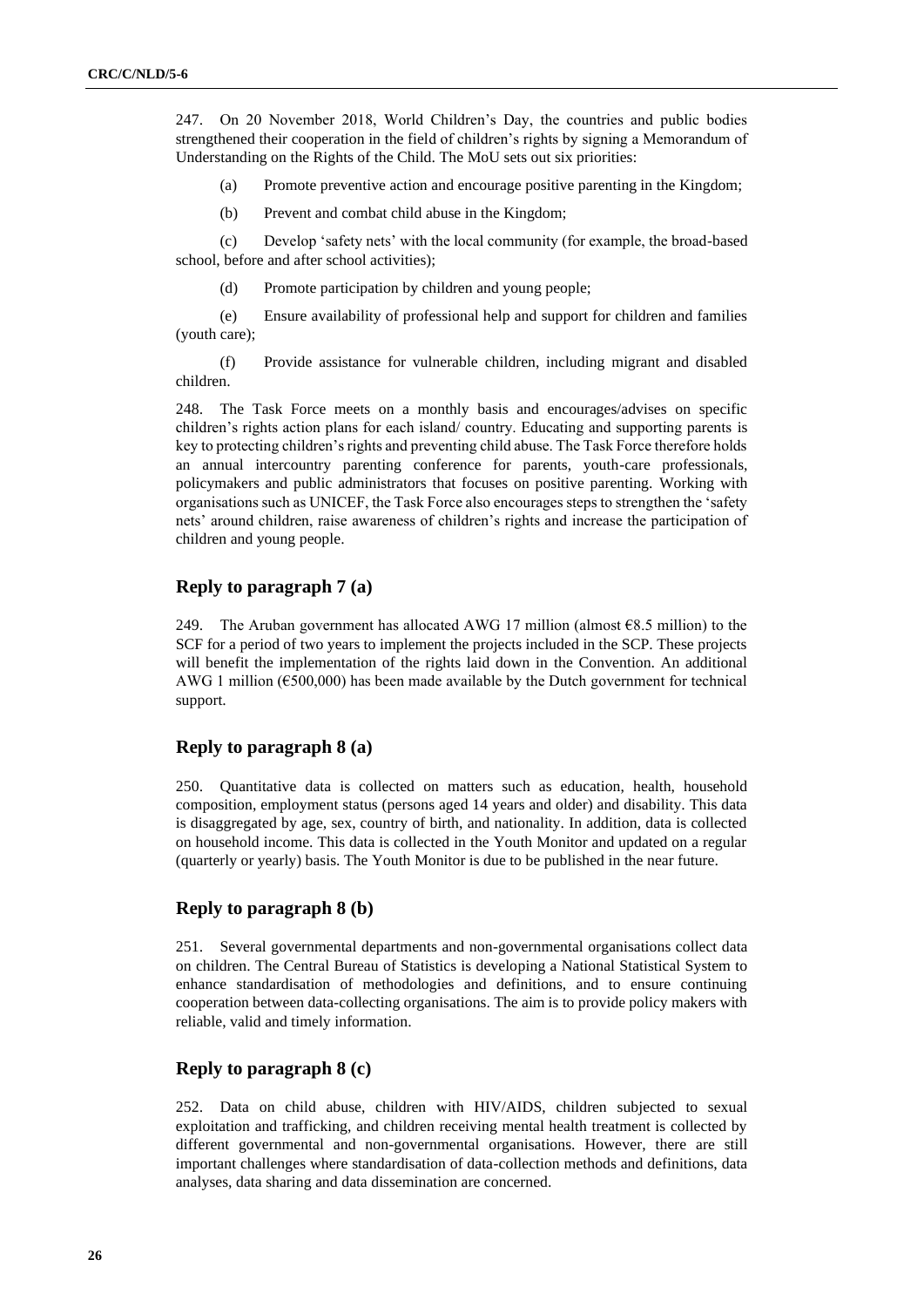## **Reply to paragraph 9 (a)**

253. Since 2015 intercountry parenting conferences have been held with the aim of exchanging knowledge and experience, promoting expertise among professionals such as school doctors and nurses, psychologists, remedial educationalists, systemic therapists), school boards, school social workers, policy officers, NGOs and the justice sector (victim support, child protection).

254. A national parenting week is held every year in November for various target groups, including parents and teachers. In 2018 and 2019 the partner organisations focused on the Convention and positive parenting.

255. In February 2018, 20 teachers from five primary schools followed a training course on children's rights organised by UNICEF Netherlands. At the end of the course they gave lessons on children's rights to the pupils of the five schools.

256. The National Children's Rights Committee launched a new website in October 2017, available in three languages: Papiamento, English and Dutch. In 2019 the committee launched a Facebook page to raise awareness of children's rights.

## **Reply to paragraph 9 (b)**

257. In 2018 the Aruban child helpline (Fundacion Telefon pa Hubentud Aruba) organised the UNICEF Child Rights Film Festival in Aruba. The participants were 560 children (20 classes) from five primary schools. The children followed lessons in children's rights and then each school made a short film about a particular right they found important or that they thought should receive more attention. The winning film represented Aruba at the finale in Curaçao, competing against films made by children in the other five islands of the Kingdom.

258. Schools were encouraged, particularly in the week of 20 November, to reflect on the subject of children's rights during lessons. For example, a publicity campaign distributed sandwich bags throughout the month on which the various children's rights had been printed, in cooperation with a bakery, and a recycling competition for schools was organised.

### **Reply to paragraph 10**

259. Draft legislation for the establishment of an Ombudsman and Children's Ombudsman is awaiting public debate.

## **Reply to paragraph 15 (a)**

260. It is the Guardianship Council's policy and duty to listen to all children, regardless of their age. As soon as a case is reported to the Council, whatever its nature, the child is interviewed. At that moment the Council acts as a neutral body representing the interests of the minor in question. The same applies to cases heard by the Court of First Instance. As a rule, the Court only hears minors from the age of 12; nevertheless the Council functions the Court's right hand, which means that all children are heard, regardless of age, race, gender or belief, and have their wishes taken into account in decision making.

261. Most schools in Aruba have a social worker or internal counsellors present on the premises. Any child, whatever their age, can go to their class mentor, the social worker or internal counsellor if they wish to discuss their situation. They can also make any concerns regarding their school, home or health situation known to school doctors and nurses during the preventive health checks the latter carry out.

262. The Missing Chapter Foundation promotes child inclusion and dialogue between generations with the aim of including children in decision making. It brings children and decision makers together to discuss topical issues and achieve new insights. Every year it organises an average of eight projects with schools and businesses and there are plans to extend them to neighbourhoods. In addition, organisations like the Heart-Centred Leadership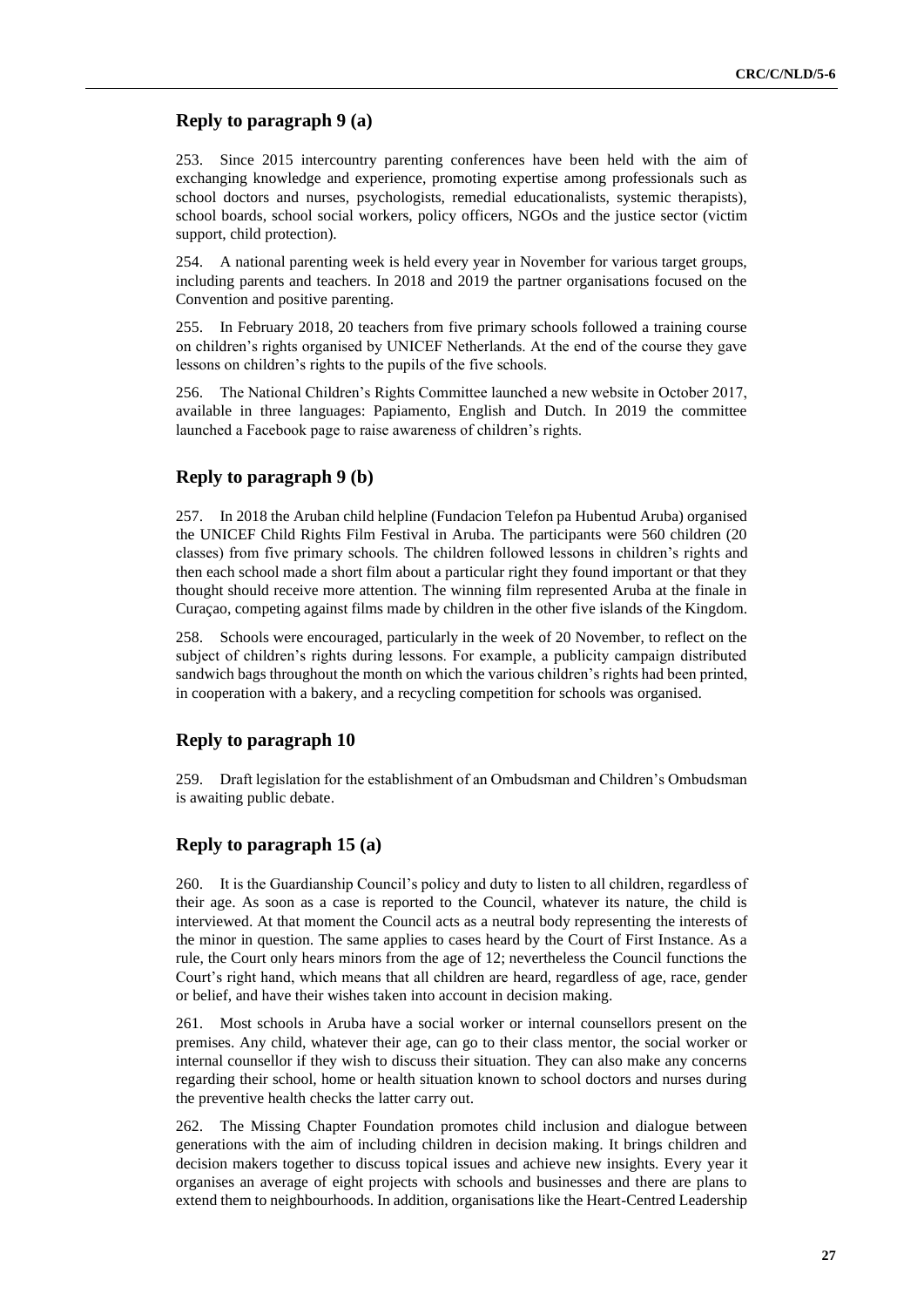Foundation and the Youth Parliament offer structural programmes that give young people the skills and opportunities they need for greater participation.

## **Reply to paragraph 15 (c)**

263. On 20 November 2019 the University of Aruba held a symposium whose central theme was 'the voice of the child' (the right to participate). Children's right to be heard in court proceedings and to be involved in family therapy was addressed at the symposium.

264. On the same date the child helpline organised a debate between young people on the subject of the right to participate.

## **Reply to paragraph 17 (a)**

265. Since 2015 the Support Me Bureau has received 1,306 reports of child abuse. In recent years the influx of reports has grown and as a result of staff shortages there is now a waiting list. The Bureau has been able to increase the number of personnel: three social workers, a quality advisor and a psychologist have been recruited, while the Bureau is looking for two social workers to provide extra support in clearing the backlog. In extremely urgent cases staff are immediately released from other duties to ensure that the child's safety is secured, often in collaboration with other organisations.

266. In 2020 a registration system is in development to ensure a better insight in the future into the data on child abuse supplied by all organisations working in the system.

## **Reply to paragraph 18 (a)**

267. Staff at the Bureau have received extra training to increase existing expertise in tackling child abuse, as well as courses in communicating with children and parents about abuse. In addition, together with virtually all organisations working with children in Aruba, Bureau staff have been trained in the Signs of Safety approach. Work is in progress on a national Safety Code to ensure that everyone who works with children knows the various steps in tackling child abuse and to improve cooperation between organisations.

### **Reply to paragraph 18 (b)**

268. The national Safety Code will support the various organisations working with the Support Me Bureau and the Guardianship Council Department in their approach to child abuse. Tasks and responsibilities will be clarified, and investigation and support accelerated so that children and families receive the help they need sooner.

269. In 2019, following a number of brainstorming sessions as part of the Signs of Safety implementation process, an initiative was launched to set up a multidisciplinary centre for victims of child abuse and domestic violence, in collaboration with the European Family Justice Centers Alliance and FIER Netherlands, a national expertise and treatment centre for victims of violence in dependent relationships. The local organisations hope that the new centre will open at the end of 2020 or early in 2021. The aim is to concentrate all services for victims (examination and treatment) in one location.

## **Reply to paragraph 18 (c)**

270. All institutions act on the basis of the rights of the child and should not discriminate on the basis of gender diversity and sexual orientation.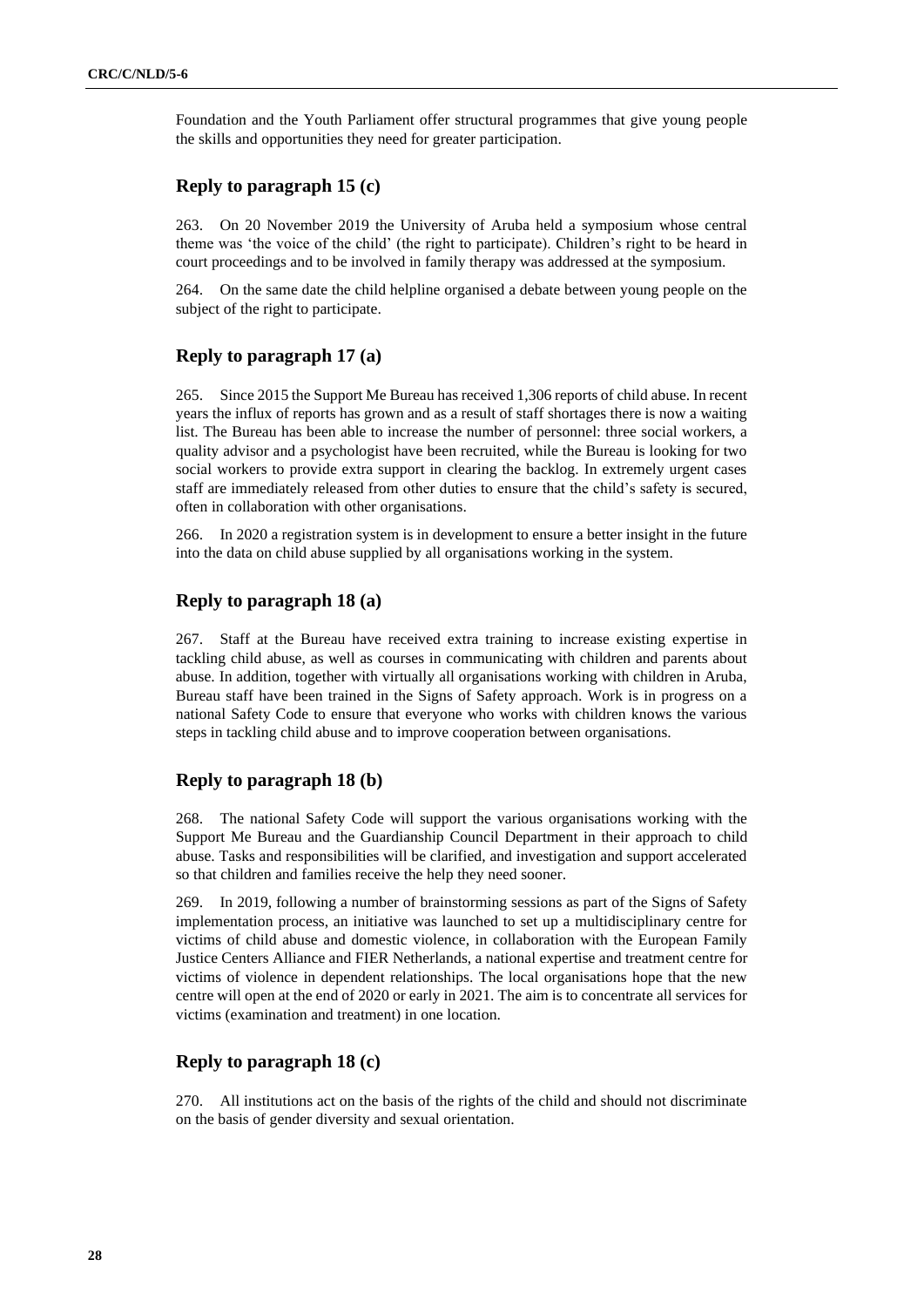## **Reply to paragraph 19 (a) and (e)**

271. The designated body in Aruba for preventing and reducing the placement of children in care is the family supervision agency (*Fundacion Guia Mi*). If the court imposes a child protection measure in the form of a supervision order, a family supervisor is appointed by the agency to guide and support the family. This guidance and support is usually provided in the family home so that the minor does not have to be taken into care. The family supervisor works with the parent/guardian and offers useful advice to improve parenting skills. Needless to say, the person raising the child must be willing to accept assistance.

272. Since 2004 Aruba has had a central fostering agency (*Centro Famia di Criansa Arubano*, CFCA), the only designated body with the aim of providing a place in another family, either on a temporary basis or more permanently, to children whose home situation is unsafe. It is CFCA's task to recruit, screen, counsel and support foster families in their parenting role.

### **Reply to paragraph 19 (b)**

273. Aruba's Probation and Youth Protection Agency offers young people who have committed a minor offence the chance to follow a first offenders programme. It also provides individual guidance through its outreach work. In addition, it produces learning programmes to prevent young people ending up in prison, as well as counselling to prevent repeat offending and promote a successful return to society.

#### **Reply to paragraph 19 (d)**

274. On 14 October 2019 a home was set up where mothers and mothers-to-be (from the fourth month of pregnancy) aged between 13 and 23 can stay to learn practical parenting skills. The home is at present in the trial phase and the young mothers can stay for up to a maximum of one year.

### **Reply to paragraph 20 (a)**

275. Children with disabilities have access to regular or special education. Those with a vision impairment and the physically disabled have in some cases an individual coach so they can attend a mainstream school. Children with severe autism, intellectual disability (with an IQ score of under 40) or multiple disabilities have access to special education.

### **Reply to paragraph 20 (b)**

276. The National Ordinance on Compulsory Education also applies to children with a disability. Children with behavioural problems are referred to existing services within the healthcare system for diagnosis and possible treatment and/or special education.

#### **Reply to paragraph 20 (c)**

277. The child health services run by the Department of Public Health in cooperation with the White-Yellow Cross baby and toddler clinics are responsible for early diagnosis of disabilities. All children up to the age of four make regular visits to the clinics for consultations and vaccinations. All babies born in hospital are immediately registered with the White-Yellow Cross. The clinics monitor the children's development; where impairment is identified they are referred to specialised (medical or psychological) help.

278. The SCP projects to create 24-hour care for children with multiple intellectual disabilities are at an advanced stage. The aim is to open the relevant institutions in 2020.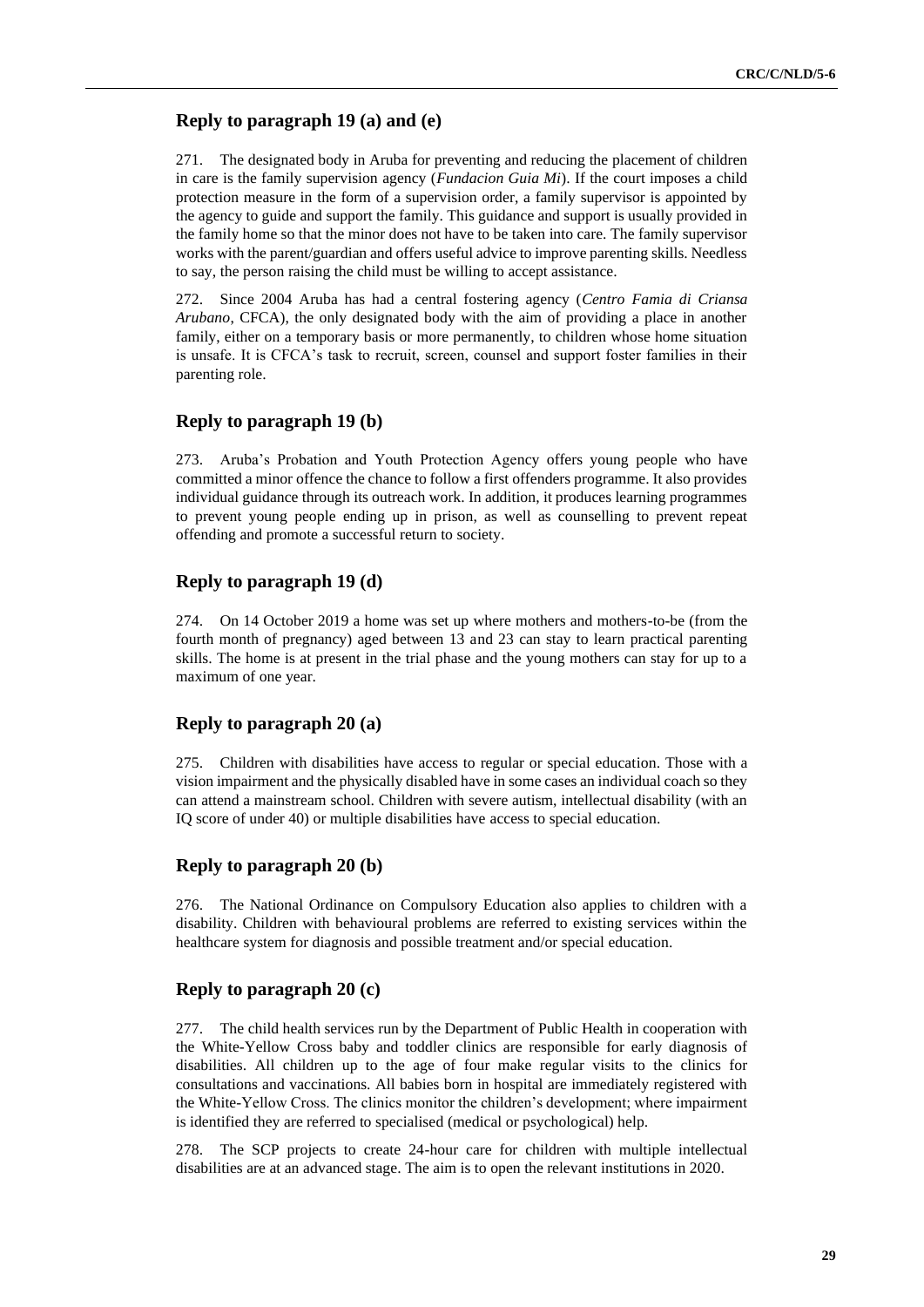## **Reply to paragraph 21 (a) and (b)**

279. Please see Annexe 14.

## **Reply to paragraph 21 (c)**

280. The law states that all persons registered in the Population Register are entitled to publicly provided medical coverage. If an undocumented person, whether an adult or a child, is in need of emergency medical care, they will receive the necessary assistance.

281. The Youth Healthcare (YHC) Section of the Department of Public Health provides free care in the fields of physical, mental and emotional health to all children up to the age of 12, including those who are disabled and/or undocumented.

## **Reply to paragraph 22 (a)**

282. Children with possible mental health issues can be referred to the outpatient clinic Respaldo by their general practitioner. GPs can easily consult a child and adolescent psychiatrist by telephone if there are any doubts about referral or the urgency of referral. Following referral, children and their parents are seen within two weeks for a screening, after which an intake assessment and examination/treatment will be planned. If the problem is urgent (suicidal thoughts, refusal to go to school) the child will be treated immediately rather than placed on a waiting list for an intake assessment.

## **Reply to paragraph 22 (b)**

283. Depression and self-harm are recurrent themes for children in therapy. Children who present at the Accident and Emergency department after a suicide attempt are always seen by a child psychiatrist or the attending psychiatrist if outside normal hours. They are then offered follow-up at the Respaldo outpatient clinic.

## **Reply to paragraph 22 (c)**

284. In principle, children are not admitted to the clinic. The aim is always for the child to receive support and assistance within its own network. If a child nevertheless has to be admitted, seclusion is an absolute last resort.

### **Reply to paragraph 22 (d)**

285. In Aruba a holistic approach is taken to diagnosis and treatment. Schools and teachers are supported in their approach to children with behavioural problems. Systemic therapy is offered so that the child's relationships can be part of the treatment process. In addition, the medication protocol for treating ADHD provides at the very minimum for an annual suspension of medication to allow for evaluation.

## **Reply to paragraph 23 (b)**

286. In Catholic schools sex education is part of the curriculum ('*Biba Amor*') in the 5th and 6th grades of primary education. The nursery school level programmes '*Bisa No*' (Say No) and Panda are voluntary.

# **Reply to paragraph 23 (c)**

287. The Healthy School programme addresses the issue of alcohol use by pupils. The antidrugs organisation *Fundacion Anti Droga Aruba* (FADA) visits schools to inform pupils of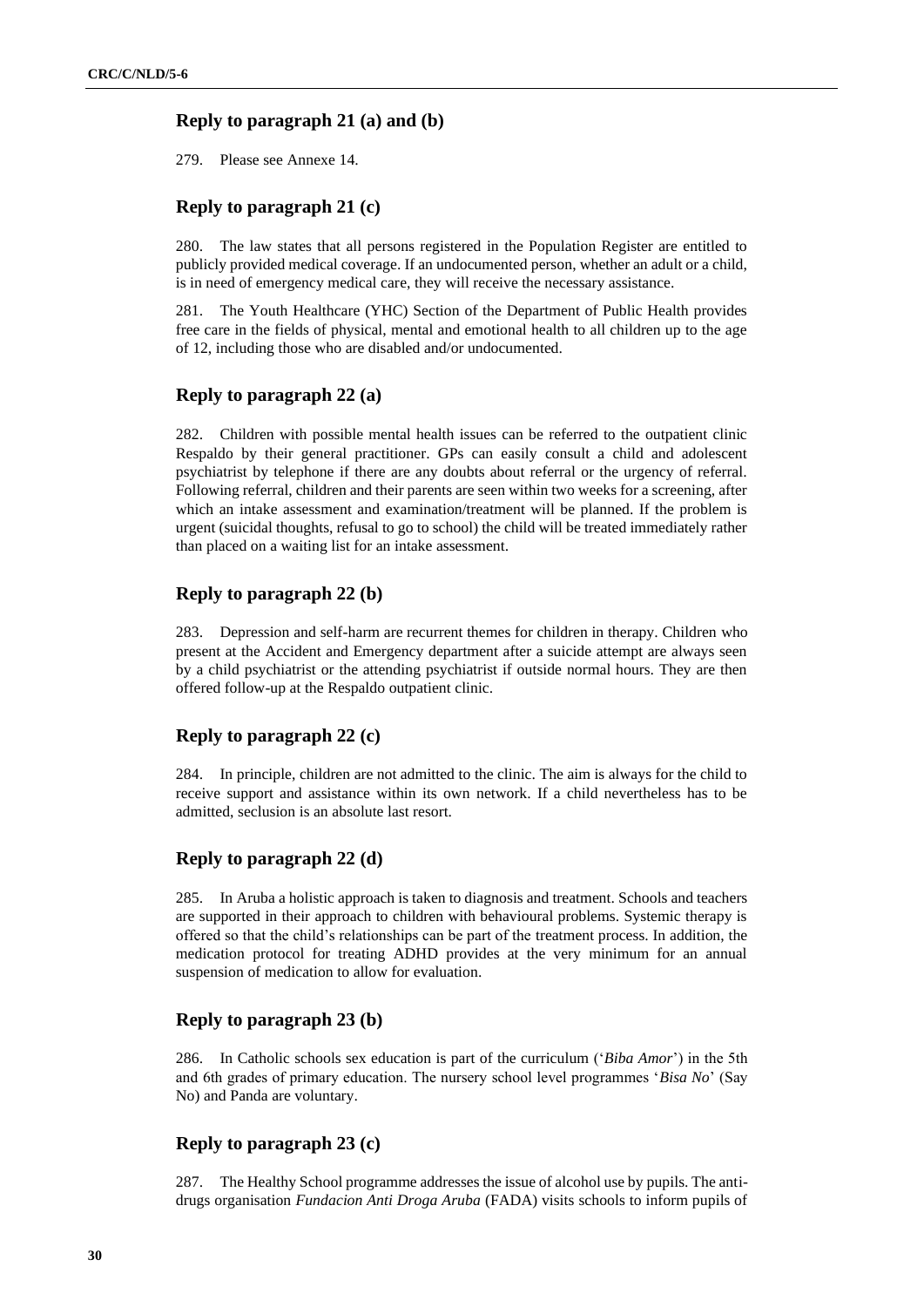the dangers of drug use and organises annual campaigns (AmigoDidi, Red Ribbon Week), as well as producing documentaries.

### **Reply to paragraph 23 (d)**

288. FADA provides information, tips and tools regarding sensible gaming in order to prevent addiction.

#### **Reply to paragraph 24 (a)**

289. Children at risk of living in poverty are identified. The government has raised the monthly allowance per school-age child in families living on social assistance from AWG 200 to AWG 250.

### **Reply to paragraph 24 (c)**

290. There are no children living in homeless shelters in Aruba.

#### **Reply to paragraph 25 (a)**

291. Every school board must set up a care structure within the school focused on prevention and early identification so that pupils receive timely support. The school board has to apply for a grant to pay for the necessary expertise and instruments for their care team (an internal counsellor, a remedial teacher, a school social worker and a pupil monitoring system).

292. In January 2018 the Aruban teacher training institute (Instituto Pedagogico Arubano, IPA) launched its Master in Special Educational Needs, a two and a half-year course for primary and secondary school teachers. The aim is equip teachers to identify and respond to pupils' specific educational needs. The IPA will also support Saba in setting up the same course in the 2020-2021 academic year.

#### **Reply to paragraph 25 (b)**

293. In the 2019-2020 academic year, a policy was introduced that aimed to eliminate the practice of repeating a year. At the same time, steps to promote appropriate education will ensure equal opportunities in school and attention for individual learning needs, ambitions and talents. In addition, new policies have been put in place to ensure that students who for various reasons cannot participate in a traditional school setting have the opportunity to continue their education through different forms of home schooling.

# **Reply to paragraph 25 (d)**

294. In both primary and secondary education there are a number of projects in place to ensure children and adolescents learn about the negative impact of bullying and how to prevent it. The 'Be a hero not a bully' project has been implemented by various schools. Schools also target social emotional development. Some have adopted the 'Conscious discipline' programme that concentrates on negative behaviour against peers.

295. The structural and comprehensive healthy school approach is about empowering social behaviour through evidence-based programmes.

#### **Reply to paragraph 27 (a)**

296. Asylum procedures in Aruba aim to assist vulnerable groups. Children who are accompanied by their parents and whose parents have lodged an asylum application are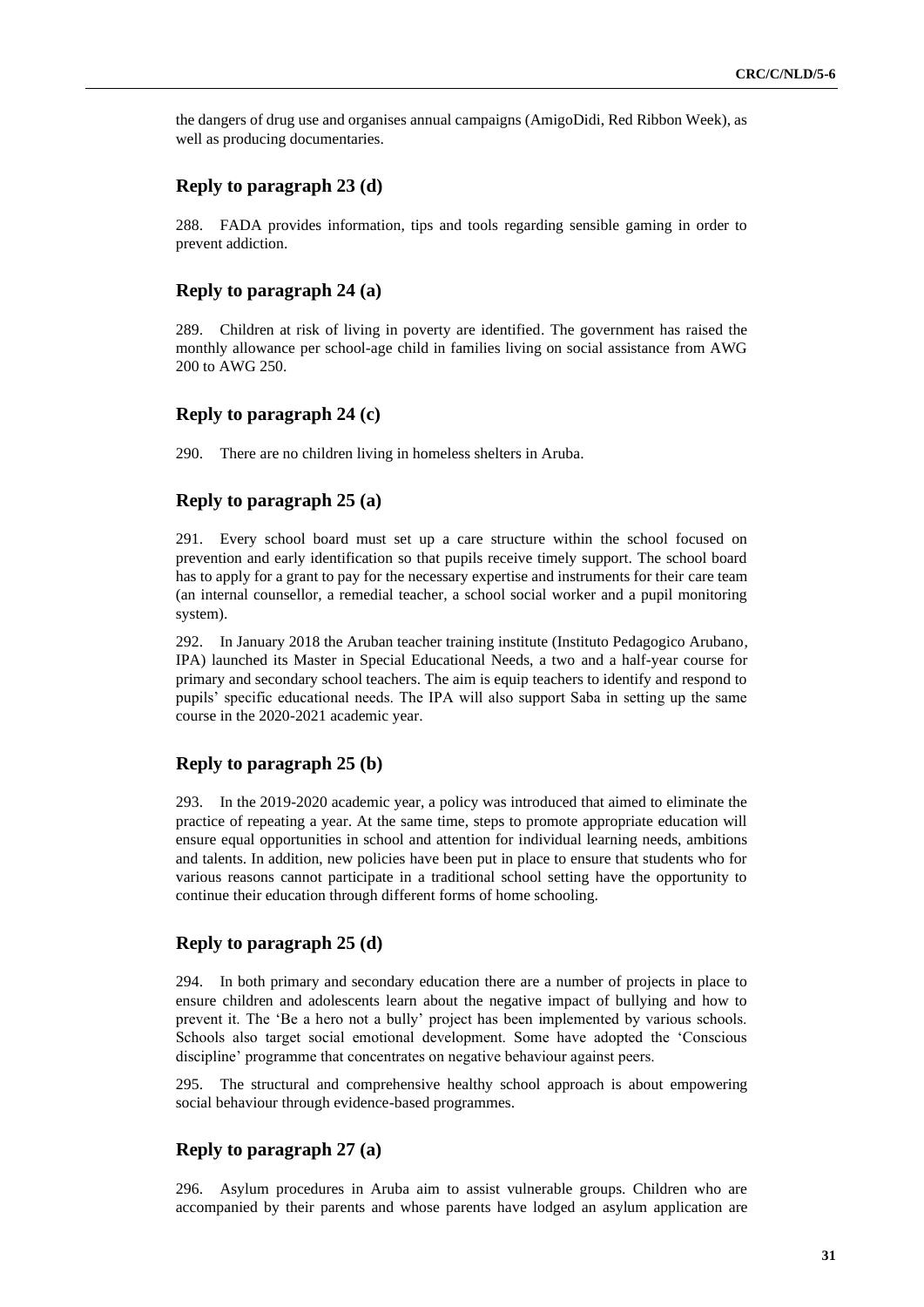assessed on the basis of their parents' claims. If there are special circumstances in respect of the child, special precautions are taken to ensure their wellbeing through tailored support or care. When an unaccompanied minor submits an asylum application or there is an assumption that the child wishes to be granted asylum special provisions are in place to ensure a childfriendly procedure, a child-friendly interview and adequate support in the event that a legal representative is not available.

## **Reply to paragraph 27 (b)**

297. The basic rule is that children are not separated from their parents during the asylum process. Via the 'Schiphol model', new asylum seekers can be housed in a temporary reception facility. It is also possible to assign family members (including minors) to this facility, though to date it has not been used for housing minors as it is not yet considered suitable for this purpose.

## **Reply to paragraph 27 (d)**

298. All asylum seekers have access to information concerning their procedures. All applications are submitted in person or via personal contact with the applicant. Officials explain the procedures and asylum seekers' rights, and provide information regarding the services available.

## **Reply to paragraph 27 (e)**

299. Asylum-seeking children have access to education and other child-related rights. If an asylum-seeking child is attending school this is taken into account should they need to be present for any part of the procedure. If such children are not in school, they or their parents are advised how to proceed.

## **Reply to paragraph 28 (a)**

300. Not applicable to Aruba.

## **Reply to paragraph 28 (b)**

301. Unaccompanied refugee children are promptly granted family reunification. However, this is dependent on the parents being identified.

### **Reply to paragraph 29**

302. Aruba's legislation on child labour contains strict rules to ensure the protection of children against economic exploitation. Article 19 of the Labour Ordinance obliges parents, guardians and the heads of families in which minors are being raised to ensure that minors who are under their parental responsibility, guardianship or supervision do not perform any work that is prohibited by the Labour Ordinance. Children aged 13 and older may be granted an exemption but only through a written request to the director of the Department of Labour and Investigation. Exemptions are subject to extremely strict conditions, ensuring the protection of children.

303. There is an absolute ban on a number of activities for people under the age of 18, while certain other activities may be performed only under supervision. The regulations listed in Article 20 of the Labour Ordinance and also in a Ministerial Decree of 6 November 2014 provide a full description of working conditions and working hours that are unsuitable for minors.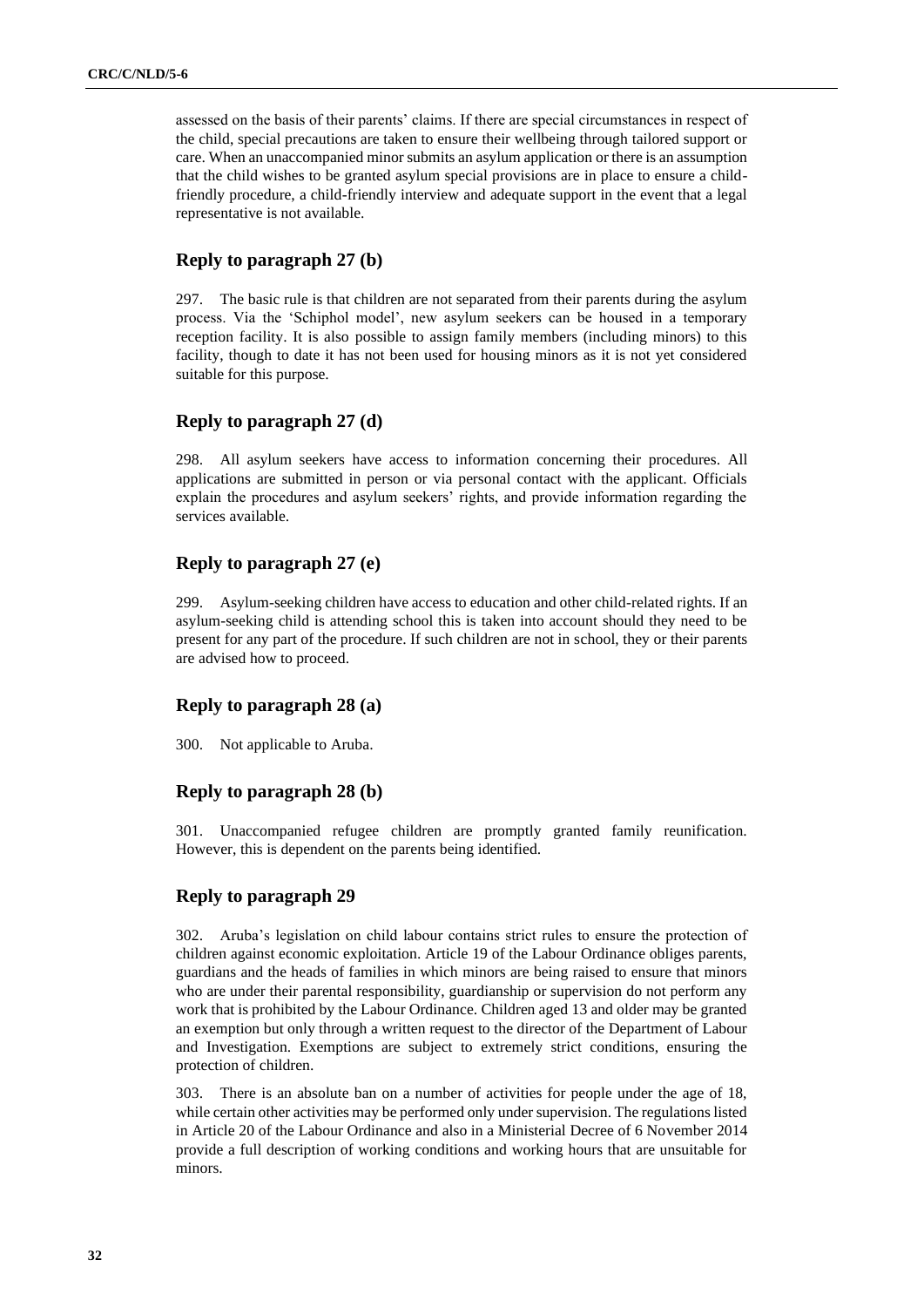304. On behalf of the Department of Labour and Investigation, labour inspectors monitor compliance with laws, including the rules and regulations applying child labour. When the inspectors discover a breach of the child labour regulations, they record the incident in a report and impose a sanction. However, it must be noted that offences involving child labour have rarely been encountered in practice.

## **Reply to paragraph 30 (a)**

305. The Victim Assistance Bureau provides support to victims of trafficking, such as arranging for shelter, legal assistance and medical care. Child victims of human trafficking can be placed in foster-care centres or in foster homes.

## **Reply to paragraph 30 (b)**

306. The coordination centre against human trafficking and smuggling, has redesigned the existing awareness campaign ('Open your eyes to human trafficking') and materials are available in four languages. The documentary 'False promises' produced in 2018 will be incorporated in educational programmes directed at young people.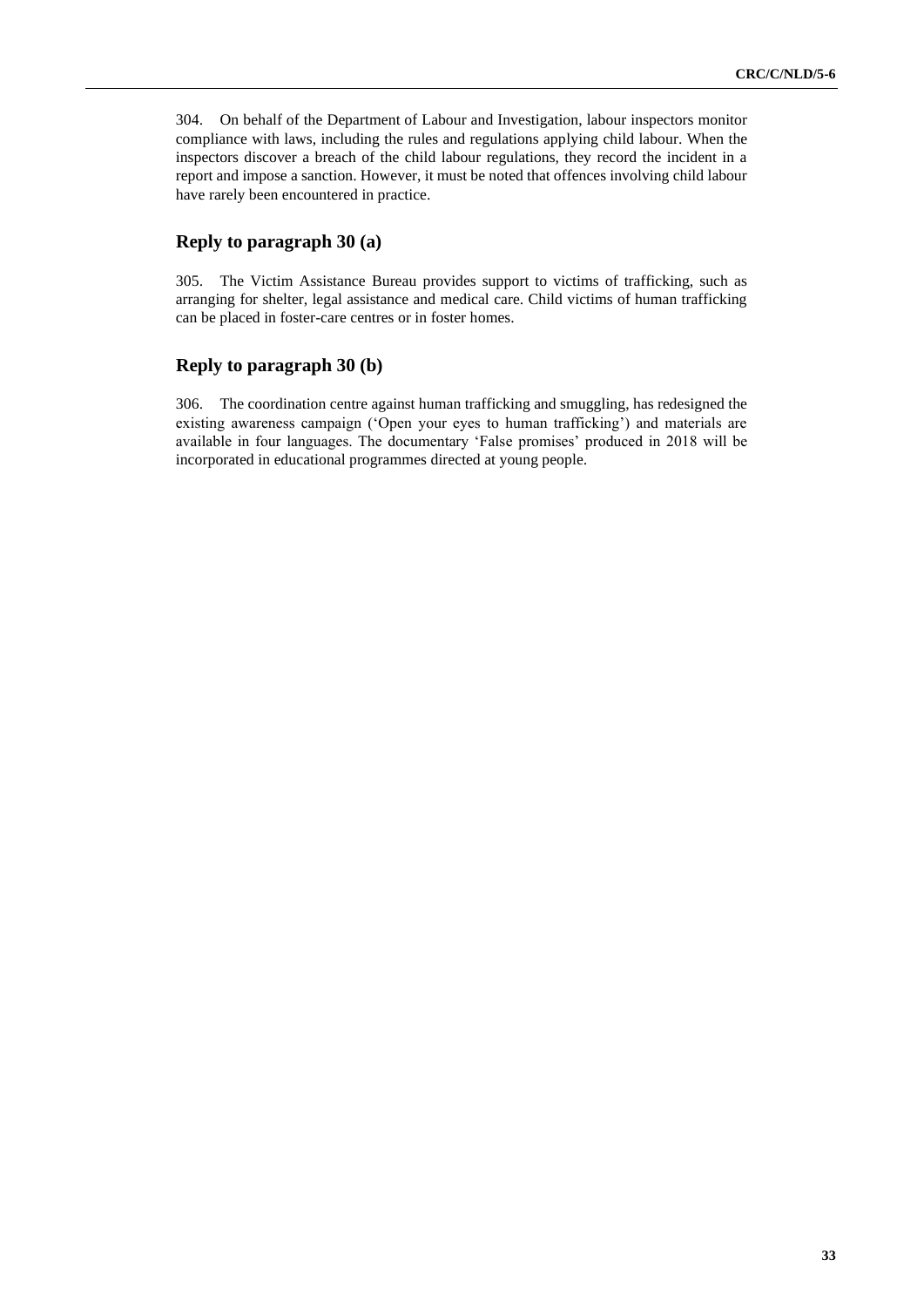# **Response of Curaçao to the list of issues as communicated by the Committee of the Rights of the Child**

# **Reply to paragraph 2 of the list of issues prior to reporting CRC/C/NLD/QPR/5-6**

307. The local Children's Rights Platform was set up in 2018 to promote collaboration between governmental and non-governmental organisations working for children. The Platform has commissioned a study by the University of Curaçao, to map out the gaps between the Convention and local legislation. This situational analysis will evaluate progress and challenges in relation to compliance with the Convention and provide recommendations on data collection.

308. The Platform and the interministerial working group on domestic violence and child abuse devote particular attention to the protection of children. In view of the consequences of the COVID-19 pandemic, a study will be conducted in August 2020 of child abuse and domestic violence involving children between the ages of 12-18.

309. The legislation required to establish a Children's Ombudsman, as referred to in the previous recommendations, has been prepared. The bill will be debated in Parliament.

310. Curaçao's Children's Rights Platform works in collaboration with the Intercountry Taskforce for Children's Rights.

# **Reply to paragraph 3**

311. Curaçao has developed an SDG road map which includes the following priority SDGs: 1, 3, 4, 7, 8,14.

312. Six major accelerators were formulated on the basis of the National Development Plan and the results of multi-stakeholder workshops held as part of the Mainstreaming, Acceleration and Policy Support approach: 1) sustainable, inclusive economic growth; 2) environmental sustainability; 3) a strengthened education system; 4) poverty reduction; 5) youth empowerment; 6) health. With regard to positive drivers and interventions needed for youth empowerment, the following interventions were prioritised under the 'Sense of safety' theme:

313. tackling sexual misconduct, domestic violence and abuse

314. enhancing the quality of life and safety of young people in local communities

315. collecting data (the Minister of Education, Science, Culture and Sports established the Data Centre early in 2020).

# **Reply to paragraph 4 (b-d)**

316. All children, including those living with undocumented parents, have access to primary medical care. They can attend school without restrictions but will not receive an official diploma upon completion of their secondary education. It is the Platform's task to ensure that inequalities are brought to light and dealt with comprehensively.

317. The Ministry of Justice has a policy in place to regulate cases involving undocumented children. As a response to pressing humanitarian needs among the local community, including undocumented persons, a taskforce has recently been set up to register such cases.

318. Close collaboration between the Platform and the Intercountry Taskforce is contributing to a more balanced implementation of the Convention across the Kingdom. Please refer to issues 5 and 6 for further information, and to the response of the Ministry of Health, Welfare and Sport.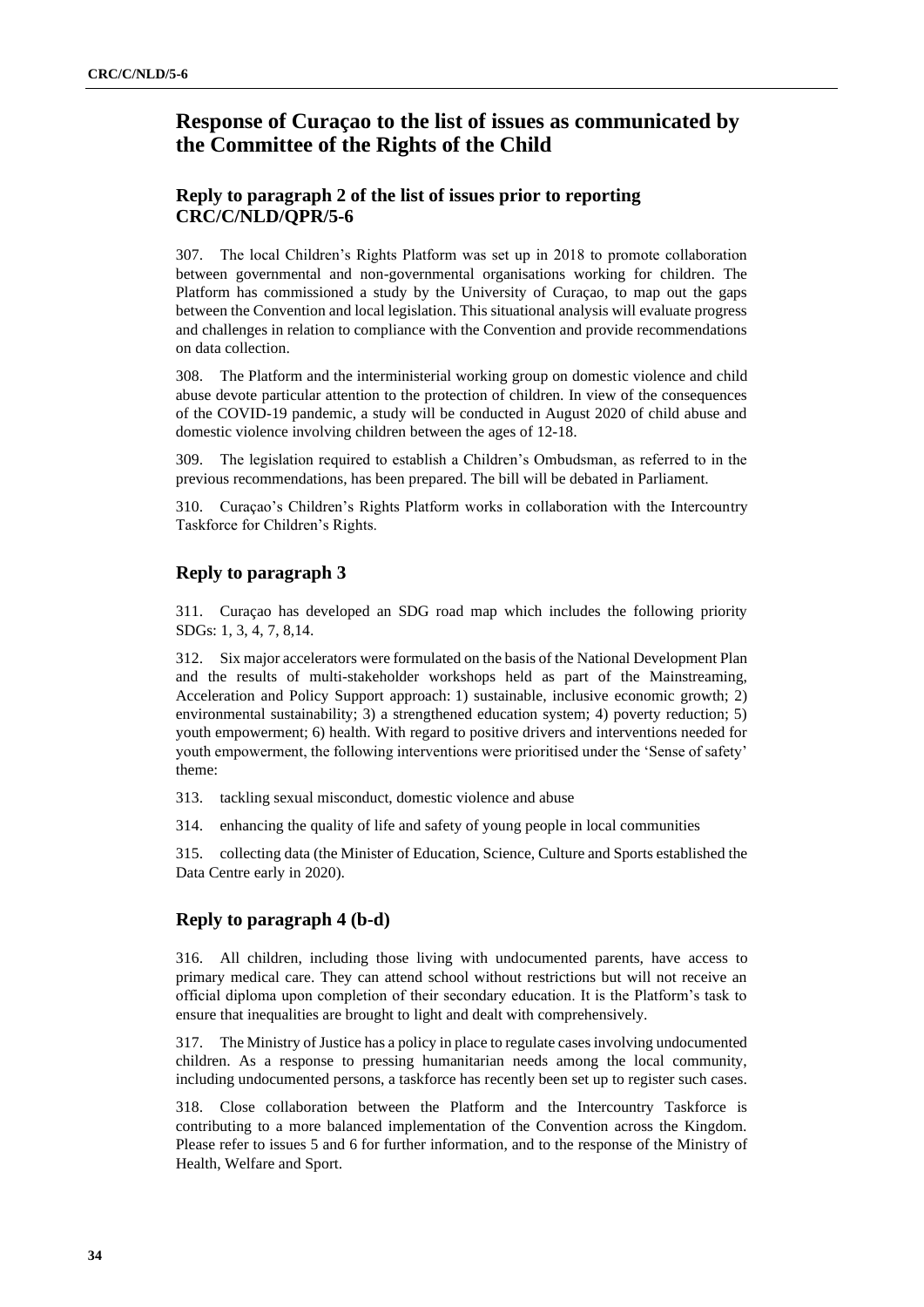## **Reply to paragraph 7 (a)**

319. The Ministry of Social Development, Labour and Welfare, the coordinating ministry with regard to implementing the Convention, has allocated the following amounts from its total budget:

| Children's Rights Platform                              | <b>USD 221.000</b> |
|---------------------------------------------------------|--------------------|
| Interministerial working group on domestic violence and |                    |
| child abuse                                             | <b>USD 223,000</b> |
| <b>Intercountry Taskforce</b>                           | <b>USD 105,000</b> |
| NGOs working with/for children                          | <b>USD 125,000</b> |
| Total                                                   | <b>USD 674,000</b> |

## **Reply to paragraph 8 (a)**

320. Data collection is expected to improve significantly with the establishment of the SDG commission, which is working in an interministerial setting to guarantee efficiency. Please refer to response 3.

321. In the meantime, data is collected in a number of ways. Data on residents receiving social benefits is collected under the iSOAW registration system, while the Triple P programme collects qualitative data on parenting. The Central Bureau for Statistics and the Institute for Public Health Care regularly collect data in several areas. The Central Bureau of Statistics will conduct a youth monitor survey in 2020, commissioned by the Children's Rights Platform. The Platform will carry out a study of care for victims of child maltreatment and sexual abuse, in a collaborative effort with a local NGO.

## **Reply to paragraph 9 (a-b)**

322. In 2019 several awareness campaigns on (social)media, billboards, schools and theatres, targeting parents, local communities and children, were launched in collaboration with NGOs. On social media in particular, a substantial increase in positive engagement has been noted. A communication expert from UNICEF is assisting Curaçao with a strategic communication initiative to achieve lasting behavioural change.

323. The Convention (child-friendly version), has been translated into Papiamentu and distributed to schools and children's organisations. In 2018, the UNICEF Child Rights Film Festival took place. A government-funded NGO (Bos di Hubentut) focuses on addressing domestic and relational violence, especially that involving children and young people, and is responsible for the Youth Parliament, which plays an important role in this respect. In collaboration with the government, a school-tour campaign and rap competition about preventing sexual abuse was organised.

324. The NGO Medialab Curaçao works with schools, the Curaçao National Library and Lot's Foundation to help schoolchildren create vlogs about child abuse. Lot's Foundation works worldwide to make children aware of their rights and involve them in discussions on the subject. In collaboration with the DamaDama Dance Theatre, the Harlekijn Dance Theatre and Lot's Foundation, the youth working group of the Children's Rights Platform organised a dance project entitled 'Speel, Zing, Dans' (Play,,sing, dance) for primary schools, involving 463 children. Additionally, 150 people attended this event in a shopping mall. Other topics tackled included children's right to grow up in a safe, free and pleasant environment, right to education and to develop their talents, the importance of inclusion, youth participation and awareness of the use of arts as a means for children to express themselves.

325. In 2020 a master class on the Convention is planned for professionals. Awarenessraising and training remain ongoing processes among all target groups. In 2020, the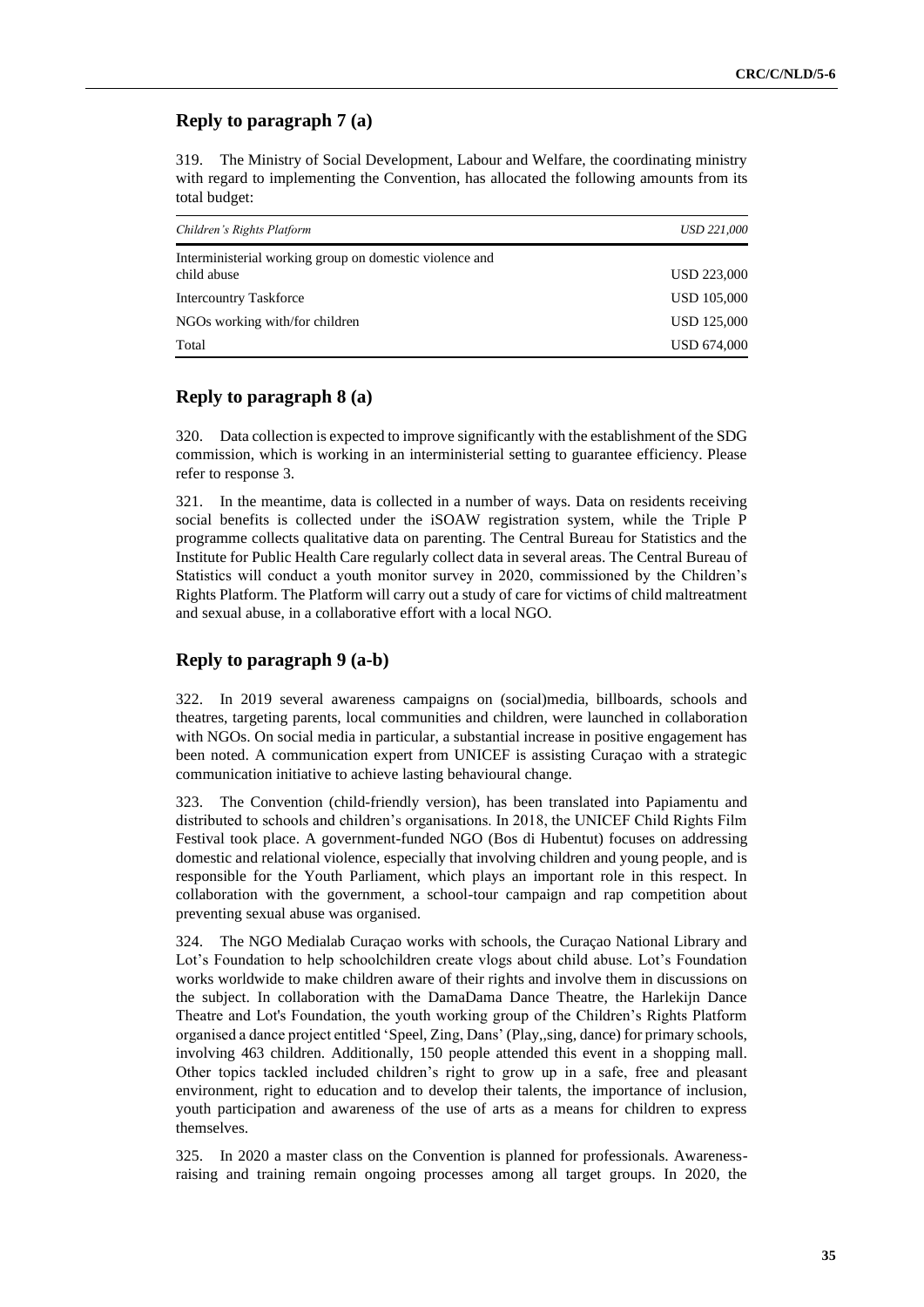Children's Rights Platform will launch an interactive website about children's rights for children, parents, professionals and the community as a whole.

## **Reply to paragraph 10**

326. See 'New developments'.

## **Reply to paragraph 11**

327. Together with the Ministry of Economic Development, the Inspectorate of the Ministry of Social Development, Labour and Welfare is responsible for enforcing the law in the area of child rights and the business sector. The use of child labour has been identified only in the Chinese community. The interministerial working group on domestic violence and child abuse will make this a specific point for action. The Ministry of Social Development, Labour and Welfare is assessing the scope for collaboration with the Human Rights Foundation.

### **Reply to paragraph 12 (a-b)**

328. See the response under 4 (b-d).

#### **Reply to paragraph 12 (c)**

329. The population of Curaçao consists of various ethnic groups with different backgrounds and religions. Discrimination is prohibited by law. The school social worker gives individual attention to children who are confronted with one of the issues listed. The school principal has ultimate responsibility.

## **Reply to paragraph 13**

330. Children's opinions are actively solicited and taken into account in court proceedings that affect them, e.g. in divorce and custody cases. The best interests of children are not always a primary consideration in legislative decisions. Collaboration between ministries and NGOs has improved, and steps are taken to promote internalisation of the Convention, for example in the CRC master-class that will be held for professionals in GOs and NGOs.

331. The Ministry of Social Development, Labour and Welfare will strengthen its collaboration with the Youth Parliament in an effort to enhance progress in this area.

## **Reply to paragraph 14**

332. Not applicable.

## **Reply to paragraph 15 (a-c)**

333. Children are heard by the Guardianship Council (*Voogdijraad*), in an effort to assist the Court of Justice in making decisions, especially regarding custody. This includes children under the age of 12. See the planned capacity building initiatives and collaborative efforts mentioned under 13. It is worth mentioning that the Children's Rights Platform has a youth working group, which cooperates closely with the Youth Parliament.

334. The Kids Council (*Raad van Kinderen*), brings the outside world into the classroom, in learning areas such as 'orientation towards yourself and the world' and on themes such as citizenship, sustainable development, social-emotional development, science and technology. From 2015 to 2020 projects took place involving the following organisations: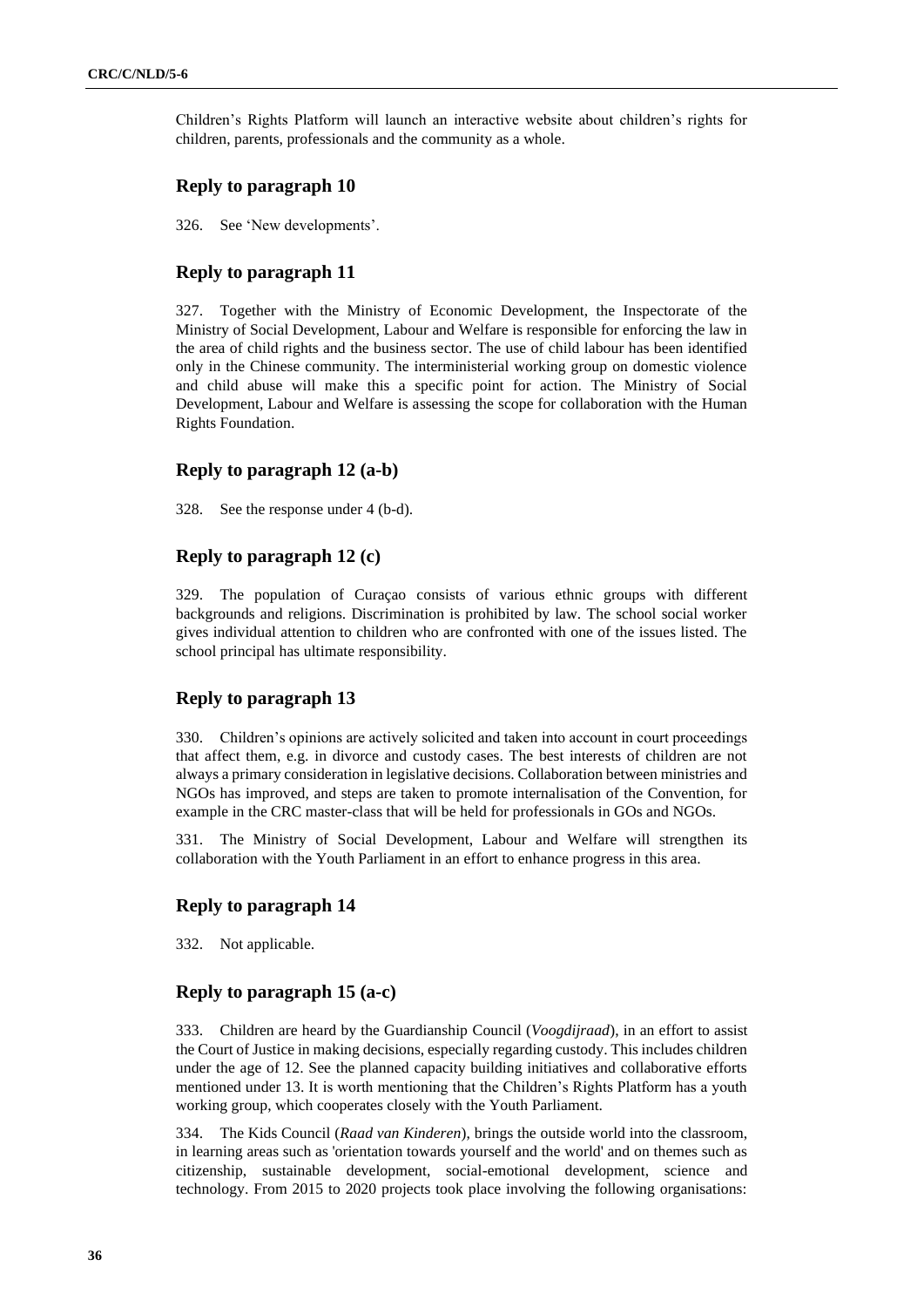TUI#1, Avila Beach Hotel, Kooyman, MEO, TUI#2, Bloemhof/NAAM, Guardian Group, ORCO, APC #1, El Tributo, APC #2, Chogogo, Extura, Lions Dive, MCB.

## **Reply to paragraph 17**

335. See E. 40a of the annex with statistical information from Curacao.

## **Reply to paragraph 17 (a)**

336. Violence against children is a criminal offence in Curaçao. Reports of child abuse or neglect can be made to the Central Reporting Office (CMK) at the Guardianship Council. An official criminal complaint will then be made to the police. All information is kept confidential.

337. In line with CRC Recommendation 37 regarding domestic violence and victims of child abuse/sexual abuse and neglect, a project to upgrade the sex-offences unit with respect to the reporting of sexual offences against minors (including adult female victims) is in progress. The project includes the relocation of the unit to a more private and suitable building, equipping staff with up-to-date instruments, making it a one-stop-shop with a childfriendly interview room to aid further investigation in the interests of the victim, a suitably equipped medical examination room, with a doctor on call, and a room where victims can make a statement in private. Detention cells and the interview room for suspected perpetrators are located in another building. The project's aim is to equip the detectives with the necessary tools to provide better treatment for victims and enhance investigation methods in order to serve the interests of adult and minor victims of sexual abuse.

## **Reply to paragraph 17 (b)**

338. Legal assistance is available for children from the Guardianship Council and the Family Supervision Agency Curaçao (GVI):

- The Sexual Offences Instructions include guidelines on dealing with child victims of such offences. They provide a framework and rules governing the the criminal-law approach to offences against public decency as referred to in Book 2, Title XIII of the Criminal Code. The Sexual Offences Instructions have now been approved by the Attorney General and apply to the entire Caribbean. Under the Sexual Offences Instructions, a pilot phase will start when the sex-offences unit is fully up and running. The Public Prosecutor's Office has a special victims department that provides victims with information about their rights and obligations.
- Recommendations 3 and 38. The HALT procedure offers young offenders the opportunity to make reparations for minor offences without contact with the Public Prosecution Service and aims to prevent street violence. Training was provided to personnel and the pilot project started, pending completion of legislation regarding financing from Crimefunds and the Dutch government.
- Recommendation 37a (regarding neglect of children). The national ordinance and bill on mandatory registration of both parents (*Landsverordening Aanwijzing vermoedelijke verwekker i.h.k.v. Jeugdwet*; *Wetsvoorstel (verplichte) registratie verwekker van een kind*) provide for a healthier living environment for children and the right of children to know who both their parents are by making registration of the mother and biological father of the child mandatory. This ordinance is still in preparation.

339. There have been positive developments with regard to prevention, such as positive parenting courses for parents and professionals. This remains an ongoing process. In addition, the number of awareness-raising initiatives relating to child abuse launched by GOs and NGOs both in schools and in the media continues to increase. The issue is no longer regarded as taboo and a child helpline has been operating since 2006.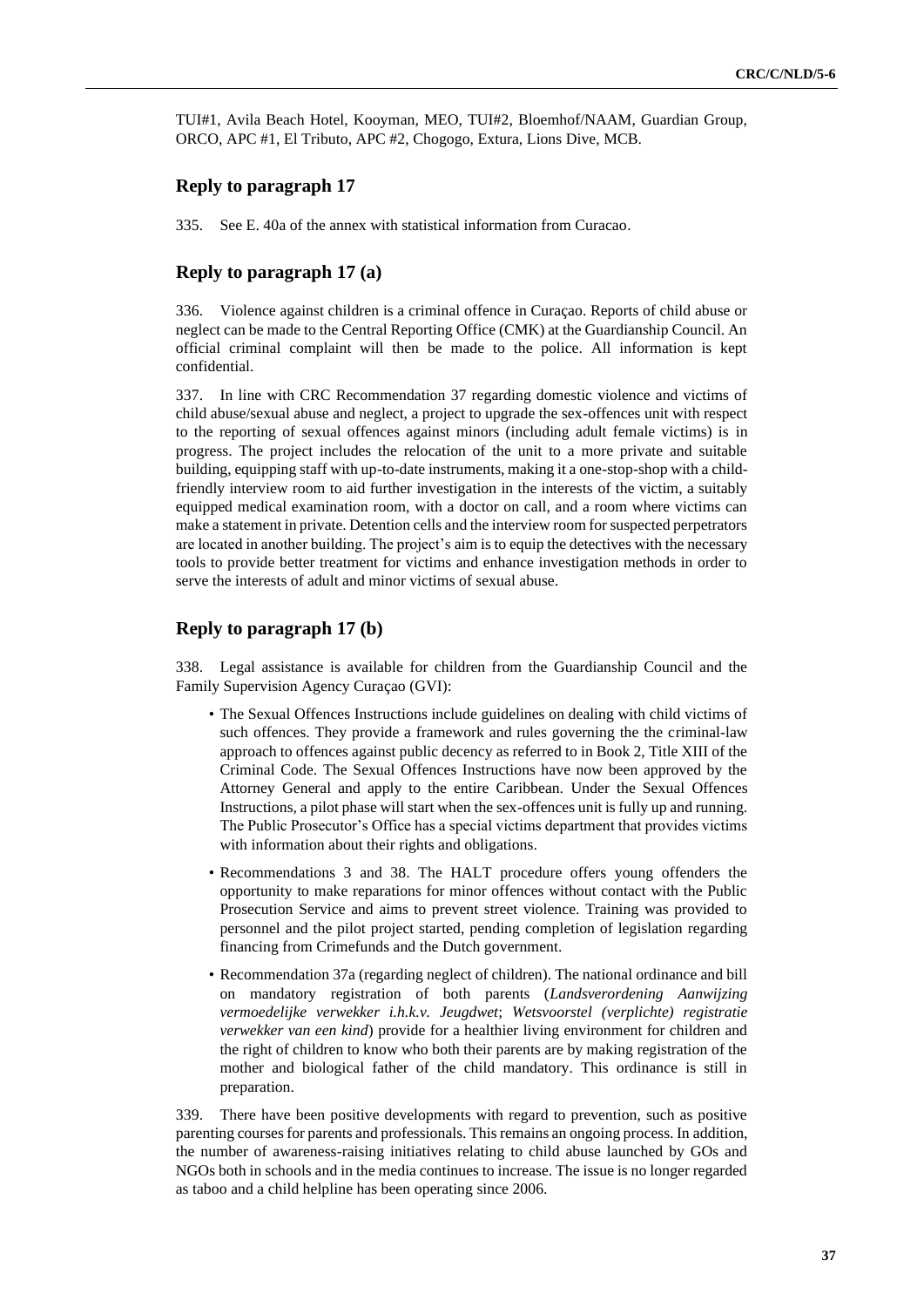340. In collaboration with the Dutch government, the organisation for non-custodial youth care in Curaçao (*Ambulante Justitiële Jeugdzorg Curaçao*;AJJC) held a number of training courses about resilience and bullying for youngsters who have been involved in violence, e.g.the Rock and Water Programme focusing on the development of positive skills.

# **Reply to paragraph 18 (a)**

341. Curaçao is in the process of implementing a reporting protocol. A group of professionals have followed a course to become trainers. The government is working on restructuring some of the reporting units to merge them into one unit. This does not include the police department, where all formal complaints will remain centralised.

342. The University of Curaçao is presently conducting a survey to determine the incidence and complexities of 'lover boy' and 'sugar daddy' practices. Monitoring will be discussed within platforms and working groups, and at the annual conference of the Intercountry Taskforce, in order to start working effectively in this field within foreseeable future.

## **Reply to paragraph 18 (b)**

343. Children residing in institutions receive care, attend school and are supported by professionals. Psychological assistance,therapy, parenting advice and coaching for caregivers is provided. Children placed under supervision by court order (ondertoezichtstelling;OTS) in the Young Offenders Institution (Justitiele Jeugdinrichting Curacao;JJIC), follow courses, engage in sporting and other daytime activities. The Public Prosecutor's Office, Police, Guardianship Council, Family Supervision Agency, Victim Support and Youth Mental Healthcare service are responsible for rehabilitation and reintegration of child victims of violence.

## **Reply to paragraph 18 (d)**

344. The Criminal Code of Curaçao makes trafficking of children a criminal offence. The immigration service pays special attention at the airport to children who are passing through, accompanied by adults. The Guardianship Protocol, which applies Kingdom-wide, imposes strict conditions on permitting children to leave the country. In recent years no incidents involving children's trafficking have been registered.

### **Reply to paragraph 19 (a)**

345. The professionals working to support families receive regular training and employ evidence-based methods such as the Triple-P Programme and Intensive Pedagogical Support in the home, to prevent custodial placement

### **Reply to paragraph 19 (b)**

346. The most complex cases are placed in the JJIC, which falls under the Ministry of Justice. These children are subject to a court order for placement in care (OTS) or in a youth custody institution (*Plaatsing Inrichting Jeugdige*;PIJ). The JJIC focuses on improving the child's future prospects. It also houses children in pre-trial detention. In such cases, and subject to the applicable legislation, the aim is to guide and counsel the child as well as possible, to return to society to live a healthy and safe life.

## **Reply to paragraph 19 (c)**

347. Every agency of the Ministry of Justice reports regularly on their organisation to the policy unit of the Ministry. The Ministry of Social Development, Labour and Welfare has a unit that monitors residential children's homes.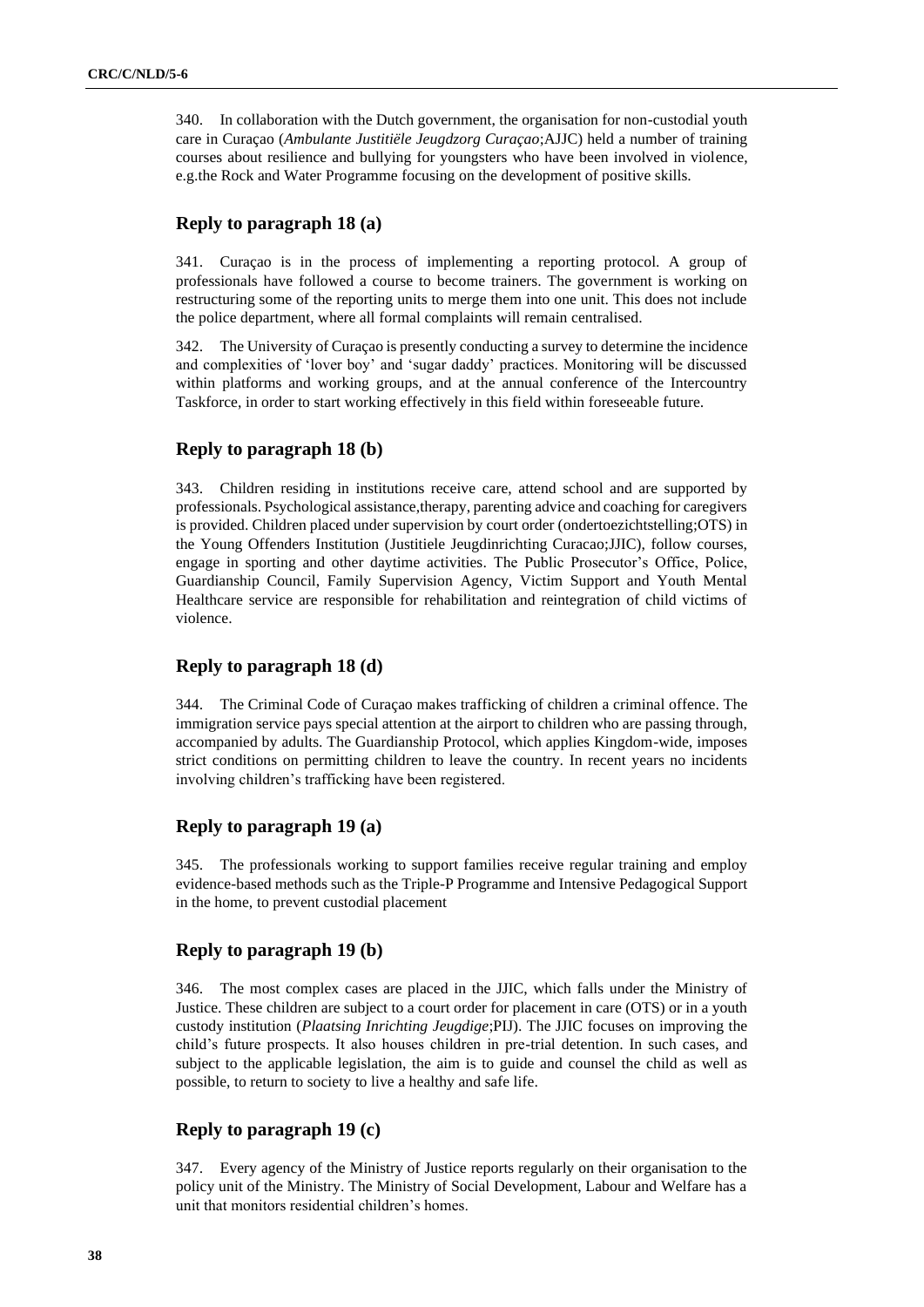348. Regular meetings between the director of a particular sector and the heads of the implementing organisations are held to exchange views on their operational, financial and strategic activities. Quality of care in the organisations is regularly monitored.

### **Reply to paragraph 19 (d)**

349. Three institutions provide education and training in independent living skills to young people leaving alternative care.

#### **Reply to paragraph 19 (e)**

350. Placement within a family is sought if support to parents has proved unsuccessful and the child has to be protected from further abuse. The child will be placed in a foster family via a foster home centre or in an institution under a court order (OTS). Children placed in care and their parents receive guidance and supervision from the Family Supervision Agency.

351. Diligent research is required to ensure the best match because there are few foster homes available. For the same reason, children aren't frequently transferred.

## **Reply to paragraph 20 (a) (b) and (c)**

352. There are no exemptions from compulsory education for children from 4-18 years. Children with disabilities have access to youth health care,early diagnostic services from a government-funded NGO, mental healthcare services and private psychologists. The basic health insurance covers the costs of early diagnosis.

353. There is a specialised daycare centre for children unable to attend regular schools and there are several special schools for young people from 4-24 years. The Ministry of Education provides free school transportation for these children.

#### **Reply to paragraph 20 (d)**

354. There is no child-related budget for children who need special education.

#### **Reply to paragraph 21 (a)**

355. Pre- and post-natal care is available to combat infant mortality.

## **Reply to paragraph 21 (b)**

356. The issues of overweight and obesity are addressed through a preventive awareness programme on the nutritional benefits of food and beverages, which is based on local food guidelines (seven basic food groups).

### **Reply to paragraph 21 (c)**

357. Primary healthcare and medication are available to all children. Undocumented children have access to these services through an NGO: (Health for All). Specialised medical care is not always available for undocumented children. However, the general public hospital always focuses on its duty of care for patients in urgent need of specialised medical care, regardless of their status.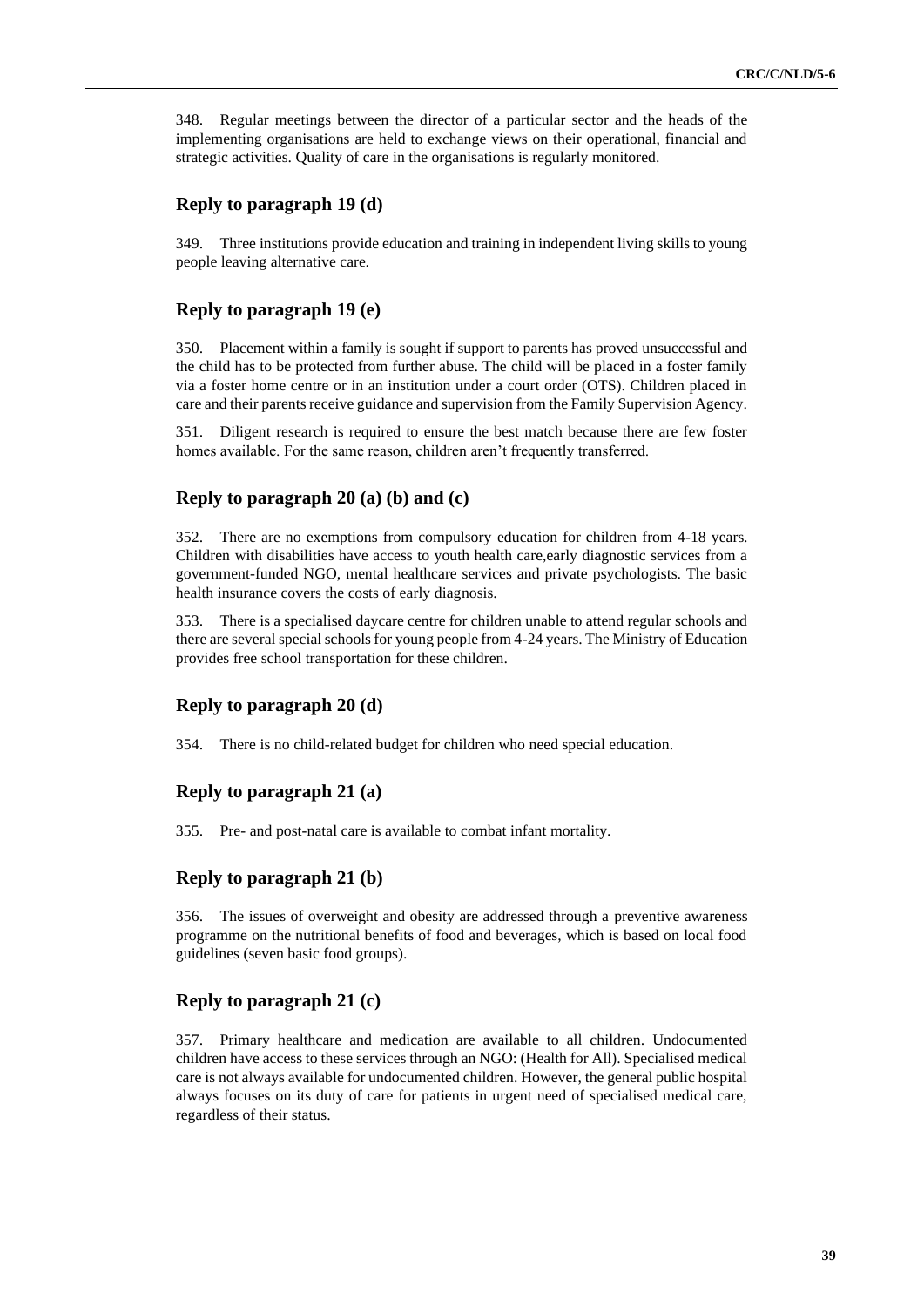## **Reply to paragraph 22 (a)**

358. Mental healthcare is available to all children; fortunately some undocumented children without insurance are seen by private carers who willingly provide the care free of charge. Mental health is furthermore a key policy area of the Ministry of Health.

## **Reply to paragraph 23 (a)**

359. There is no specific policy to combat teenage pregnancy.

## **Reply to paragraph 23 (b)**

360. All school boards have the freedom to supplement this themselves. Sexual and reproductive health programmes for children and adolescents are in place and carried out by different GOs and NGOs, which provide training to professionals, organise courses and information sessions for adolescents. These programmes are periodically reviewed. Special attention is paid to male children with learning disorders. This year the 'Let's talk girl power' programme will be presented in schools. Curaçao has recently acquired the rights via CAFRA to translate UNICEF's Healthy Family Life Education Programme into Papiamentu.

## **Reply to paragraph 23 (c)**

361. The Addiction Management Foundation (*Fondashon pa Maneho di Adikshon*;FMA) is a national institution that provides care for people with some form of addiction. FMA provides information to young people, holds conferences on addiction, drafts drug protocols for schools, offers coaching in drug teams in schools and training in writing drug policy, as well as organising awareness campaigns during the carnival period.

## **Reply to paragraph 23 (d)**

362. The FMA conducted a survey of gaming habits in 2019 (see statistical information and data). Gaming and gambling among youth has received considerable attention. Awareness campaigns have been developed and broadcast via local radio.

# **Reply to paragraph 24 (a)**

363. The Curaçao Central Statistics Bureau (CCSB) works with the UNDP Regional Bureau for Latin America and the Caribbean (RBLAC) to build capacity in the areas of results-based and evidence-based management. The UNDP's Poverty Risk Analysis Tool was used to assess trends in poverty on the island, as well as the impact of mitigating government policies. Relevant statistical data from the CCSB, including sex-disaggregated data, was fed into the system.

### **Reply to paragraph 24 (b)**

364. The Poverty Risk Report contains evidence-based poverty alleviation policy recommendations to increase the number of households lifted out of poverty, and to protect the vulnerable from relapsing into poverty. The report discussed best practices and highlighted the way to proceed to improve evidence-based poverty policy. The report was completed in November 2018.

365. In 2019 the governments of Curaçao and the Netherlands agreed upon a growth strategy to improve and restructure the economy and the financial situation of Curaçao. It includes an economic, financial and social component and it focuses on social issues surrounding the most vulnerable families, describes the policies and interventions required. The Council of Ministers established and approved a working group.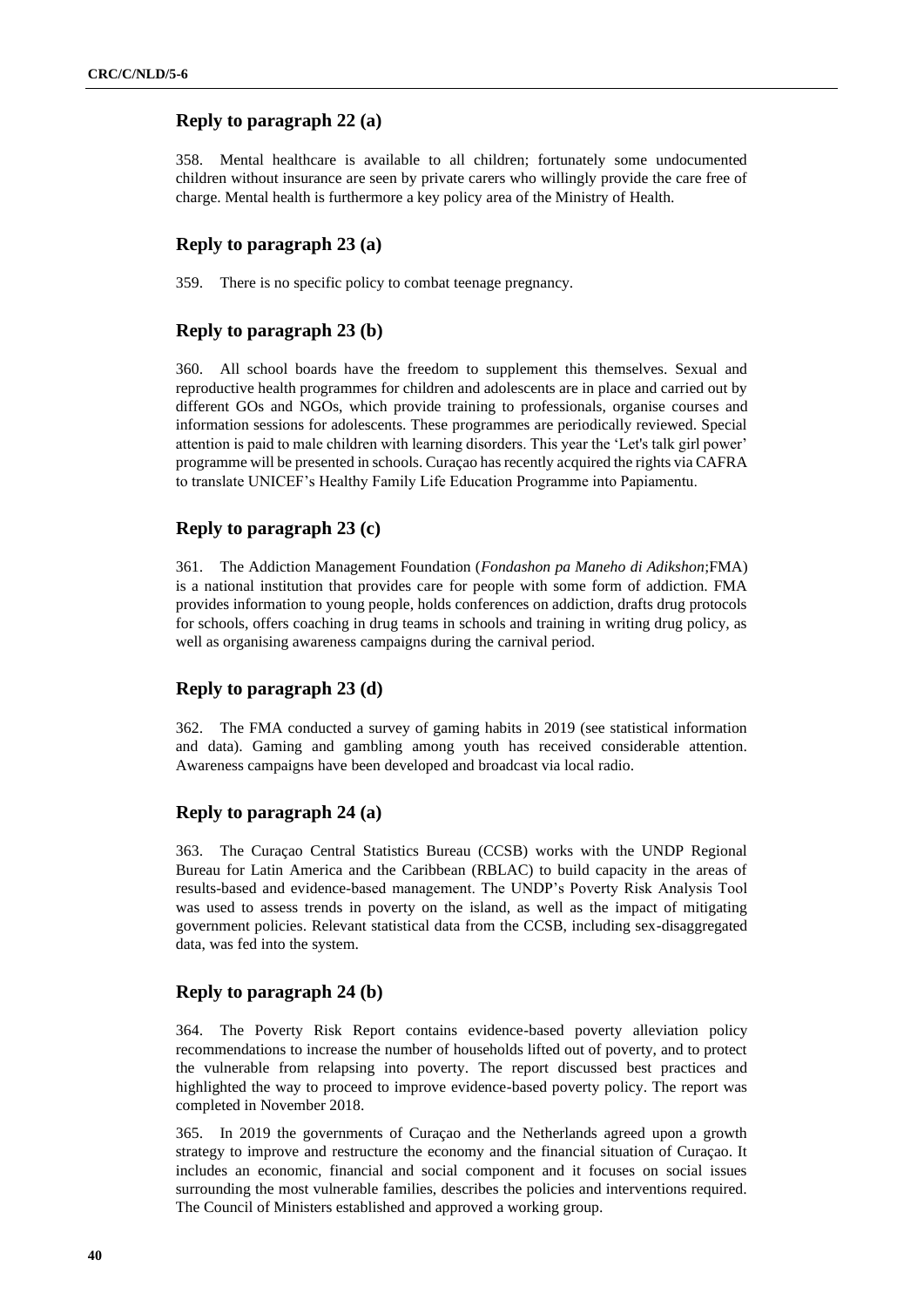## **Reply to paragraph 24 (c)**

366. Three government-funded organisations are responsible for providing shelter to families.

## **Reply to paragraph 25 (a)**

367. There is a separate budget, supplemented every year, for teaching staff to cover training.

#### **Reply to paragraph 25 (b)**

368. Dropout figures are not monitored. Research is needed to provide a basis for policy on how to tackle the problem. Compulsory education officers visit parents/tutors/guardians of frequently absent children. Twenty children with serious behavioural problems have been given the opportunity by the Education Inspectorate to follow an adapted programme, including therapy, on a temporary basis. In 2016 the Ministry of Education launched a programme for young people at the first level of vocational education who have not yet obtained a diploma because they have dropped out of school or are at risk of dropping out. Students at this educational institution receive extra training in social skills from trained youth coaches.

## **Reply to paragraph 25 (c)**

369. There are 17 children receiving home-schooling. There is a committee to monitor the quality of teaching, at the cognitive and social level.

#### **Reply to paragraph 25 (d)**

370. GOs and NGOs working in the field of education and social welfare provide antibullying programmes in schools and online.

#### **Reply to paragraph 25 (e)**

371. See Annexe 16: Statistical information (48f).

372. Inspection of pre-school education ensures that quality is monitored. Pre-school staff is trained in the Kaleidoscope Method.

## **Reply to paragraph 26 (a-b)**

373. There is no policy regulating the accessibility of spaces to play in neighbourhoods, though some neighbourhoods have a playground. However, almost all children live in a house with a private yard.

### **Reply to paragraph 26 (c)**

374. The National Education Ordinance states that children are entitled to a 30-minute break every day. Schools can choose to do this in one half-hour period or to split it into two 15-minute breaks.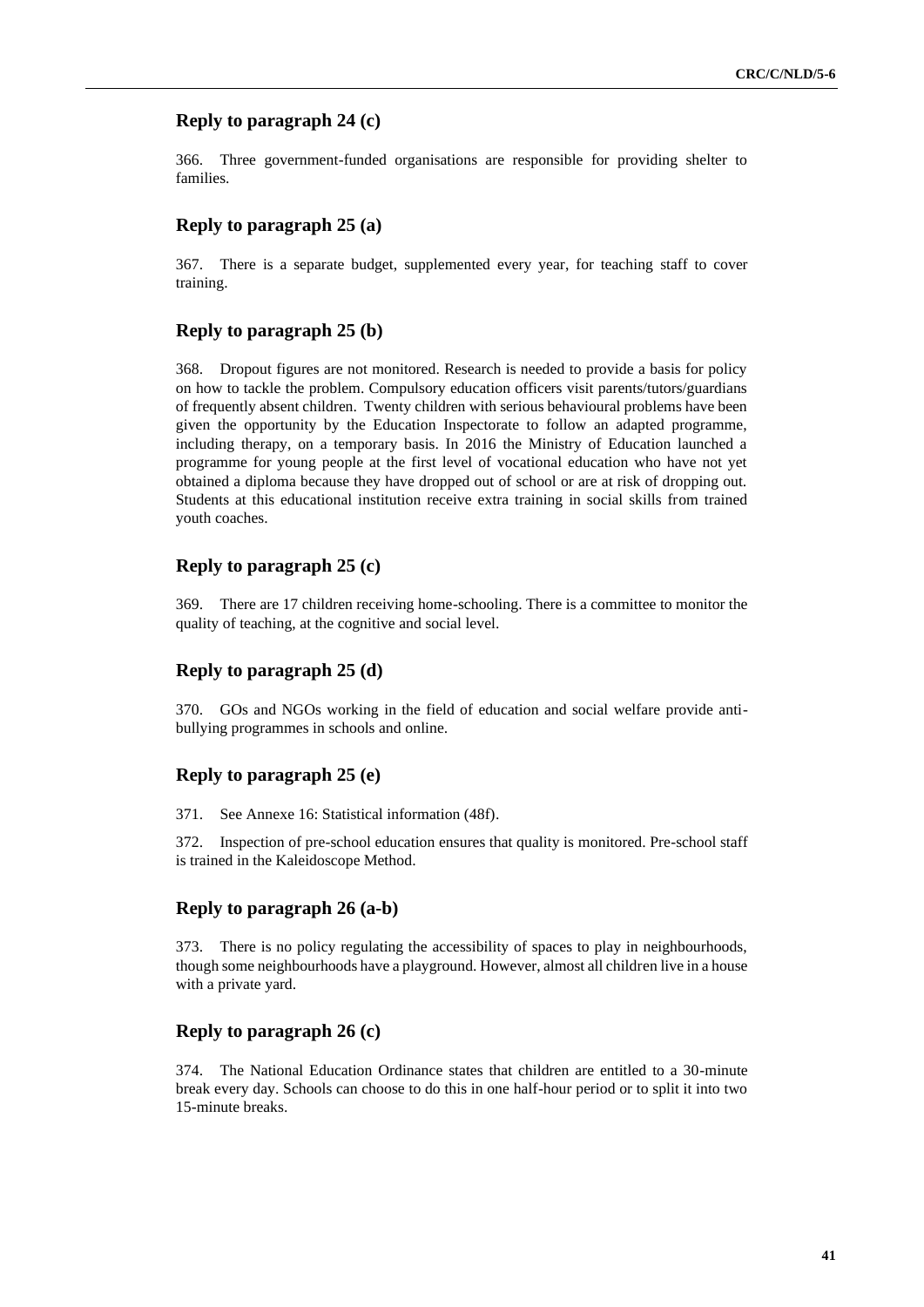375. There is no general asylum procedure there is a general protection policy in line with article 3 of the European Convention on the Protection of Human Rights and Fundamental Freedoms (ECHR). Although there is no procedure specifically for children, there are special facilities where children can stay if necessary.

376. Policy on immigration detention for minors states that accompanied minors will be placed in a shelter with the assistance of the Victim Support Foundation and the Ministry of Social Affairs until they can be removed. If family care is possible and after investigation, undocumented families can go to a verified address. They have a reporting obligation and the necessary guarantees are in place. After investigating the background of unaccompanied children they are placed within a family with a verified address. A notification obligation and necessary guarantees are in place. If reception is not an option, voluntary placement with one of the relevant organisations will be arranged. If there is risk of the child absconding, another procedure applies where the child is placed under supervision by the authorities. If a minor invokes article 3 of the ECHR, this will be considered in light of the CRC. Children's applications have priority as described in the ECHR procedure.

# **Reply to paragraph 28**

377. See above: 27.

## **Reply to paragraph 29**

378. No confirmed cases.

## **Reply to paragraph 30**

379. The Criminal Code of Curaçao makes human trafficking of children a criminal offence. The human trafficking coordinator gives lectures on human trafficking at the university every year. Sessions discussing this are also offered to scholarship students going to the Netherlands.

## **Reply to paragraph 31 (a)**

380. See above:17 (a-b) ,18 (a).

# **Reply to paragraph 31 (b)**

381. The age of majority under the legislation of Curaçao is 18.. AJJC assists at-risk young people aged 12 and older. It provides youth probation services and is responsible for the community safety partnership (*Het Veiligheidshuis Curaçao*), in which the justice, healthcare, education systems,a network of auxiliary organisations collaborate, and the HALT procedure. See:17 (b).

## **Reply to paragraph 31 (d)**

382. The Public Prosecutor's Office has launched a number of awareness-raising campaigns in collaboration with different organisations working in the fields of justice, health and welfare to prevent juvenile crime, promote rules of behaviour to prevent criminal behaviour, encourage positive parenting and prevent physical abuse.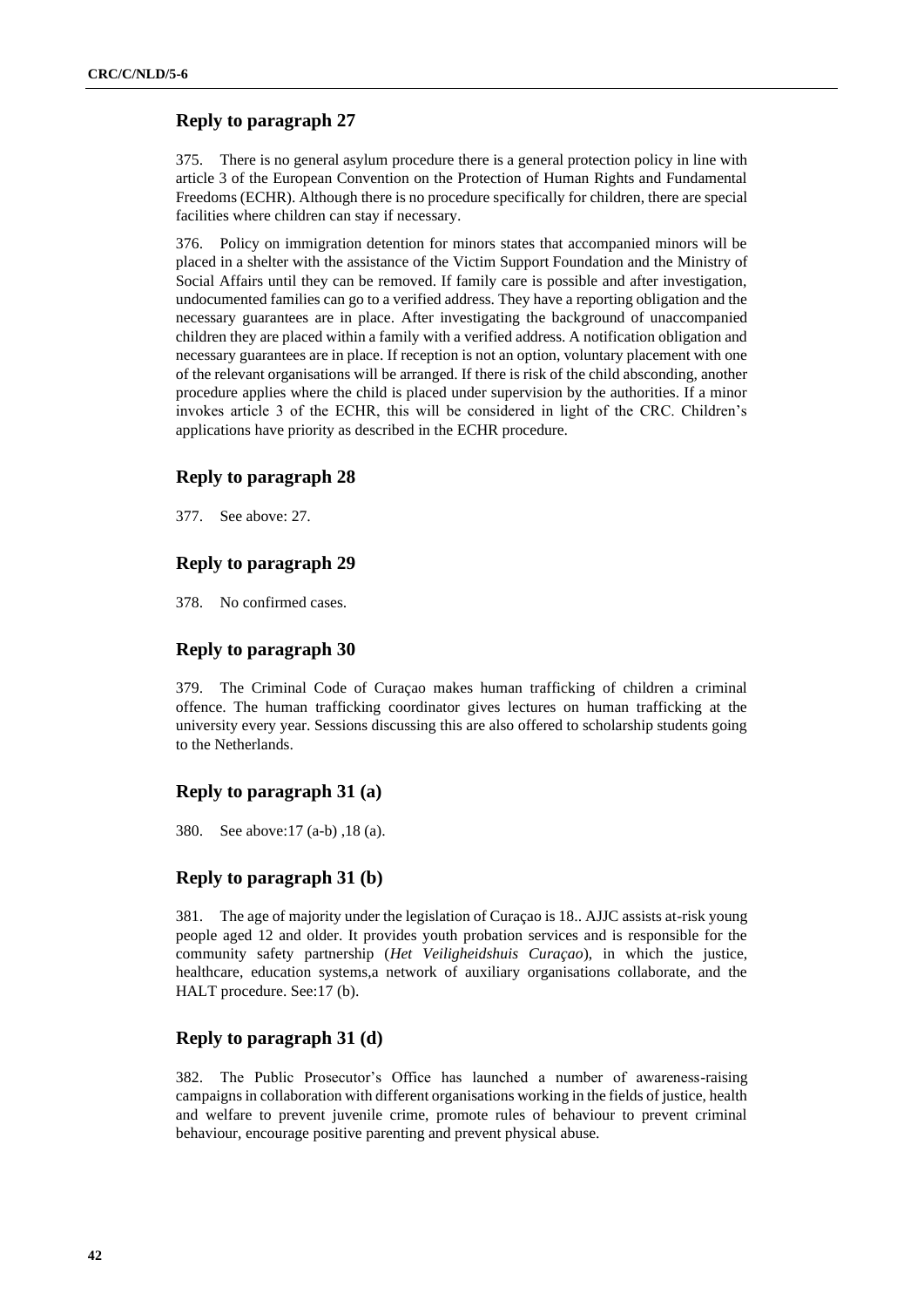## **Reply to paragraph 31 (e)**

383. Legislation is in place to ensure effective participation in the child justice process.

# **Reply to paragraph 31 (f)**

384. Depending on the type of offence. An evaluation is carried out of the purpose for which the certificate is required, the criminal record in question and the progress made since the criminal offence was committed. Further development is taken into consideration.

# **Reply to paragraph 32 (a-c)**

385. The applicable criminal law reads as follows: 'Anyone who, for his own account or that of another, conducts slave trade or intentionally participates in such trade, directly or indirectly, is liable to a term of imprisonment not exceeding fifteen years or a fifth category fine.'

386. Both practice and literature indicate that in most cases child offenders are victims or have been victims. There are organisations offering such children, psychological help, where necessary, always taking the applicable legislation into account in each individual case.

# **Reply to paragraph 33**

387. There are no armed groups and Curaçao is not a signatory to the Convention relating to the Status of Refugees. There is a general protection policy in line with article 3 of the ECHR. We are not aware of arms export cases. No children are involved in armed conflicts. There is consequently no policy in place for such cases. Under general legislation and policies regarding children, the government would ask the Court to award it guardianship of a child in this situation. The child would then be placed in care and provided the resources necessary to pursue their development.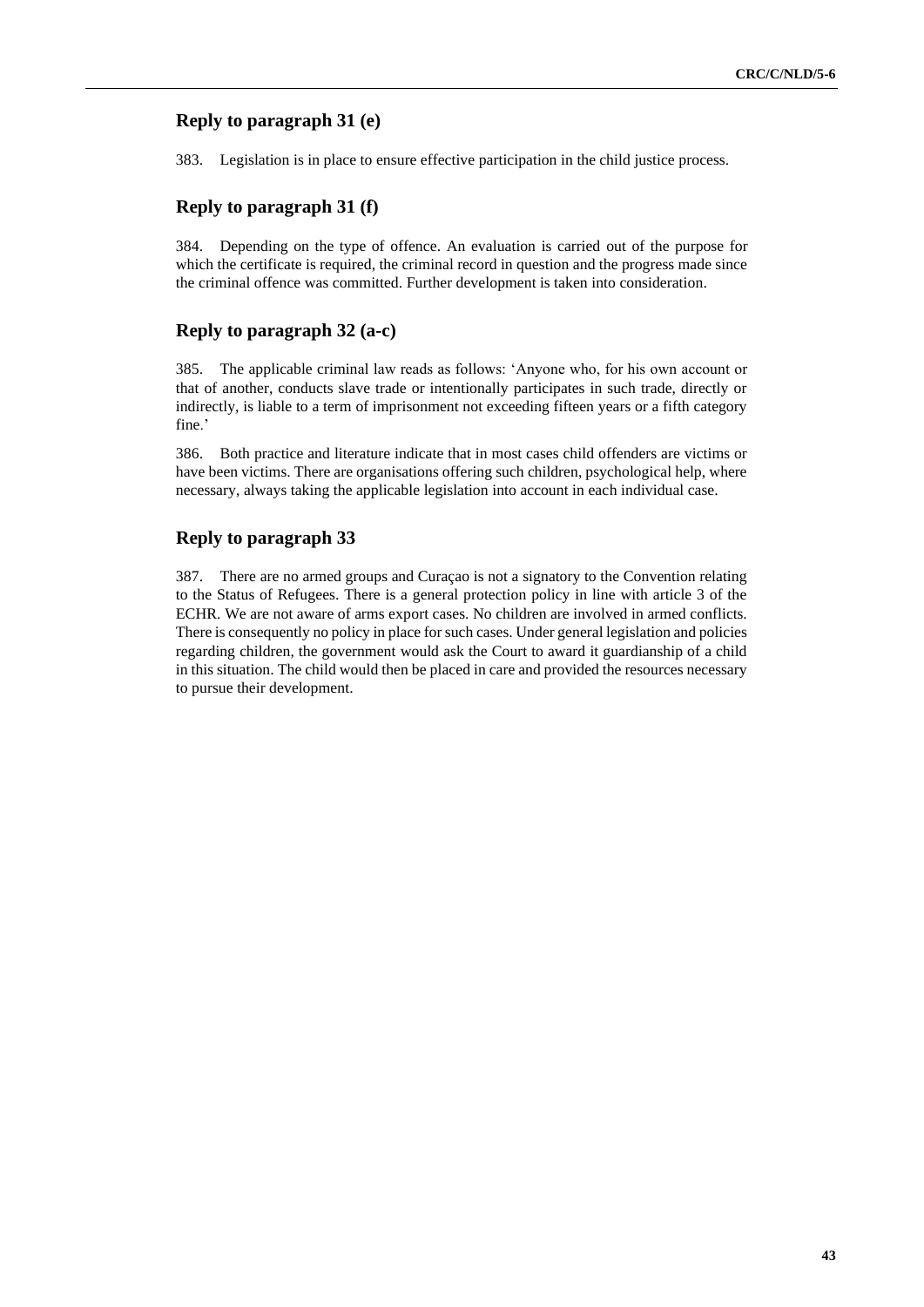# **Response of St Maarten to the list of issues as communicated by the Committee of the Rights of the Child**

# **I. New developments**

# **Reply to paragraph 2 (a) and (b) of the list of issues prior to reporting CRC/C/NLD/QPR/5-6**

388. The Ministry of Education, Culture, Youth and Sport (ECYS) established the Safety and Emergency Management Committee (SEMC) by Ministerial Decree in 2018. Its main tasks are to:

- Establish the Comprehensive School Safety Framework and set up plans and strategies for safety and emergency management within the sectors that fall under ECYS;
- Ensure that there is a disaster preparedness and response protocol and that training and assessments are regularly performed;
- Manage and lead crisis management for all sectors that fall under ECYS and coordinate with the National Disaster Management Coordination Unit and the Emergency Support Functions (ESF).
- 389. The SEMC installed three subcommittees on
	- (a) Damage assessment;
	- (b) Psychosocial matters;
	- (c) Aid and relief distribution.
- 390. The following actions have been taken since 2018:
	- A pilot programme was implemented within one of the public schools with UNICEF providing regional expertise on sustainable and appropriate child-friendly and hazardresistant school construction and design.
	- With the support of UNICEF Netherlands, ECYS's Student Support Services Division (SSSD) facilitated a Return to Happiness (RTH) train-the-trainer workshop for selected staff from all elementary schools, early childhood centres and community centres. RTH is a psychosocial support programme for children who have experienced a traumatic event. The programme was adapted for the age groups 0-4 years and 13- 18 years. The objective is to train all staff members as RTH facilitators.
	- A school safety training was held for trainers, covering various aspects of school safety including hazard assessment.
	- Support teams were established comprising members from the fire department, Inspection Division, St Maarten Red Cross and SSSD. These support teams help schools to draw up safety plans and execute drills.
	- All public-funded schools have draft Safety and Emergency Plans in place, setting out standard operating procedures (SOPs) for three kinds of emergency. These SOPs include preliminary/pre-emergency actions, emergency actions and follow-up actions.
	- All public-funded schools have Safety and Emergency Teams who are responsible for overseeing all emergency preparations, response, and recovery at their schools.
	- All stakeholders were invited to attend the Minimum Standards of Education in Emergencies training.
	- The Department of Youth (DOY) organised a train-the-trainer workshop on school safety planning for early childhood centres.
	- The Department of Sports held a safeguarding workshop for all coaches where they learned to identify and assist pupils who are dealing with traumatic situations.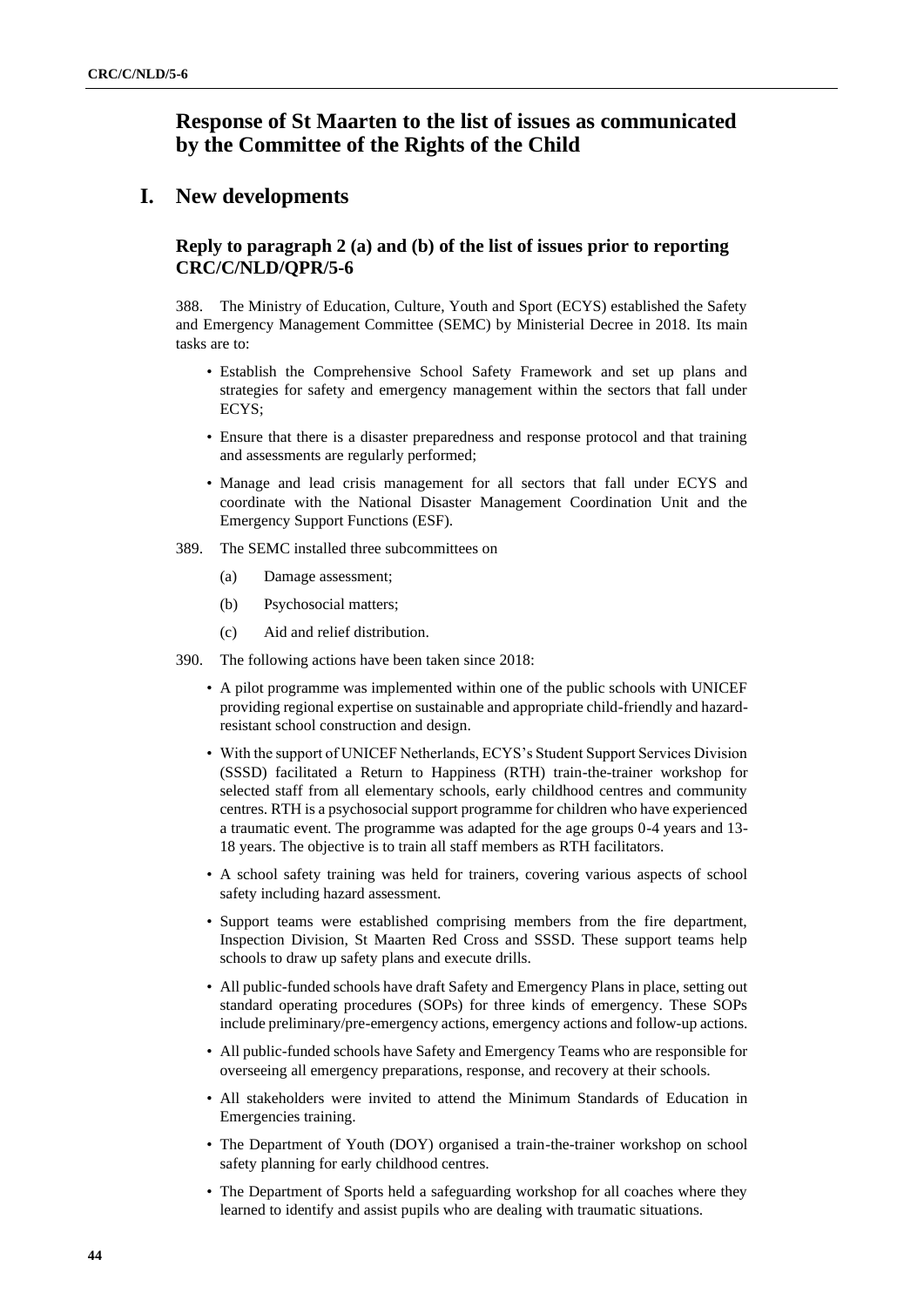• Mental health first aid training was held for care teams of schools.

391. St Maarten endorsed the Worldwide Initiative for Safe Schools (WISS) launched in 2014. The government signed the Antigua and Barbuda Declaration on School Safety in mid-2019, which is part of the Caribbean Safe Schools Initiative. These recent steps underscore the government's commitment to making schools in St Maarten safe learning facilities that are resilient to natural disasters. Challenges remain, given that St Maarten is still in recovery and many people are still vulnerable. In response to the COVID-19 outbreak, response and recovery guidelines are being added to the section on epidemics in the School Safety and Emergency Plans.

392. In 2018, the Court of Guardianship (CoG) drafted its disaster preparedness and response plan, including inter-institutional cooperation agreements. These were formally laid down in December 2018 in a Memorandum of Understanding (MoU) between the CoG and the Foundation Judicial Institutes St. Maarten (SJIS), Emergency Support Function 7 (ESF7) and the Court of First Instance. CoG also drafted its 2018-2020 Action Plan, which mainstreams disaster preparedness. Two 'Child Protection In Emergencies' workshops were given. Significant effort was made to mobilise the range of actors responsible for protecting children in a disaster. ESF7 drafted a sub-plan for shelter, evacuation, relief, and large-scale care, which provides more detail on its responsibilities towards children and other vulnerable population groups. An international protocol on evacuating children in emergency situations has been signed by the Kingdom partners.

## **Reply to paragraph 3**

393. The Department of Interior and Kingdom Relations and the Department of Statistics have selected the most relevant SDGs and put a framework in place for collecting SDGrelated data. Both internal and external entities provide information on their policies regarding the SDG topics, including the financial, technical, and human resources they have allocated for their action plans. They are responsible for planning, implementing, and monitoring the measures for achieving the specific SDGs for their ministries.

# **II. Rights under the Convention and its Optional Protocols**

### **Reply to paragraph 4**

394. In 2019, an inventory was made of treaties, legislation and policies.

395. The Integrated Youth Policy Plan (IYP), the Early Childhood Development (ECD) Policy Plan and the Safety Nets Policy Plan will together enable St Maarten to support children and parents effectively. The plans are fully consistent with and support the implementation of the Convention on the Rights of the Child, General Comment No. 7 (2005): Implementing child rights in early childhood, the Convention on the Rights of Persons with Disabilities and the Convention on the Elimination of All Forms of Discrimination Against Women. The policy plans are also linked to other SDG targets relating to health, nutrition, sanitation, protection and gender.

## **Reply to paragraph 8**

396. The Department of Youth (DOY), in collaboration with UNICEF Netherlands, is developing the desired Youth Monitor mechanism to collect, collate and disseminate data on children's rights. The execution of the first comprehensive youth survey since St Maarten became a country is scheduled to take place in 2021. The Safety and Emergency Management Committee (SEMC), also in collaboration with UNICEF Netherlands, will develop and implement a monitoring tool to measure progress on disaster risk management at classroom level. The 'Strengthening Management Information System' project, submitted to the World Bank, complements the disaster risk management system and the Youth Monitor. In order to guarantee that children's rights are enforced, these systems will be merged to improve the

**45**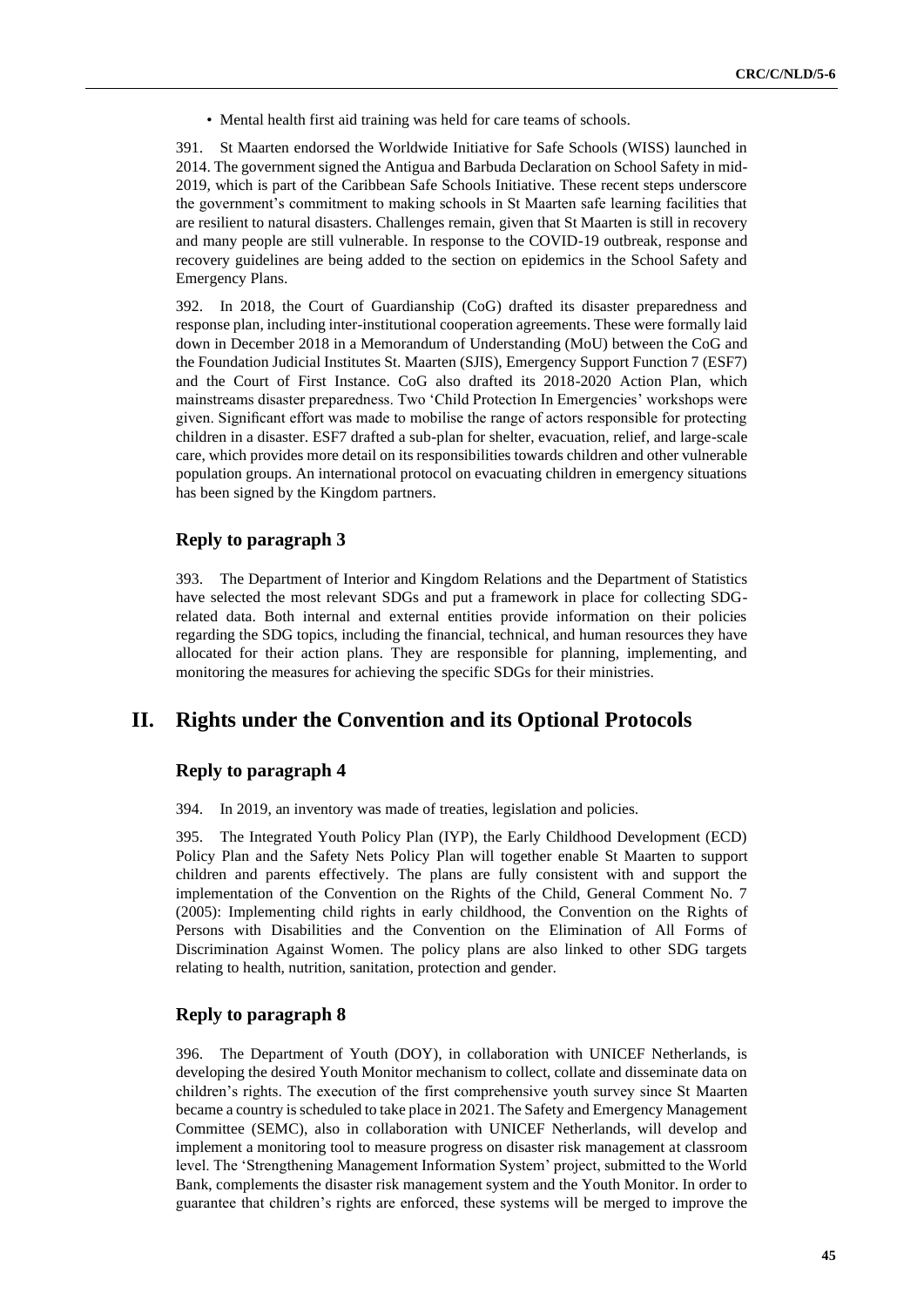collection, consolidation and handling of data, and to help with efficient planning of resource allocation before and in the aftermath of a natural disaster or epidemic. This merged system will be aligned with the country's National Disaster Response Plan, which in turn will build on the upgraded Education Management Information System, allowing data to be used for decision-making in emergency situations.

397. The Ministry of General Affairs established a policy platform, where policy workers and policy departments can share their data with each other.

## **Reply to paragraph 9**

398. Each year in November, DOY marks the anniversary of the adoption of the UNCRC, by organising activities such as debates, radio interviews, sports events, and movie nights together with counterparts in Saint Martin (French) and youth stakeholders. These activities focus on a theme and a specific article of the UNCRC in order to raise awareness of a particular aspect of children's rights. Previous activities include the Children's Rights Film Festival and the campaigns 'Too Cool to Loot' and 'Life Skills through Sports'.

## **Reply to paragraph 10**

399. In 2018, DOY held a preliminary discussion with the Ombudsman on implementing an independent mechanism. All involved entities will require relevant resources and training prior to the implementation of such a mechanism. This led the St Maarten Children's Rights Taskforce to place a focus on establishing mechanisms for implementing, monitoring and promoting the realisation of the Children's Rights Action Plan:

(a) A National Children's Rights Committee was established by national decree. Due to limited human resources, a Sub Steering Committee for the Child Protection Platform was established in 2019. This committee has a managerial and supervisory role with the objectives of raising awareness, advocacy, governance, legislation and policy, and supervision and monitoring. The Child Protection Working Group is responsible for implementation;

(b) The Youth Parliament has been made a regular institution, with a mandate and adequate human, technical and financial resources, in order to facilitate children's effective engagement.

(c) Furthermore, DOY has identified and adapted methodologies and tools to conduct assessment and training on youth needs, rights, and participation. This Children's Rights Capacity Training Plan 2021-2024 is aimed at government officials, civil society and community representatives with a role in children's rights and participation.

## **Reply to paragraph 12**

400. Compulsory education, laid down in the National Ordinance on Compulsory Education (*Leerplichtlandsverordening*) (Official Bulletin 1991, no. 85), is directly aligned with the UNCRC which states that every child has the right to education. The legislation lays down that all children between the ages of 4 and 18 must receive an education that equips them with the necessary skills and competencies to enter the labour market or pursue higher education.

### **Reply to paragraph 13**

401. In court proceedings, children over the age of 12 are heard by the children's judge. At the beginning of 2020, the court introduced a child-friendly interview room. Children's hearings are held on Friday afternoons, so that children do not miss school. The CoG hears all minors in its investigations. In the context of juvenile criminal law, all minor defendants are assigned a lawyer. In civil law cases regarding applications for a secure care placement, a lawyer is assigned by the court if the relevant party does not have one. The Child Protection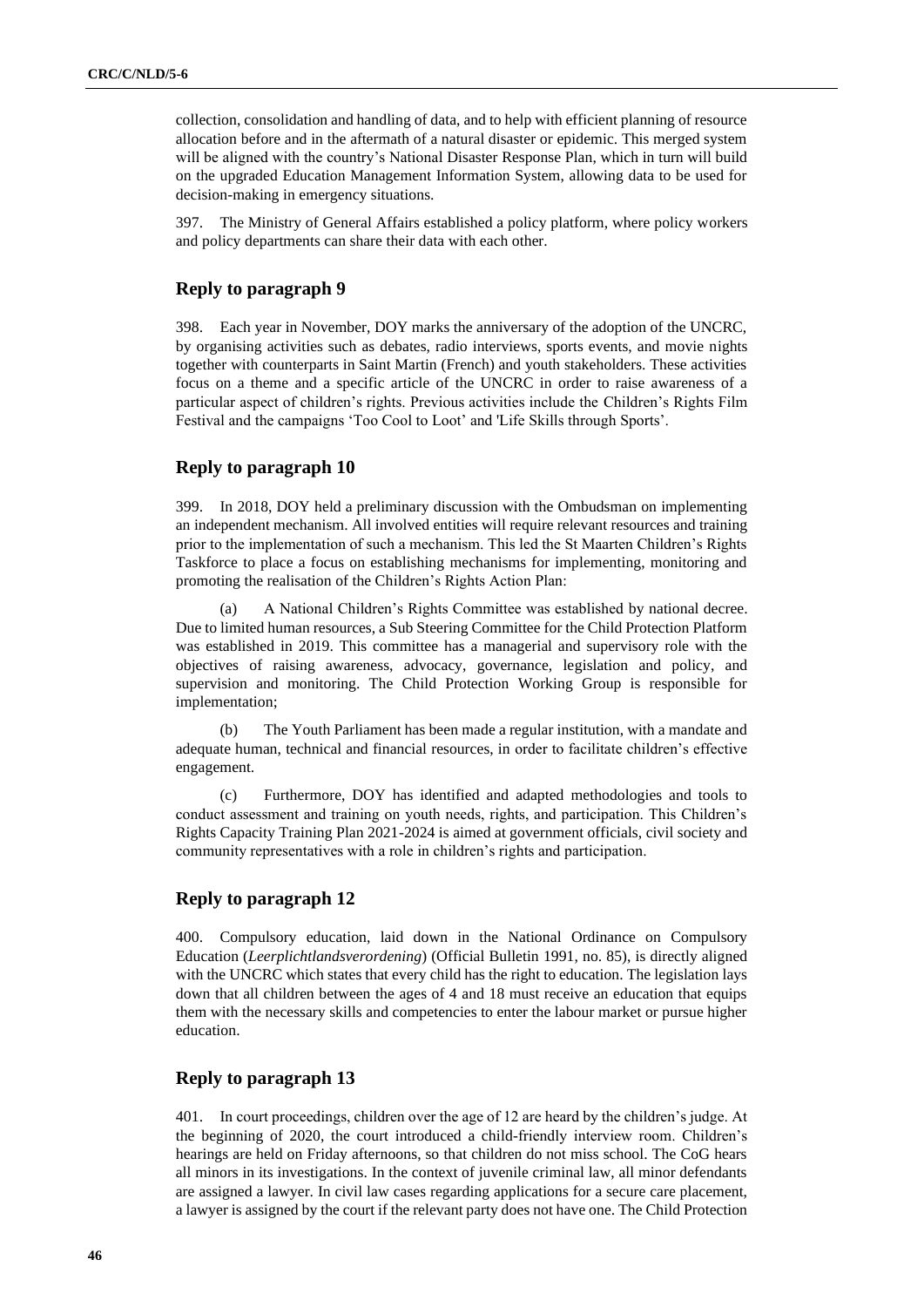Working Group will develop procedures and criteria to provide guidance to all relevant persons in authority. The Handle with Care method is being sensitised.

## **Reply to paragraph 15**

- 402. To ensure the rights and promote participation of all children, DOY:
	- Has facilitated awareness-building activities in the education system in collaborative efforts with UNESCO and stakeholders. These include projects geared specifically towards young people as well as in-service training for teachers;
	- Is developing a children's rights programme/curriculum for schools;
	- Will, in collaboration with UNICEF Netherlands, carry out a SWOT analysis to build capacity of the safety nets in order to facilitate children's effective engagement;
	- Will provide awareness-raising activities for professionals, promoting the meaningful and empowered participation of all members of the community, with the aim of encouraging a shift towards desired behaviour;
	- Will develop/implement the youth mainstreaming strategy in collaboration with stakeholders.

## **Reply to paragraph 17**

403. In July 2017, the Attorney General's Office issued a policy instruction on relational violence. The aim of this instruction is to ensure that the police and the public prosecution service respond to domestic violence effectively. In early 2020, the Law Enforcement Council conducted research for its Inspection Report on the Approach to Domestic Violence and Child Abuse.

### **Reply to paragraph 18**

404. Since 2018, the Department of Social Development and the Department of Community Development, Family & Humanitarian Affairs have been drafting policy on the prevention of domestic violence, child abuse, forced prostitution, human trafficking, and gender-based violence. The draft policy includes commitments on the reporting of domestic violence and on judicial cooperation.

### **Reply to paragraph 19**

405. Foster Families Central is a unit in SJIS, that prepares foster parents for their role. There are different kinds of foster care: day, weekend/vacation, therapeutic, guest, emergency, board, and psychiatric foster care. Recently, a request was submitted to the Public Prosecutor to raise the foster care allowance from 225 Netherlands Antillean guilders to 500 Netherlands Antillean guilders to make foster parenting more attractive. There is a lack of family-based foster care.

406. Minors who have committed a crime can be sent to the Miss Lalie Youth Detention Center. Prior to hurricane Irma, the idea had been to include an educational centre for pupils with behavioural issues, for whom extra support could not be provided in the public school system. There were also plans for the Center to provide guidance to parents on how to respond to their children's specific needs. However, it was not possible to introduce this programme in the 2017-2018 school year as the building sustained severe damage in the hurricane. Children who are placed in foster families or children's homes are supported by a family supervisor.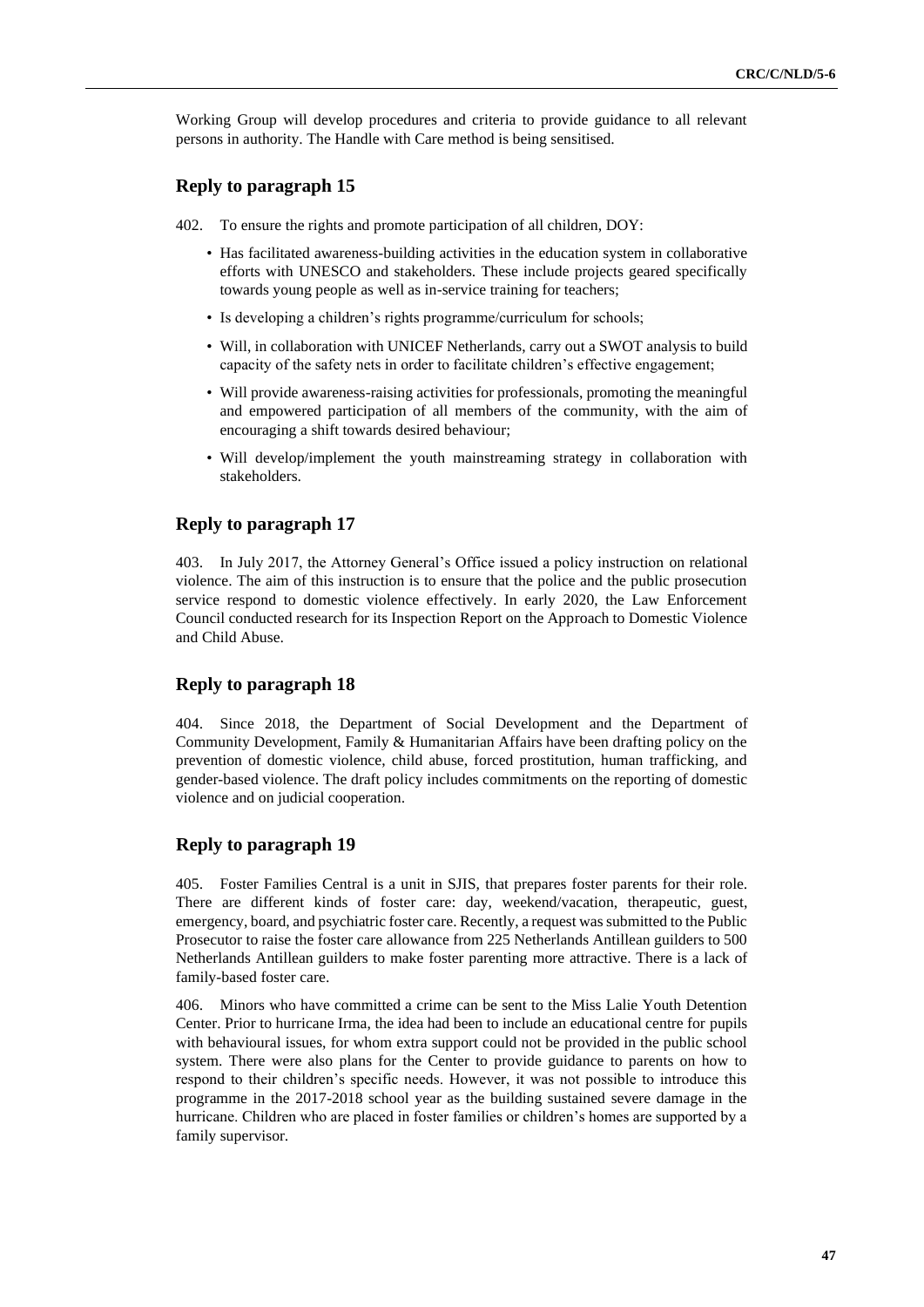407. The Ministry of Education, Culture, Youth and Sport (ECYS) is currently developing a special needs policy. It will identify different categories of special needs and put guidelines in place to improve the provision of care to special needs pupils within mainstream education.

408. Primary and Secondary-school children are offered an inclusive education . Children up to the age of 15 who are unable to develop optimally within mainstream education due to physical or mental impairments can enrol in Prins Willem Alexander School, a school for special education. They subsequently go on to St Maarten Vocational Training School, where they follow the labour-market activities pathway. This type of secondary education is tailored to pupils' individual needs and capacities.

409. St Maarten's Catholic school board offers the Individual Education Programme (IEP) for pupils with socio-emotional and/or behavioural problems. Pupils are divided into two multi-age groups. Since the 2015/2016 school year the IEP is run at four schools.

410. Unauthorised pupil absenteeism is closely monitored by the Inspectorate of Education and steps are taken in conjunction with the school and parents to curb this phenomenon. In addition, a pupil support network within the school and at ministry level intervenes in cases where pupils have learning and/or behavioural difficulties or are at risk of dropping out.

# **Reply to paragraph 21**

411. The Baby Wellness Clinic monitors the development of all children from birth and provides free vaccinations. Children's development is followed until they start primary school, while the vaccination programme continues up to age 17.

412. The Collective Prevention Services (CPS) held campaigns encouraging members of the public to check their nutrition intake and incorporate fruit and vegetables into their diet. Through these outreach activities, CPS aims to spread awareness about good eating habits and encourage a change in behaviour thereby preventing future health issues such as obesity and cardiovascular disease. Campaigns are also conducted at schools to promote healthy eating habits among children.

## **Reply to paragraph 22**

413. All schools offer care and counselling services for their pupils. Homeroom teachers and mentors are trained to identify children who require extra academic and psychological support. Many other teachers have attended a workshop on early identification of disabilities, neglect and abuse. Cases necessitating observation, clinical intake and home visits are taken up by care teams made up of social workers, care coordinators and counsellors.

414. Schools also provide basic mental health support, careers advice and academic guidance, adhering to treatment plans and confidentiality regulations at every step of the process. If necessary, schools can refer cases to third parties such as the Student Support Services Division (SSSD), the Mental Health Foundation, psychologists or psychiatrists, or the Turning Point Foundation for drug rehabilitation.

## **Reply to paragraph 23**

415. A comprehensive policy on sexual and reproductive health was drafted by the Department of Public Health. This policy addresses the subjects in question as they relate to adolescent health and is pending final approval.

416. Sexual and reproductive health is a topic in the curriculum for the subject 'Care and Welfare' for all pupils in the first two years of secondary education. CPS and the HIV/AIDS Foundation provide sexual and reproductive health education via the Girl Power and Real Talk programmes. DOY initiated a pilot programme entitled 'Baby think it over'. Facilitators were trained to implement the programme in the various secondary schools.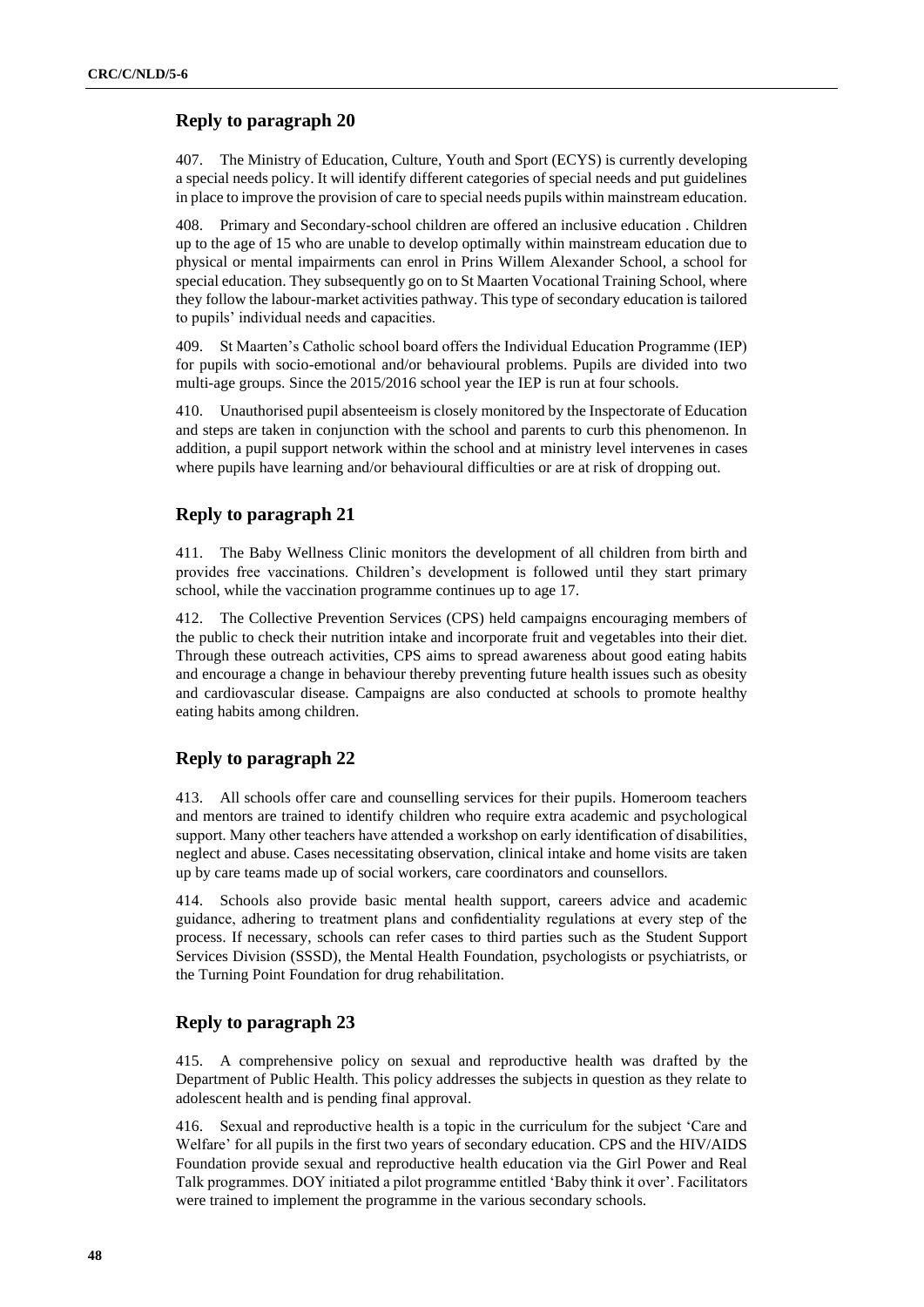417. The consumption of alcohol by and the sale of alcohol to minors below the age of 18 is prohibited by law. The National Ordinance Amending the Age Limit and Sanction in the National Ordinance on Permits (*Landsverordening tot wijziging van de leeftijdsgrens en sanctie in de vergunningslandsverordening*) was passed in November 2018.

418. The Inspectorate of Culture, Youth & Sport collaborated with the St Maarten Leo Club on an awareness campaign on the risks of drugs and alcohol use. The main objective is to curb the use and abuse of drugs and alcohol among the country's young people.

419. The community police has implemented two programmes aimed at children and young people: TAPS and Cops & Kids. TAPS targets at-risk young people, partnering pupils with mentor officers to discuss issues like bullying, anger management, avoidance of gang life, drug use and conflict management, as well as other topics relating to young people and law enforcement. Cops & Kids is designed to foster positive interaction between the police and young people. It involves a series of community workshops that use performance arts, improvisational games and conversation to help develop and improve the relationship between teenagers and police officers.

### **Reply to paragraph 24**

420. The government provides financial support to alleviate the effects of poverty. Assistance is granted to families caring for a child with a physical or mental disability, and to parents needing to cover school-related expenses. Furthermore, the National Ordinance on Financial Support (*Landsverorderning financiële bijstand*) ensures that financial support is available for persons between 16 and 62 years who are unable to earn a living due to factors beyond their personal control.

421. A community-based child protection survey conducted in 2019 revealed that in almost every neighbourhood there are a number of community-based mechanisms, led by individuals, organisations or churches, that work in the interest of children and their wellbeing. These include initiatives for children from disadvantaged families. In some cases, food is provided to children by individuals or church food programmes. A number of these initiatives also provide a 'safe haven' after school or at weekends to children confronted by violence or neglect at home. Some also provide a structured environment and opportunities to develop social skills.

## **Reply to paragraph 25**

422. School dropout levels are minimised by ensuring that a pupil is not expelled until the competent authority has ensured that another school is prepared to admit the pupil. In addition, anyone leaving the formal education system without having attained a secondary education leaving certificate has several possibilities to obtain a qualification through state examinations or advanced vocational education programmes.

423. Approval for home schooling must be obtained in advance. To obtain approval, evidence must be provided indicating that the pupil will follow an alternative programme that will result in a level comparable to the standard in St Maarten's mainstream education system. Once approval has been given, the pupil's progress is closely monitored by the Inspectorate of Education.

424. SSSD has held parent information sessions on bullying and how to support children who are being bullied. Sessions on bullying were also held for pupils at a school's request. Strategies were shared with school counsellors on how to address bullying at school.

425. After hurricane Irma, the situation in the early childhood development (ECD) sector was assessed to ensure all gaps were addressed in accordance with the national ECD policy plan. This plan covers the period from preconception to age six and provides for a continuum of essential services to ensure each child develops well and attains their full potential.